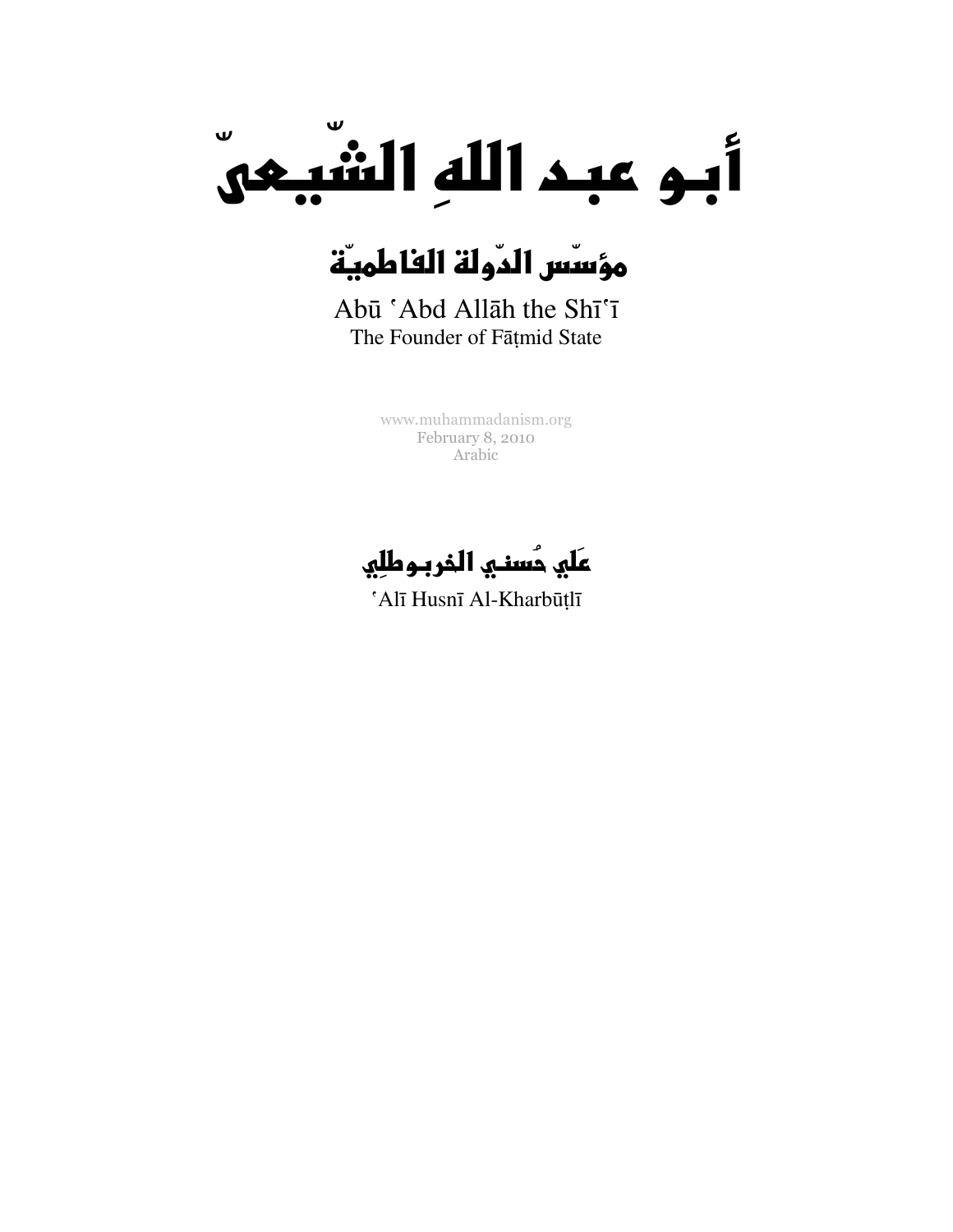أبو عبد اللهِ الشَّيعيّ

مؤسّس الدّولة الفاطميّة

تأليف دكتور عَلَي حُسني الذربوطلِي

**19VM**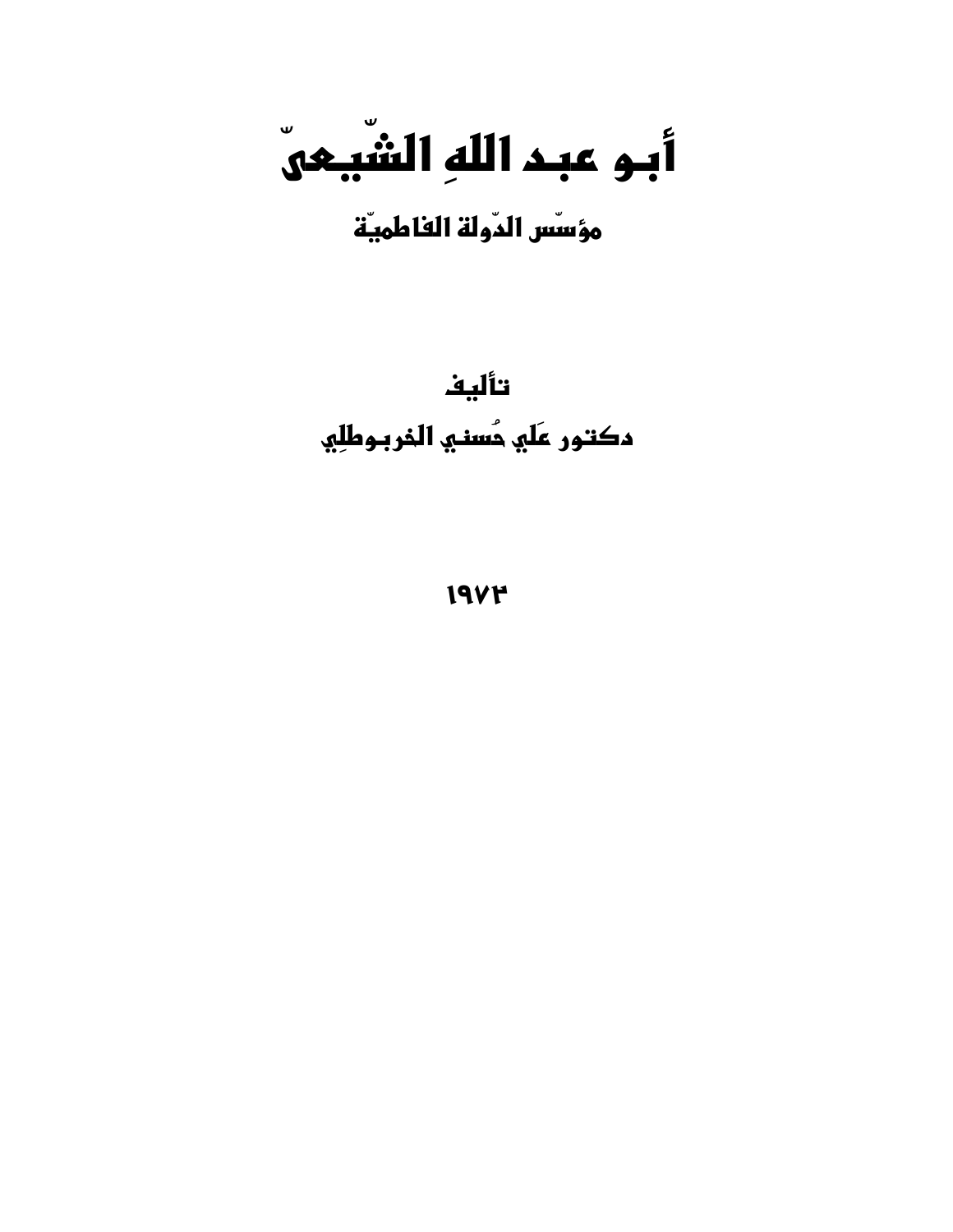

#### مُقْتَلَمَّمَّا

(أبو عبد الله الشيعي) هو بطل من أبطال التاريخ. وقد جمع من الصفات والقدرات، الشخصية والعامة، ما جعله في مقدمة رجالات العالم. فهو رجل عبقري، انصف بالذكاء والفطنة، وبالندين والزهد، وبالنقوى والورع، وباللباقة والكياسة. اعتنق نعاليم الشيعة، ونشبع بحب أل البيت النبوي، وأعلن ولاءه للأئمة العلويين الاسماعيليين، ورأى أحقية الفاطميين في تولى الخلافة، فعاش حياته كلَّها من أجل تحقيق آرائه وأفكاره. وكافح وناضل سنوات طويلة حتى خرج بها إلى النور، وجعلها حقيقة ناريخية واقعة، فأصبح مؤسساً للدولة الفاطمية، التي كانت من أعظم الدول الإسلامية حضارة وأمجادا.

شهد الناريخ الإسلامي كثيراً من الثورات العلوية، طوال العصرين الأموى والعباسي، من أجل قيام خلافة علوية فاطمية. وجاهد أئمة علويون، وملايين من شيعتهم، في سبيل نحقيق هذا الـهدف، وأز هقت أرواح، وسالت دماء، وامتلأت السجون بالشيعة، وتعددت الفرق الشيعية، ولـجأت إلى المقاومة العلنية الإيجابية حينا، وإلى الدعوة السرية حينا أخرى. ولكن هذه المحاولات والجهود، باءت بالاخفاق، ولم ينجح الأئمة العلويون، بعد الإمام على بن أبي طالب، في الوصول إلى الخلافة، إذ استأثر بها خلفاء أمويون وعباسيون.

ثم استطاع رجل واحد بجهود فردية، معتمداً على ذكائه وعبقريته، وعلى لسانه وفطنته، أن يقيم صرح الدولة الفاطمية في بلاد المغرب. وهذا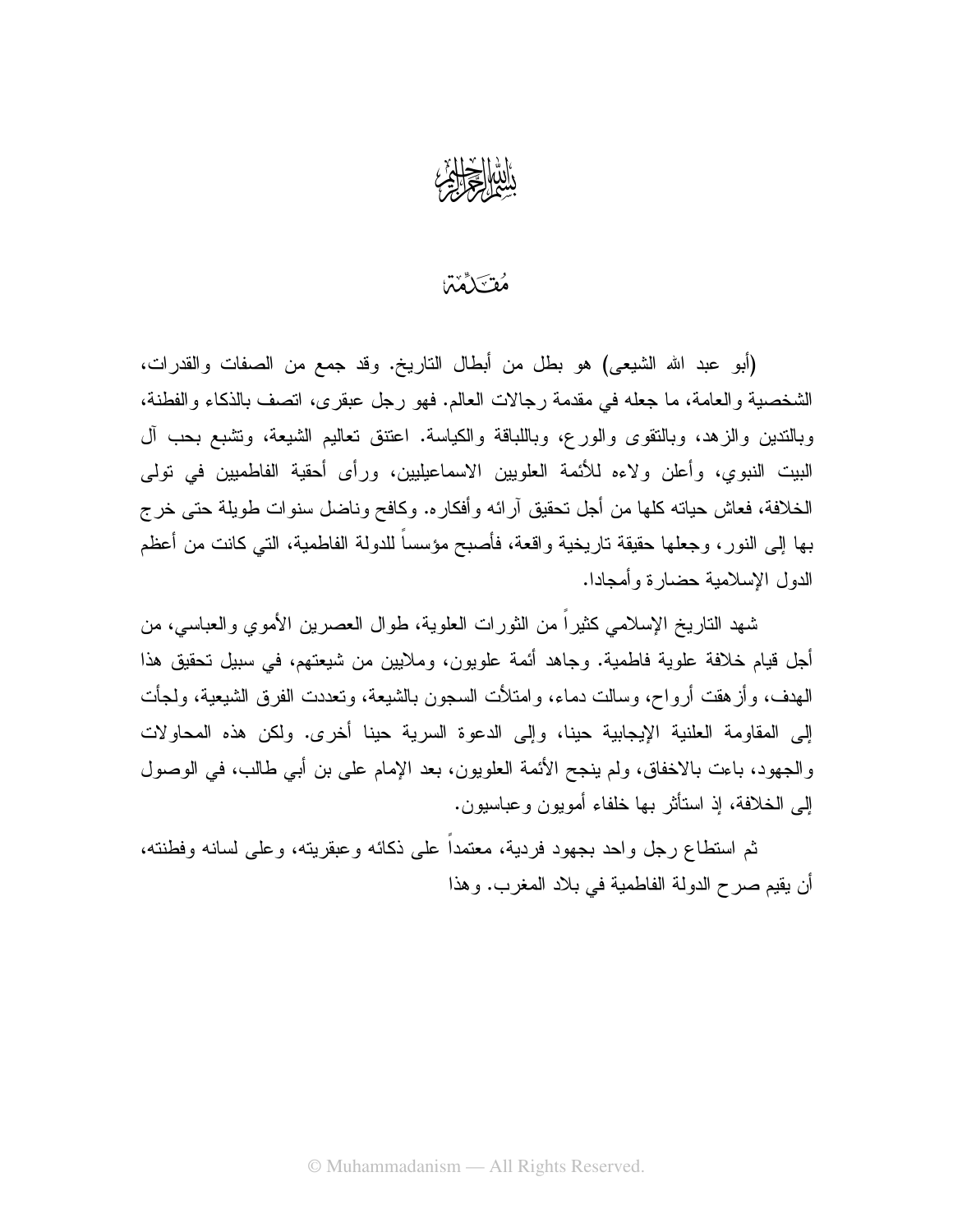الرجل، هو أبو عبد الله الشيعي، الذي أصبح جديراً بأن يصفه المؤرخ المقريزي بأنه «من الرجال الدهاة الخبيرين بما يصنعون، أحد رجالات العالم القائمين بنقض الدول وإقامة الممالك العظيمة من غير مال ولا رجال».

ومما يؤسف له أننا لا نجد في مكتبتنا العربية كتاباً ينفرد بدراسة تاريخ أبي عبد الله الشيعي على أسس علمية منهجية، ولا نجد سيرته إلا في نتايا دراسة المؤرخين والباحثين لتاريخ الدولة الفاطمية، رغم أن قيام هذه الدولة العظمى كان من ثمارٍ جهوده. ولذا رأينا أن نعطي أبا عبد الله حقه في در اسة تار بخه المجيد.

ومما شجعنا أيضاً على القيام بهذه الدر اسة، أن حق أبي عبد الله قد ضاع بين أهل السنة، وبين الشيعة. فأهل السنة ساخطون عليه لأنه شيعي مخلص، كانت جهوده هي أساس قيام دولة علوية فاطمية شيعية في المغرب، ما لبثت أن انتقلت إلى مصر، ومدت نفوذها إلى الشام وإلى أرجاء كثيرة في الجزيرة العربية، كما أن كثيراً من أهل السنة يشكون في نسب الخلفاء الفاطميين إلى السيدة فاطمة بنت الرسول ويسمونهم العبيدين، نسبة إلى عبيد الله المهدي أول الخلفاء، ويرى أهل السنة أن أبا عبد الله الشيعي هو الذي مهد ـــ في رأيهم للعبيدين سلالة الداعية ميمون القداح، الفر صنة للوصول إلى الخلافة.

أما الشيعة، فكثير منهم غاضبون أيضاً على أبي عبد الله الشيعي، إذ يرون أنه تنكر للخليفة الفاطمي الأول عبيد الله المهدي، وأنه رفع لواء العصيان ضده، فأصبح بذلك خارجاً عن الطاعة، منبوذاً من الفاطميين وشيعتهم في كل زمان ومكان.

و هكذا كانت كتابات المؤرخين السنيين والشيعيين عن أبي عبد الله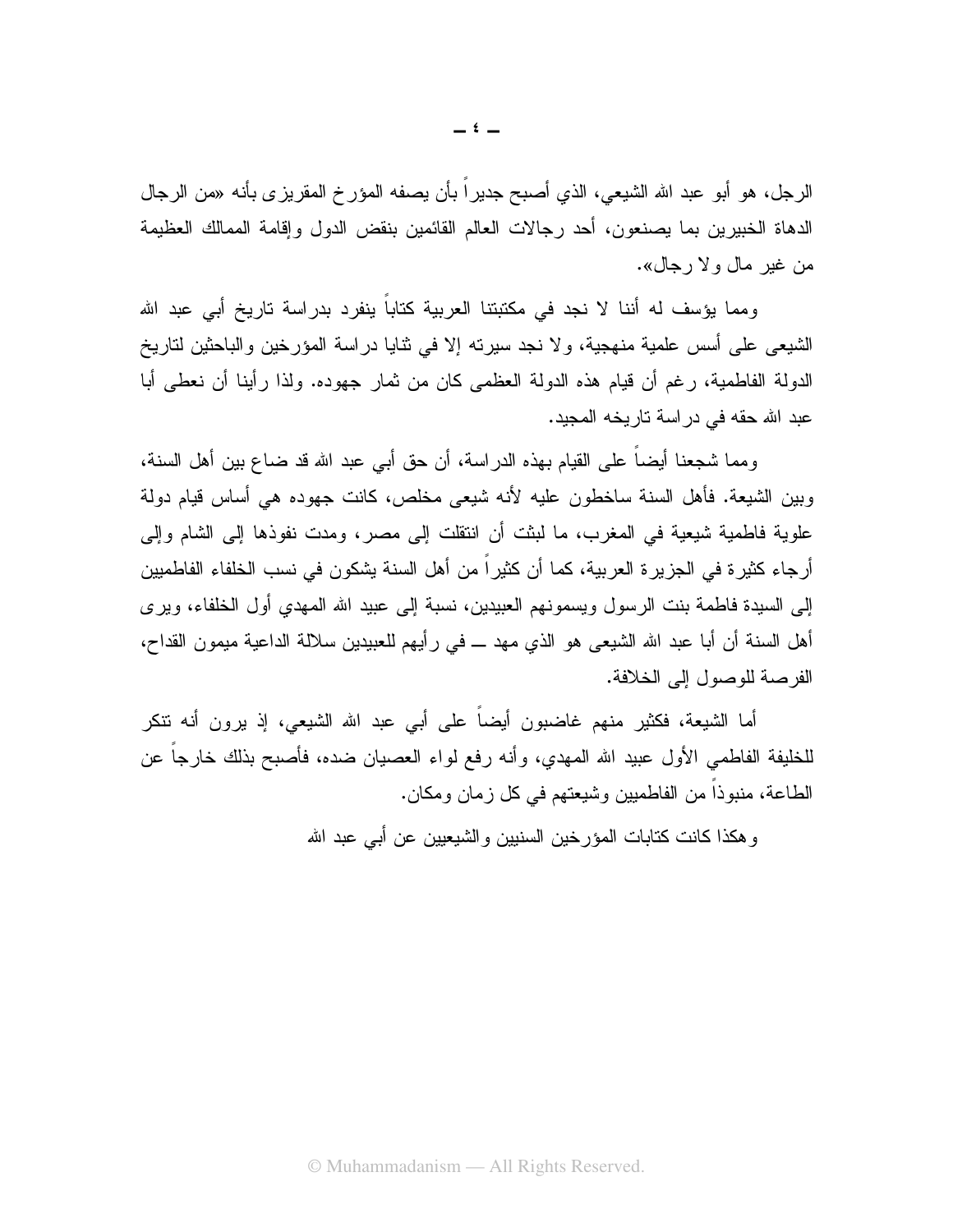الشيعي غير منصفة لهذا البطل العظيم. ولذا أصبح أبو عبد الله من الشخصيات الكبيرة التي ظلت دهراً «تبحث عن مؤلف». وقد رأينا أن نعطيه حقه بميزان دقيق، وبالعدل والقسطاس. فالحياد الناريخي هو دائما أساس كل بحث علمي منهجي.

ولذا أقول أني لم أكن في هذا البحث التاريخي سنيا، أو شيعيا، بل كنت مؤرخا محايدا، أعطى ما لقيصر لقيصر، وما لله لله. والله عز وجل موفَّقنا في إبراز أمجاد أبطال تاريخنا الإسلامي، وهو ولبي النوفيق.

دكتور على حسنى الخربوطلي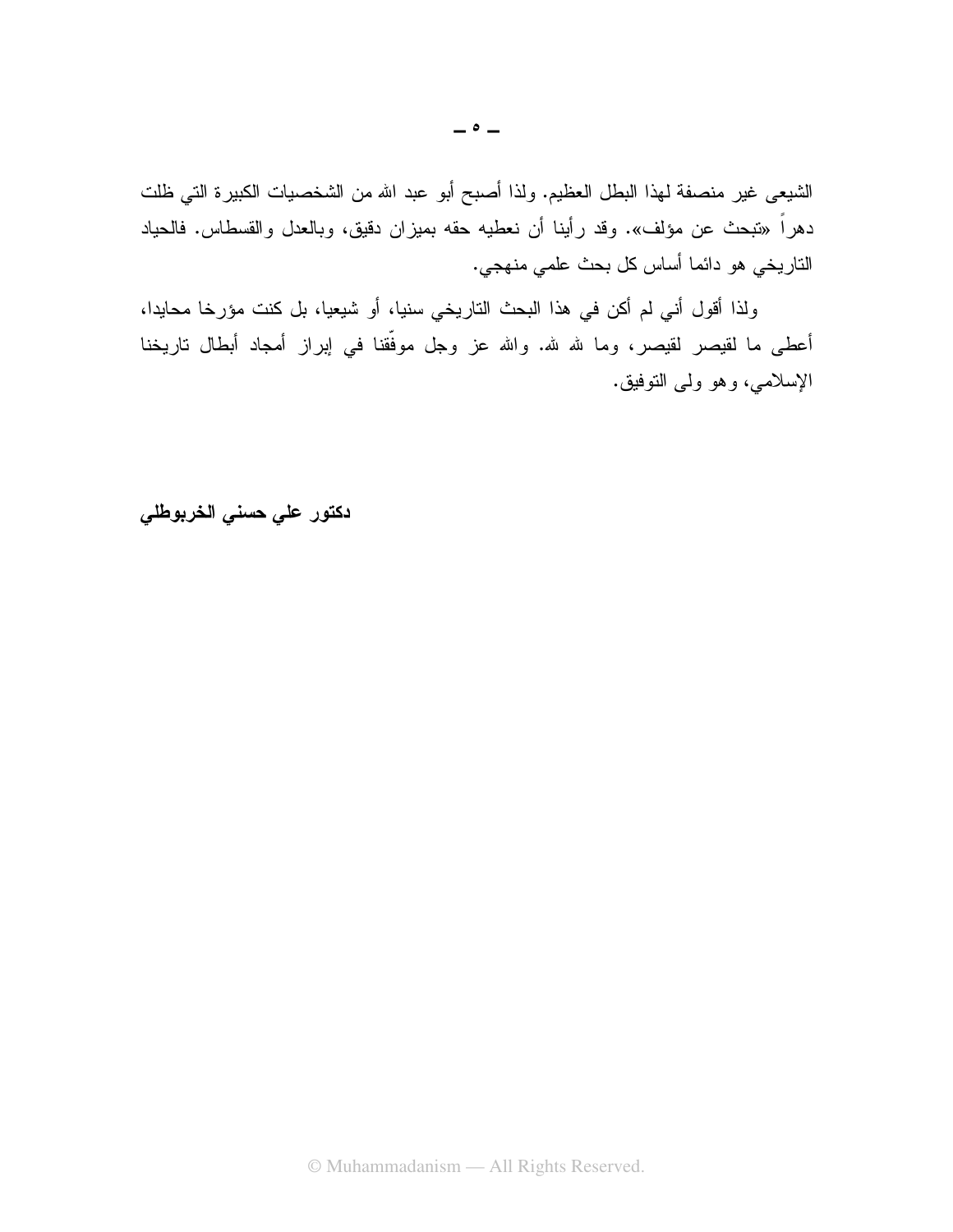فلكسك

عرف ابن خلدون<sup>(י)</sup> الشيعة فقال: «اعلم أن الشيعة لغة هم الصحب والأنباع، يطلق في عرف الفقهاء والمتكلمين من الخلف والسلف على أتباع علىّ وبنيه رضي الله عنهم».

وفصل الشهرستاني<sup>(٢)</sup> تعريف الشيعة فقال: «الشيعة هم الذين شايعو ا علياً رضبي الله عنه على الخصوص، وقالوا بإمامته وخلافته نصاً ووصية، إما جلياً، وإما خفياً، واعتقدوا أن الإمامة لا تخرج من أو لاده، و إن خرجت فبظلم يكون من غير ه، أو بتقية من عنده».

ووضعت جماعة الشيعة أسساً للخلافة أى الإمامة كما يسمونها فقالت: «ليست الإمامة قضية مصلحية نتاط باختيار العامة، وينتصب الإمام بنصبهم، بل هي قضية أصولية، وهي ركن الدين، لا يحوز للرسل عليهم السلام إغفاله وإهماله، ولا تفويضه إلى العامة وإرساله». ولذا نرى الشيعة أن الإمامة أساسها «التعيين والتخصيص»، ونزى الشيعة أيضاً «عصمة الأنبياء والأئمة وجوباً عن الكبائر والصغائر <sup>(٣)</sup>».

وبعد مصرع على بن أبي طالب ظهرت جماعة الشيعة السبئية، وهم من غلاة الشيعة، فنادي عبد الله بن سبأ بالرجعة، فعلي قد صعد إلى السماء وسينزل إلى الدنيا وينتقم من أعدائه<sup>(٤)</sup>.

> (۱) مقدمة ابن خلدون، ص ۳۸. (٢) الملل والنحل، جـ ١ ص ١٤٦. (٣) المصدر السابق. (٤) البغدادي: الفرق بين الفرق، ص ١٤٣.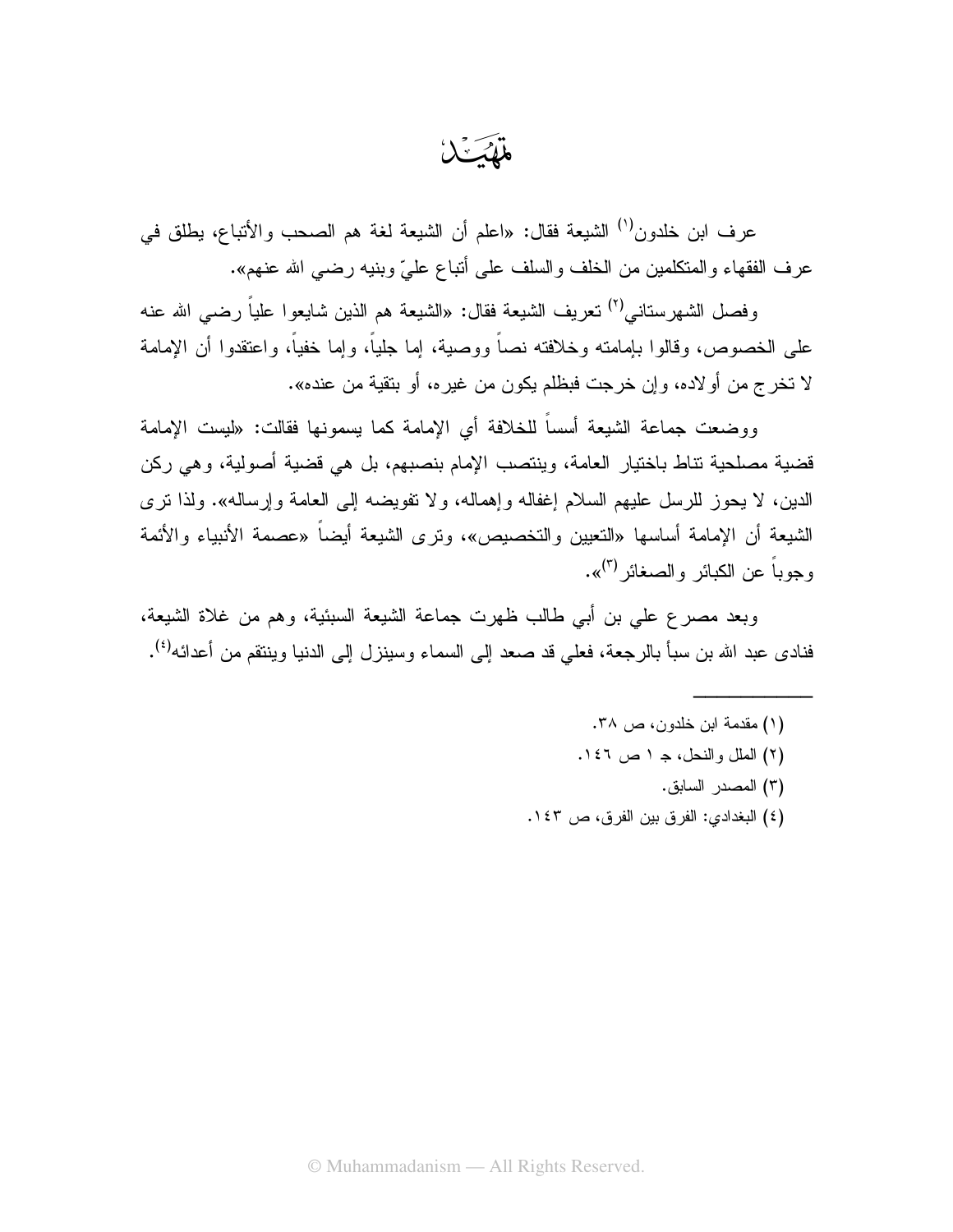تطور حزب الشيعة تطوراً عظيما بعد حرب صفين ومقتل على<sup>(י)</sup>. وصبغت مبادئ الشيعة السياسية بصبغة دينية<sup>(٢)</sup>. وبعد مقتل علىّ تكون حزب ديموقراطي نألف من العناصر العربية وانضم إليهم عدد كبير من الموالي. ثم كان لمقتل الحسين نتائج هامة في تاريخ الشيعة<sup>(٣)</sup> حتى أنه يمكن أن نقول إن الحركة الشيعية بدأ ظهورها في اليوم العاشر من المحرم، وهو يوم اسنشهاد الحسين<sup>(٤)</sup>. فقد اتجهت الشيعة بعد اسنشهاده اتجاهاً دينياً، بل غلب الجانب الديني في النشيع الجانب السياسي<sup>(٥)</sup>.

بدأ التشيع فكرة بسيطة واضحة محدودة المبادئ. فكان كل «من وافق الشيعة في أن علياً رضبي الله عنه أفضل الناس بعد رسول الله صلبي الله عليه وسلم وأحقهم بالإمامة وولده من بعده فهو شبعي، وإن خالفهم فيما عدا ذلك مما اختلف عليه المسلمون، فإن خالفهم فيما ذكرنا فليس شيعاً»<sup>(٦)</sup>. ونطورت آراء ونعاليم الشيعة في العصرين الأموي والعباسي نتيجة نغير الظروف السياسية وظهور الفرق الدينية والسياسية الأخرى'').

في العصر الأموي، تفرَّعت الشَّيعة إلى عدة فرق، أشهر ها: السَّبئية، والإمامية، والكيسانية والزيدية<sup>(٨)</sup>. وقد اختلفت هذه الفرق في التفاصيل ولكنها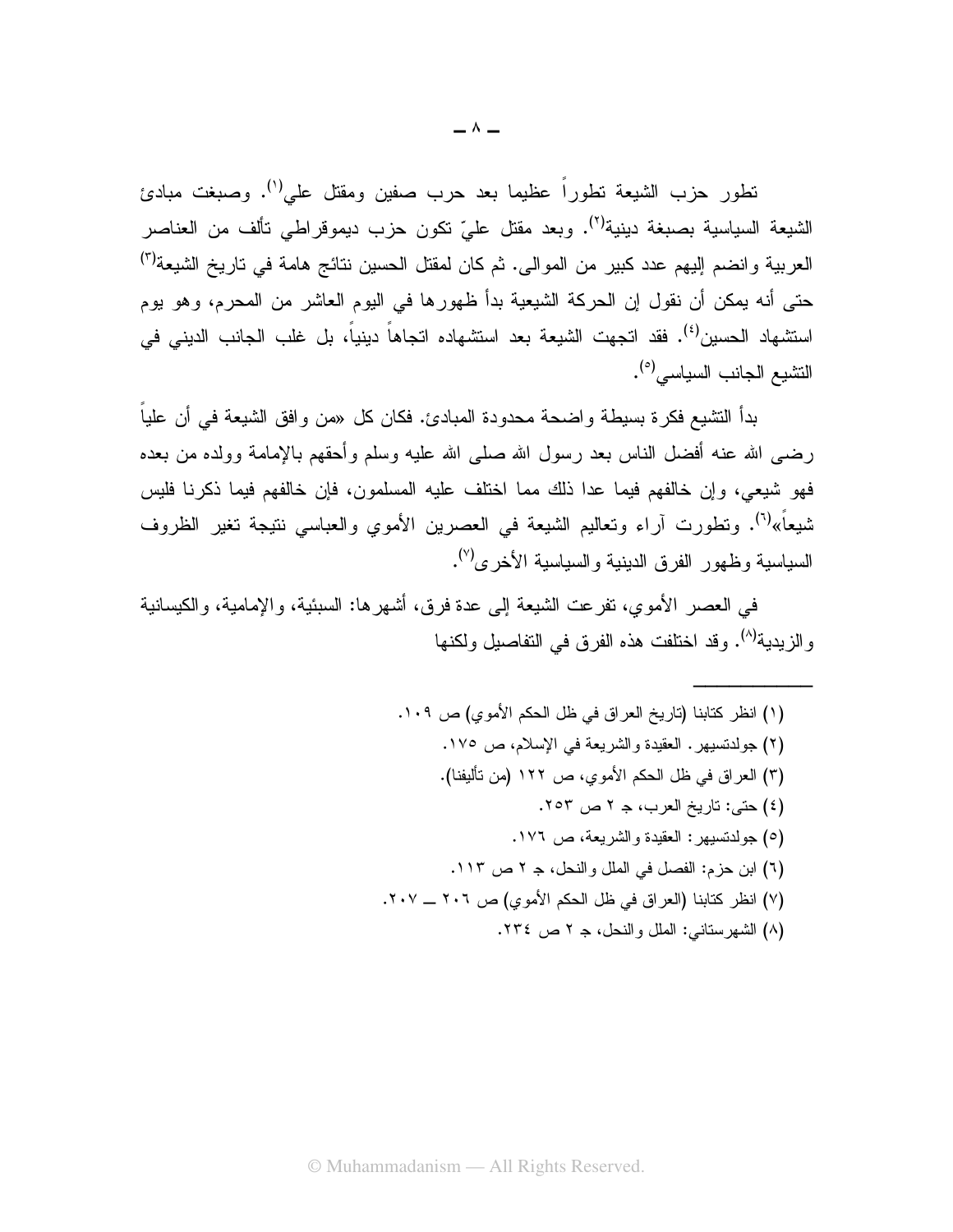اتفقت جميعها في أن علياً أحق المسلمين بالإمامة، والقيام بالأمر في أمته<sup>(١</sup>).

أما السبئية فهم غلاة الشيعة، فقد غالوا في خلع الصفات على الإمام عليّ بن أبي طالب<sup>(٢)</sup>. أما الشيعة الإمامية، فقد انققت على أن الرسول قد نص على إمامة علىّ «باسمه وعينه ونسبه ونصبه للناس إماماً واستخلفه وأظهر الأمر في ذلك إلى غيره، وأن الأمة ضلت وكفرت بصرفها الأمر إلى غيره<sup>(٣)</sup>». والشيعة الإمامية نقول بعودة «إمام منتظر» ولكنها تختلف فيمن هو ذلك الإمام المنتظر. أما الكيسانية فقد ظهرت على يد المختار الثقفي ودعت لإمامة محمد بن على بن أبي طالب المعر و ف بابن الحنفية<sup>(٤)</sup>.

وفي أواخر العصر الأموي، ظهرت عدة فرق للشيعة نتيجة تطور مبادئ الشيعة السياسية و الدينية. فقد انجهت الشيعة إلى الدعوة السرية أو ما يسمونه «النقية والكتمان»، نتيجة اضطهاد الخلفاء والولاة الأمويين لجماعات الشيعة. ويبيح مبدأ النقية الاختفاء وكتمان العقائد، إذ تعرضت الشيعة للخطر أو الضرر . وبذلك أصبحت الشيعة أقدر الفرق الإسلامية على الدعوة السرية.

ونتج عن هذا التطور في أراء وتعاليم الشيعة ظهور فرقتين في أواخر العصر الأموى، وهما فرقتا الزيدية والهاشمية. أما الزيدية فقد نادت بآراء معتدلة<sup>(٥)</sup>. فيرى الإمام زيد بن علي جو از إمامة المفضول مع وجود الأفضل،

(٥) ابن عبد ربه: العقد الفريد، جـ ٢ ص ٤٦٦.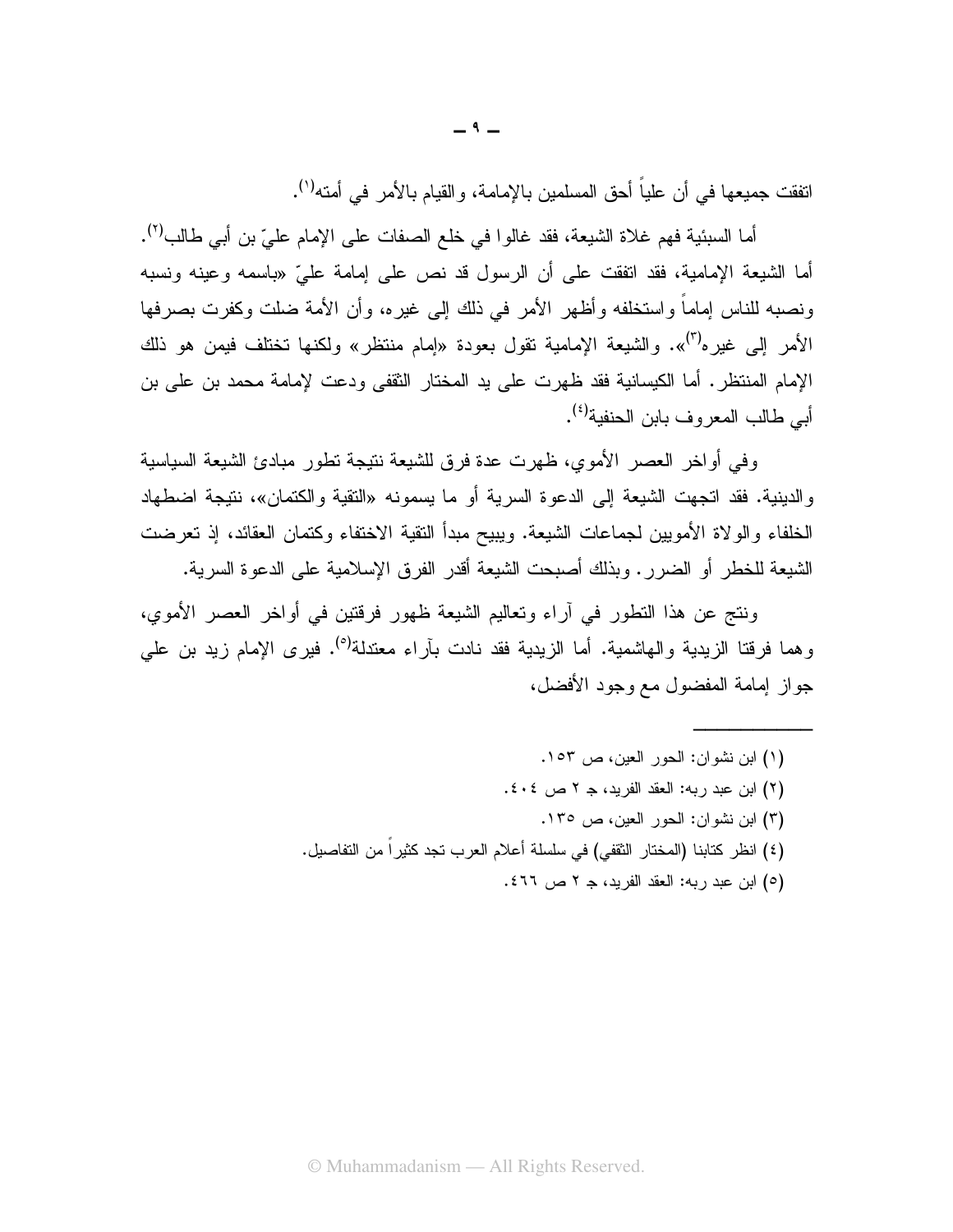والإمامة بعد زيد هي «في ولد فاطمة كائناً من كان بعد أن يكون عنده شروط الإمامة<sup>(١)</sup>». وترى الزيدية أن الإمامة مسألة عملية لا سلبية، فيجب أن يقود الإمام شيعته في الكفاح دون اختفاء أو كتمان <sup>(۲</sup>).

أما فرِ قة الماشمية، فقد نفر عت عن الكيسانية، وأجمعت على أن محمد بن الحنفية قد أوصـي إلىي ابنه عبد الله بن محمد المعروف بأبي هاشم بالإمامة من بعده<sup>(٣)</sup>. وقد نظم أبو هاشم الدعوة، وجاهد في ضم صفوف الشيعة، سواء أكانوا غلاة أم معتدلين ما دام يجمعهم كراهية الأمويين. وانقسمت الفرقة الهاشمية بعد أبي هاشم إلى عدة فرق، أشهرها فرقة المنتظرين التي تر ي أن أبا هاشم أوصبي إلى ابن أخيه الحسن بن على بن محمد بن الحنفية، و أن الحسن أوصبي إلى ابنه علي، ولكن هذا الأخير مات دون أن يعقب ولداً، فهم ينتظرون رجعة ابن الحنفية. والفرقة الثـــانية العباسية، ونرى أن الإمــــام بعد أبـي هاشم هو محمد بن علـي بن عبد الله بن العباس بن عبد المطلب الذي يذهب إلى أن أبا هاشم قد نتاز ل له عن الإمامة<sup>(٤)</sup>.

انفرد العباسيون بالخلافة سنة ١٣٢ ه، وقامت ضدهم ثورات علوية متتابعة، أشهرها ثورة محمد بن عبد الله بن الحسن، المعروف بالنفس الزكية، في عهد الخليفة العباسي الثاني أبي جعفر المنصور، وثورة الحسين بن على في عهد الخليفة الرابع الهادي، وثورتي يحيى وإدريس ابني عبد الله في عهد الخليفة الخامس هارون الرشيد. وقد نولمي كل هذه الثورات الشيعة الزيدية.

- (۱) ابن النديم: الفهرست، جـ ۲ ص ٤٥٦. (٢) انظر كتابنا (تاريخ العراق في ظل الحكم الأموي) ص ٢٠٩ ــ ٢١٠.
	- (٣) ابن نشوان: الحور العين، ص ١٥٩ \_ ١٦٠.
	- (٤) ابن نشوان: الحور العين، ص ١٥٩ ــ ١٦٠.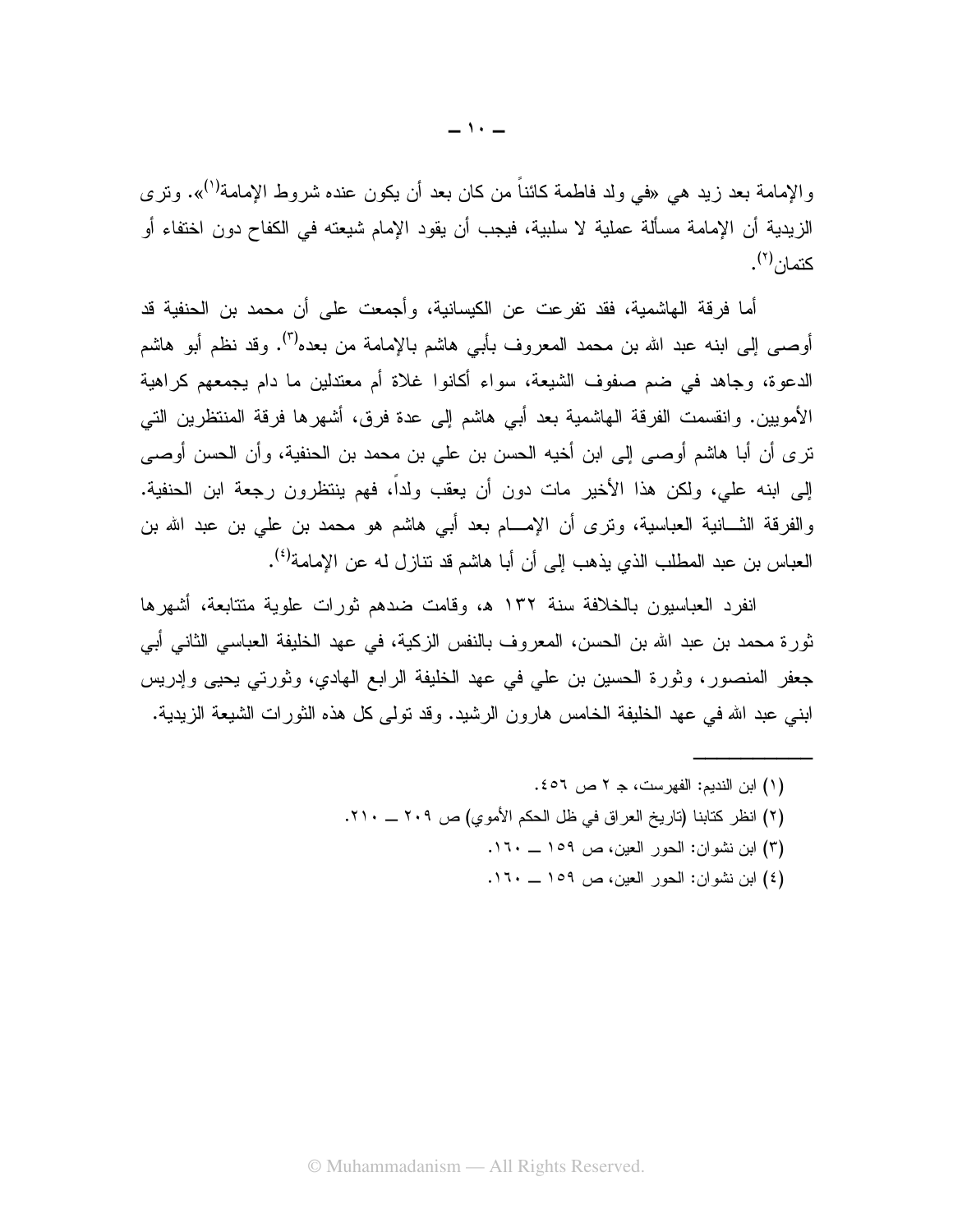أما الشيعة الإمامية، فقد نولمي زعامتها في مطلع العصر العباسي، الإمام جعفر الصادق، وهو ابن محمد الباقر، وحفيد الإمام زين العابدين. وقد فضل هذان الإمامان الأخيران الركون إلى الهدوء والاشتغال بالعلم والدين. وأصبح جعفر الصادق الإمام السادس من أئمة الشيعة الإسماعيلية (٨٣ ـــ ١٤٨ ه). وكان يرى أن الخلافة من حق الأئمة أحفاد الحسين بن علي، بينما قام بالنَّورات العلوية أئمة من أحفاد الحسن بن علي. وقد اشتهر الصـادق بالنُّقوى والعلم والزهد<sup>(١)</sup>.

وبعد وفاة الإمام جعفر الصادق (سنة ١٤٨ هـ)، انقسمت الشيعة الإمامية إلى طائفتين: طائفة الإمامية الموسوية التي قالت بإمامة موسى الكاظم بن الإمام الصادق، وهو عندهم الإمام السابع<sup>(٢)</sup>، وقد نقلت هذه الطائفة الإمامة بعد موسى إلى ابنه الإمام على الرضا، ثم إلى الإمام محمد الجواد، ثم الإمام على الهادي، ثم إلى الإمام الحسن العسكري، ثم إلى الإمام المنتظر ، فيصبح الإمام الثانـي عشر، ولذا يطلق علـي هذه الطائفة اسم (الشيعة الإمامية الاثنا عشرية)، وقد دخل الإمام محمد سردابا، ثم اختفى (سنة ٢٦٠ هـ) ولذا فشيعته تتتظر عودته<sup>(٣)</sup>

أما الطائفة الثانية، فهي طائفة الإمامية الاسماعيلية، التي قالت بإمامة اسماعيل بن جعفر الصادق، وهو أكبر أولاده. وكان الصادق قد خلع اسماعيل من الإمامة، ونصب ابنه موسى، نتيجة أمور نسبت لاسماعيل،

- (١) الشهرستاني: الملل والنحل، جـ ٢ ص ٢٧.
	- (۲) الفخر ي، ۱۷۸.
- (٣) انظر كتاب فرق الشيعة للنوبختي، ص ٥٧ وما بعدها.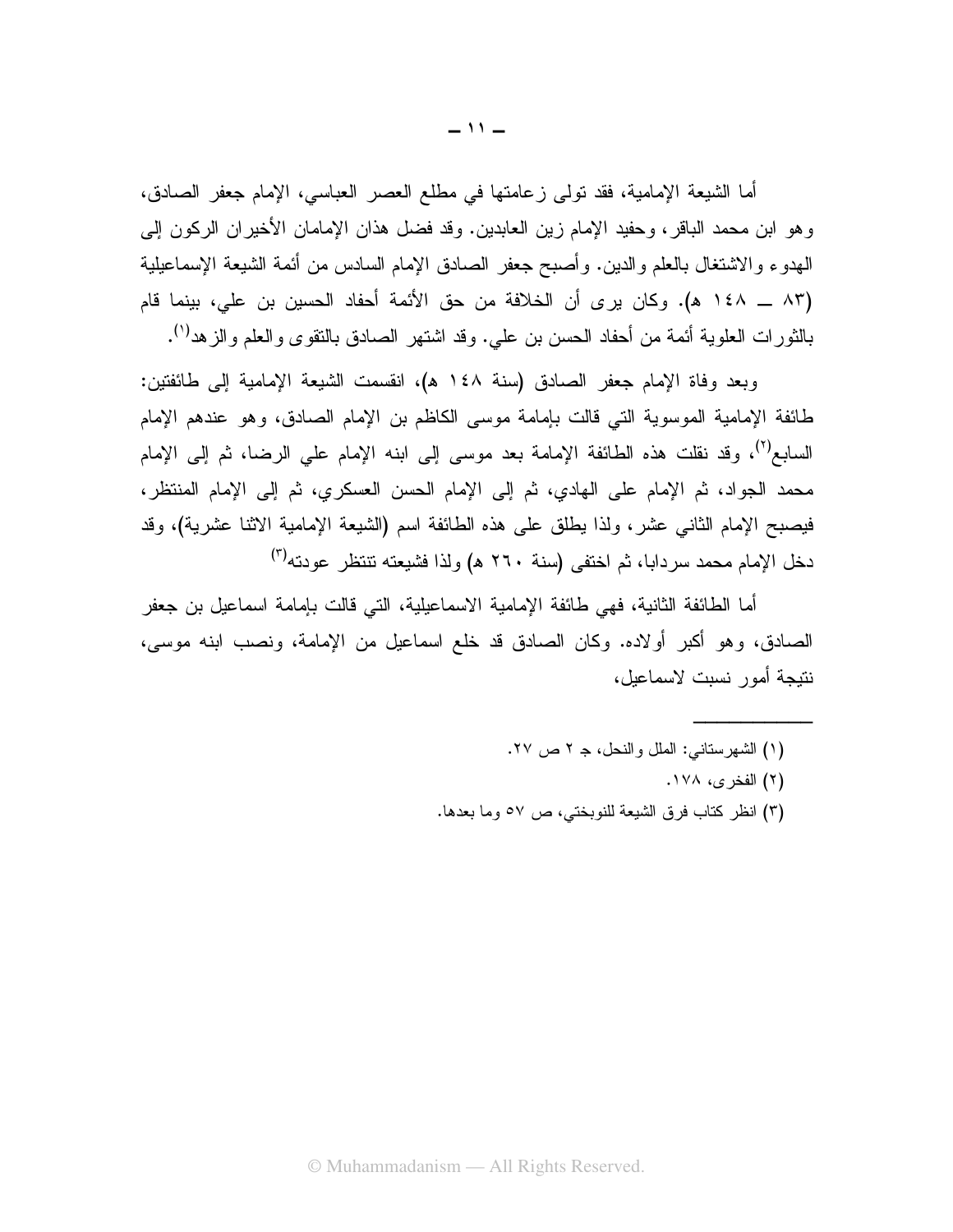لا مجال لمناقشتها هنا، ولكن طائفة من الشيعة تمسكت بولائها لاسماعيل ولم تعترف بتحويل الإمامة إلى موسى. (١)

توفى اسماعيل في حياة أبيه الصادق سنة ٤٥ هـ، فانتقلت الإمامة منه إلى محمد، فأصبح الإمام السابع، وتطلق على هذه الطائفة اسم (الإمامية السبعية) وبهذا الإمام ببدأ دور الأئمة المستورين، فقد استتر الأئمة، وتولَّى دعاتهم نشر الدعوة لمهم. وكان ميمون القداح هو أشهر دعاة الإمام محمد ابن اسماعيل. وبعد وفاة هذا الامام انتقلت الامامة إلى ابنه عبد الله الرضبي الذي اسنتنر أيضاً واعتمد على كبير دعانه عبد الله بن ميمون القداح. وتتبع العباسيون هذا الإمام، فتتقل هو وابنه أحمد في كثير من الأمصار، ثم استقر في قرية (سلميه) في بلاد الشام، التي أصبحت (دار هجرة) الشبعة لأئمة الاسماعيلية. (٢)

ثم تولَّى الإمامة الإمام أحمد بن عبد الله الرضـي، الذي اعتمد في الدعوة على عبد الله بن مبِمون، وانسعت دائرة الدعوة الاسماعيلية في أرجاء العالم الإسلامي. ثم خلفه ابنه الامام الحسين الذي وجه اهتمامه إلى نشر الدعوة الاسماعيلية في بلاد اليمن، وقد تولاها الداعيان الكبير إن ابن حوشب وعلى بن فضل منذ سنة ٢٦٨ ه، ومن اليمن امتدت الدعوة إلى كثير من الأقطار الإسلامية<sup>(٣)</sup>. ثم رأى الإمام نشر الدعوة الاسماعيلية في بلاد المغرب، فاختار داعية هو (أبو عبد الله) وبعثه إلى ابن حوشب باليمن لندريبه على وسائل الدعوة (سنة ٢٧٨ هـ).

- (١) الشهرستاني. الملل والنحل، جـ ٢ ص ٢٨ وما بعدها.
	- (٢) النعمان: افتتاح الدعوة، ص ٣٣ وما بعدها.
		- (٣) المصدر السابق، ص ٤٠ ــ ٤١.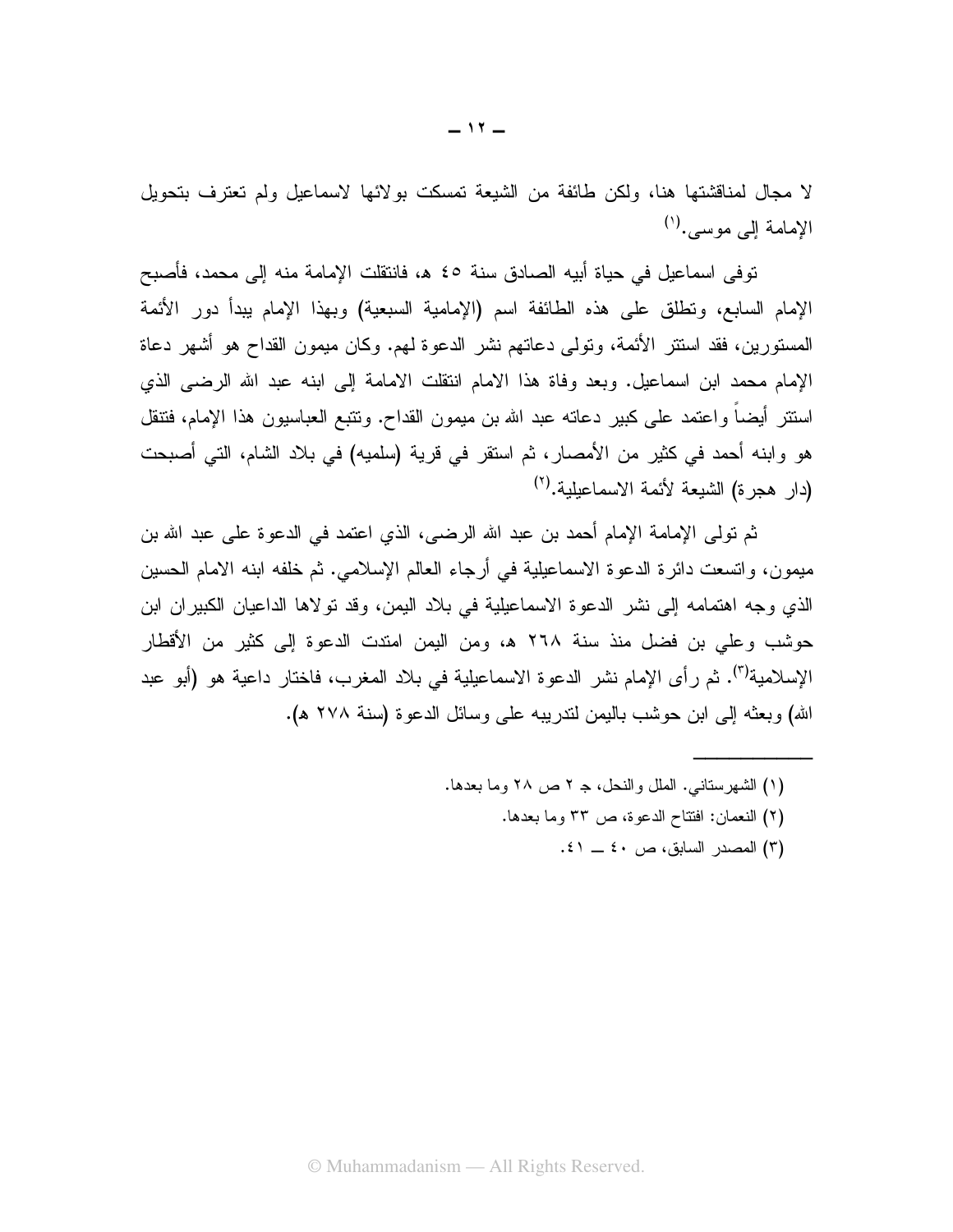$-17-$ 

١ ــــ فجر الحباة

اعتاد الباحثون في التاريخ أن يلاقوا صعوبات شديدة في دراسة فجر حياة أبطال التاريخ، الذين كانوا في فجر حياتهم مجرد أفراد في مجموعات كبيرة، لا يعرف الناس ما تخبئه الأقدار لمهم من شهرة وأمجاد. فلا يزالوا في أول الطريق، ولم تسلط عليهم بعد الأضواء الكاشفة التي تبرز عظمتهم وجهودهم. لذا فأخبار ٍ هؤ لاء الأبطال في فجر حياتهم تكون عادة قلقة مضطربة.

ويظهر الاضطراب في تاريخ فجر حياة أبي عبد الله الشيعي، في كثير من الجوانب، أبرز ها اختلاف المؤرخين القدامي حول اسمه. فنجد ابن خلدون في كتاب العبر<sup>(י)</sup>، والمقريزي في كتاب (الخطط)<sup>(٢)</sup>، يذكران أن اسمه هو «الحسن بن أحمد بن محمد بن زكريا». بينما نرى المقر بز ي في كتابه الآخر (اتعاظ الحنفا)<sup>(٢)</sup> و القاضبي النع*م*ان<sup>(٤)</sup> في رسالته (افتتاح الدعو ة) يسميانه (الحسين) مع الاحتفاظ بباقي النسب. ونحن نؤيد النسمية الثانية التي ورد ذكر ها في كثير من المصبادر التار بخبة الأخر ي<sup>0)</sup>

واختلف المؤرخون الأقدمون أيضاً في الموطن الأول لأبي عبد الله، مثلما

(١) ابن خلدون: العبر . جـ ٣ ص ٣٦٢. (٢) المقريزي: الخطط، جـ ١ ص ١٠. (٣) المقربزي: اتعاظ. الحنفا، جـ ١ ص ٥١. (٤) النعمان: رسالة افتتاح الدعوة، ص ٥٩ (طبعة بيروت ١٩٧٠). (٥) ابن الأثير: الكامل جـ ٨ ص ٣١، ابن خلكان: وفيات الأعيان، جـ ١ ص ٤٤٣ ـــ ويأخذ أستاننا الدكتور

حسن إبر اهيم (الدولة الفاطمية ص ٤٧) بالر و اية التي تجعل اسم عبد الله هو (الحسن).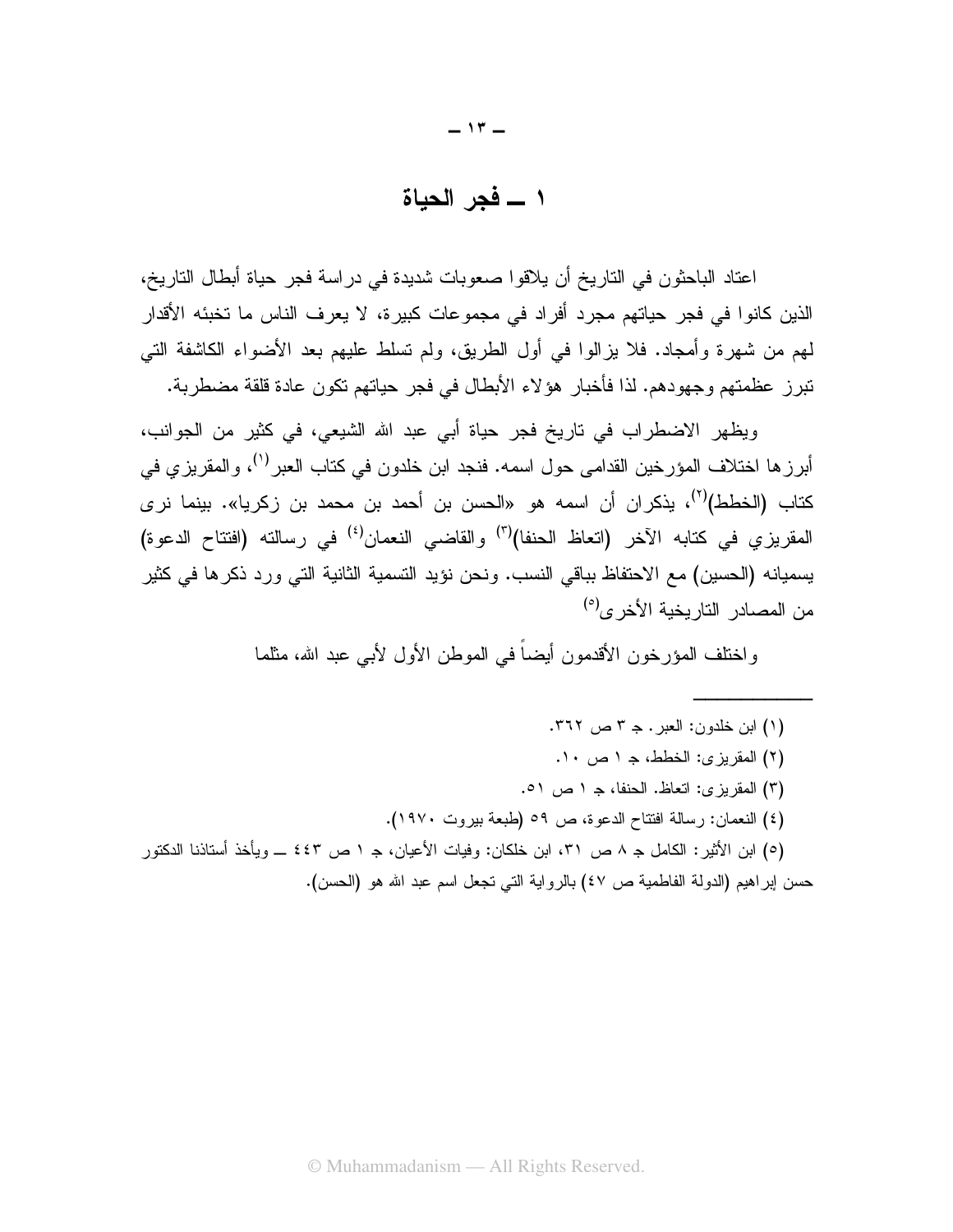اختلفوا في اسمه. فذكر القاضي النعمان<sup>(١)</sup> أن أصله من الكوفة، بينما قال المقريزي<sup>(٢)</sup> أنه من «رام هرمز»<sup>(۳)</sup> أما ابن الأثير<sup>(٤)</sup> وابن خلكان<sup>(٥)</sup> فيذكران أن أبا عبد الله من مدينة صنعاء باليمن. ويؤكد ابن عذار ي<sup>(٦)</sup> هذه الحقيقة ويسمى أبا عبد الله بالصنعاني.

ويمضيي المؤرخون في اختلافهم، فقد اختلفوا في الوظائف التي وليها أبو عبد الله قبل قيامه بدوره الكبير في نشر الدعوة الفاطمية. فقيل أنه كان محتسباً<sup>(٧)</sup> بسوق الغزل في البصرة، و قبل انما المحتسب أخو م أبو العباس محمد<sup>(٨)</sup>.

اشتهر أبو عبد الله باسم (المعلم) لأنه «كان يعلم الناس مذهب الإمامية الباطنية»<sup>(٩)</sup> كما اشتهر أبو عبد الله أيضـاً بـاسم (الصـوفـي)، فقد كـان يرتدي الـخشن والمرقع من الثياب الصـوفية<sup>(١٠)</sup>

ويطلق القاضي النعمان(`` على أبي عبد الله أيضـاً اسم (صـاحب البذر)،

- (١) افتتاح الدعوة، ص ٥٩.
- (٢) اتعاظ. الحنفا، جـ ١ ص ٥١.

(٣) كتب ياقوت الحموي، اسم هذه المدينة متصلا، وذكر أنها تتألف من لفظين: (رام) وهي كلمة فارسية معناها (مقصود) أو (مراد) و(هرمز) وهو أحد الأكاسرة (انظر حاشية اتعاظ الحنفا جـ ١ ص ٥١).

- (٤) الكامل، جـ ٨ ص ٣١. (٥) وفيات الأعيان، جـ ١ ص ٤٤٣. (٦) البيان، جـ ١ ص ١٢٤. (٧) خلاصة مهام المحتسب (الأمر بالمعروف والنهي عن المنكر) انظر الأحكام السلطانية للماوردي. (٨) ابن خلدون: العبر، جـ ٤ ص ٣١، المقريزي: اتعاظ. الحنفاء جـ ١ ص ٥١. (٩) اتعاظ الحنفا، ج ١ ص ٥١. (١٠) عريب بن سعد: صلة تاريخ الطبري، ص ٢٧.
	- (١١) افتتاح الدعوة، ص ٥٨.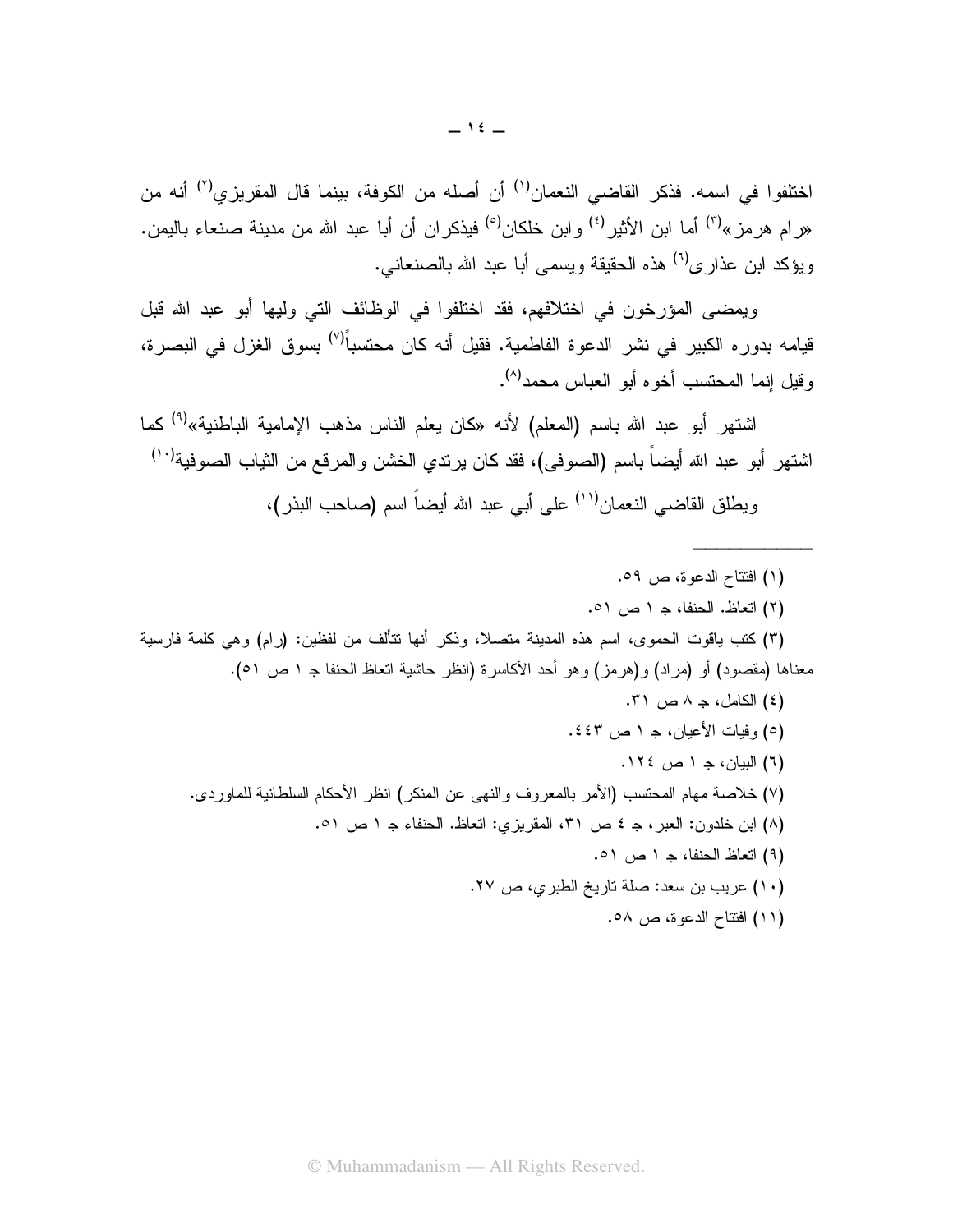إذ نجح في بذر بذور الدعوة الفاطمية في أراضي بلاد المغرب، وتعهدها بالرى والعناية، حتى أنت ثمارها فقامت الدولة الفاطمية. وكان قد حرث هذه الأرض قبله أبو سفيان والحلواني، الداعيان الشيعيان.

وأبرز المؤرخون صفات أبي عبد الله وعلمه ودهائه، فوصفه ابن الأثير<sup>(١)</sup> بأنه كان علي علم وفهم ودهاء ومكر. ووصفه المقريزي<sup>(٢)</sup> بأنه «أحد رجالات العالم القائمين بنقض الدول وإقامته الممالك العظيمة من غير مال ولا رجال». ووصفه ابن عذارى<sup>(٣)</sup> بأنه كان ذا فهم وفصاحة وجدال ومعرفة. وقال ابن خلكان<sup>(٤)</sup> عنه أنه كان من الرجال الدهاة الخبيرين بما يصنعون، ورغم انتقاد القاضي النعمان<sup>(٥)</sup>، في آخر رسالته، لموقف أبي عبد الله الشيعي من الخليفة الفاطمي الأول عبيد الله المهدى، فقد قال عنه: «وكان ذا علم وعقل ودين وورع وأمانة ونز اهة».

> (۱) الكامل، جـ ۸ ص ۳۱. (٢) اتعاظ. الحنفا، جـ ١ ص ٦٨. (٣) البيان، ج ١ ص ١٢٤. (٤) وفيات الأعيان، جـ ٢ ص ٣. (٥) افتتاح الدعوة، ص ٥٩.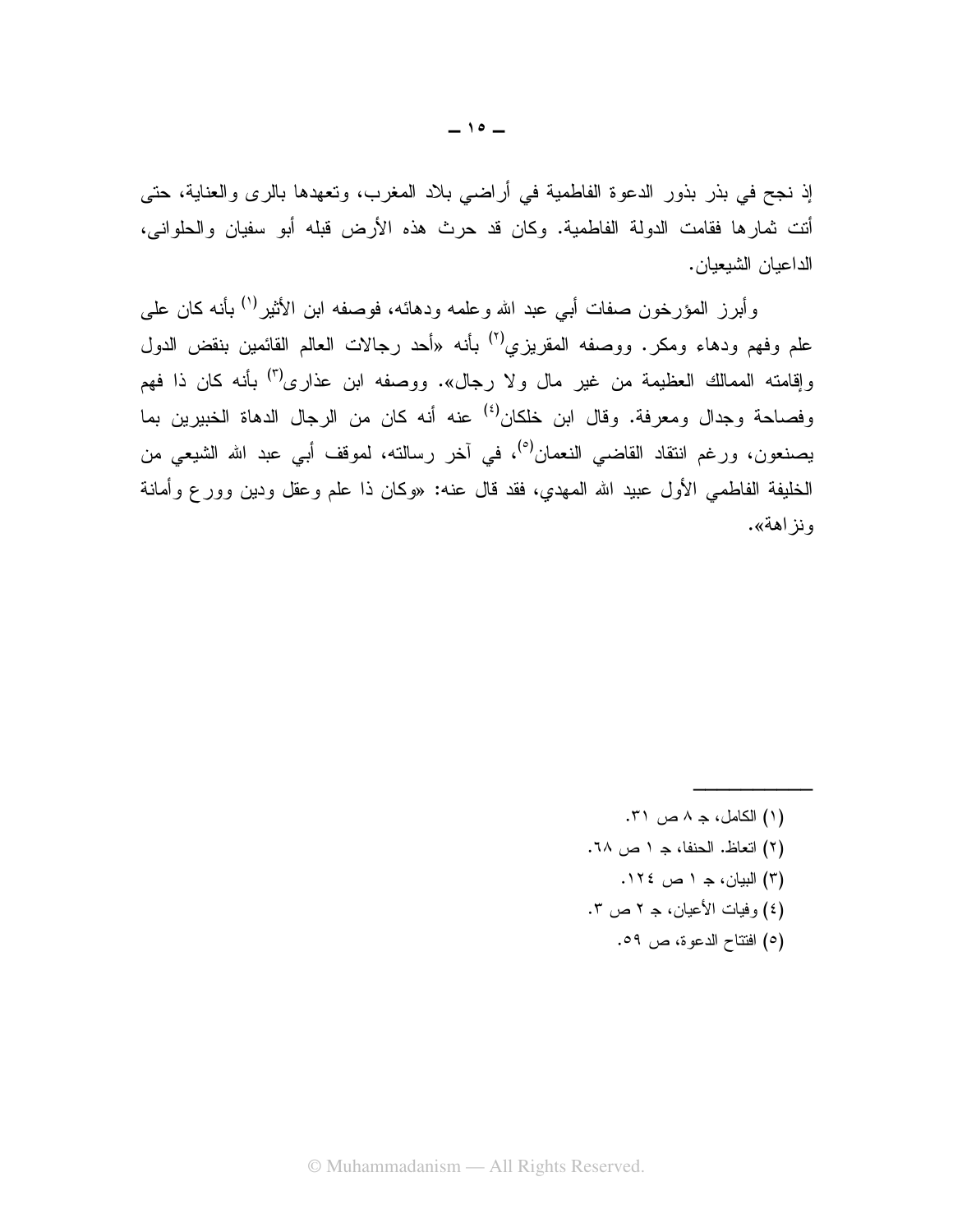## 

عرفت بلاد اليمن الدعوة الشيعية منذ العصر العباسي الأول، وأدرك الخليفة المأمون خطورتها على النفوذ العباسي، فقد قامت في اليمن في عهده حركتان شيعيتان<sup>(י)</sup>، وكان الدافع لأهالي اليمن في المشاركة في الحركتين، هو مظالم الحكم العباسي<sup>(٢)</sup>. ولما كانت بلاد اليمن بعيدة عن مركز الخلافة العباسية في بغداد، فقد رأى المأمون مواجهة انتشار التشيع في اليمن، بإقامة حكم قوى، فولى محمد بن إبراهيم الزيادي<sup>(٣)</sup>. وقد انتهج المأمون منهج أبيه هارون الرشيد حين اختار إبراهيم بن الأغلب لحكم أفريقية سنة ١٨٤ هـ، وأطلق يديه في حكمها، مما مهد لقيام دولة الأغالبة، وكان هدف الرشيد مو لجهة دولة الأدارسة العلوية بالمغرب الأقصبي<sup>(٤)</sup>.

ووصل الزيادي إلى اليمن سنة ٢٠٣ هـ، ونجح في تثبيت أقدامه، وأختط مدينة (زبيد)<sup>(٥)</sup> وجعلها مركز حكمه. ومد نفوذه إلى تهامة وحضرموت والشحر ولحج وديار كنده<sup>(٦)</sup> ونجح الزيادي في إرساء قواعد دولة، تحكم اليمن، ويتوارث أبناؤه حكمها، ويكون لها استقلال ذاتي، مع استمر ار ولائها السياسي للدولة العباسية.

(١) تزعم الحركة الأولى إبراهيم بن موسى سنة ٢٠٠ هـ، وتزعم الحركة الثانية عبد الرحمن بن أحمد سنة ٢٠٧ هـ، وهما من سلالة على بن أبي طالب (الطبري جـ ٧ ص ١٢٤ ـــ ١٥٤). (٢) الطبري، جـ ٧ ص ١٦٩. (٣) وهو من سلالة زياد بن أبي سفيان، المعروف بابن أبيه، وإلى معاوية بن أبي سفيان (٤) انظر أخبار هذه الدولة في كتاب (الاستقصا لأخبار دول المغرب الأقصى) جـ ١ طبعة الدار البيضاء سنة  $.1902$ (٥) نقع مدينة زييد في تهامة اليمن، وكانت تسمى في الأصل وادي يحصب.

(٦) عمارة اليمني: تاريخ اليمن، ص ٣٥ وما بعدها.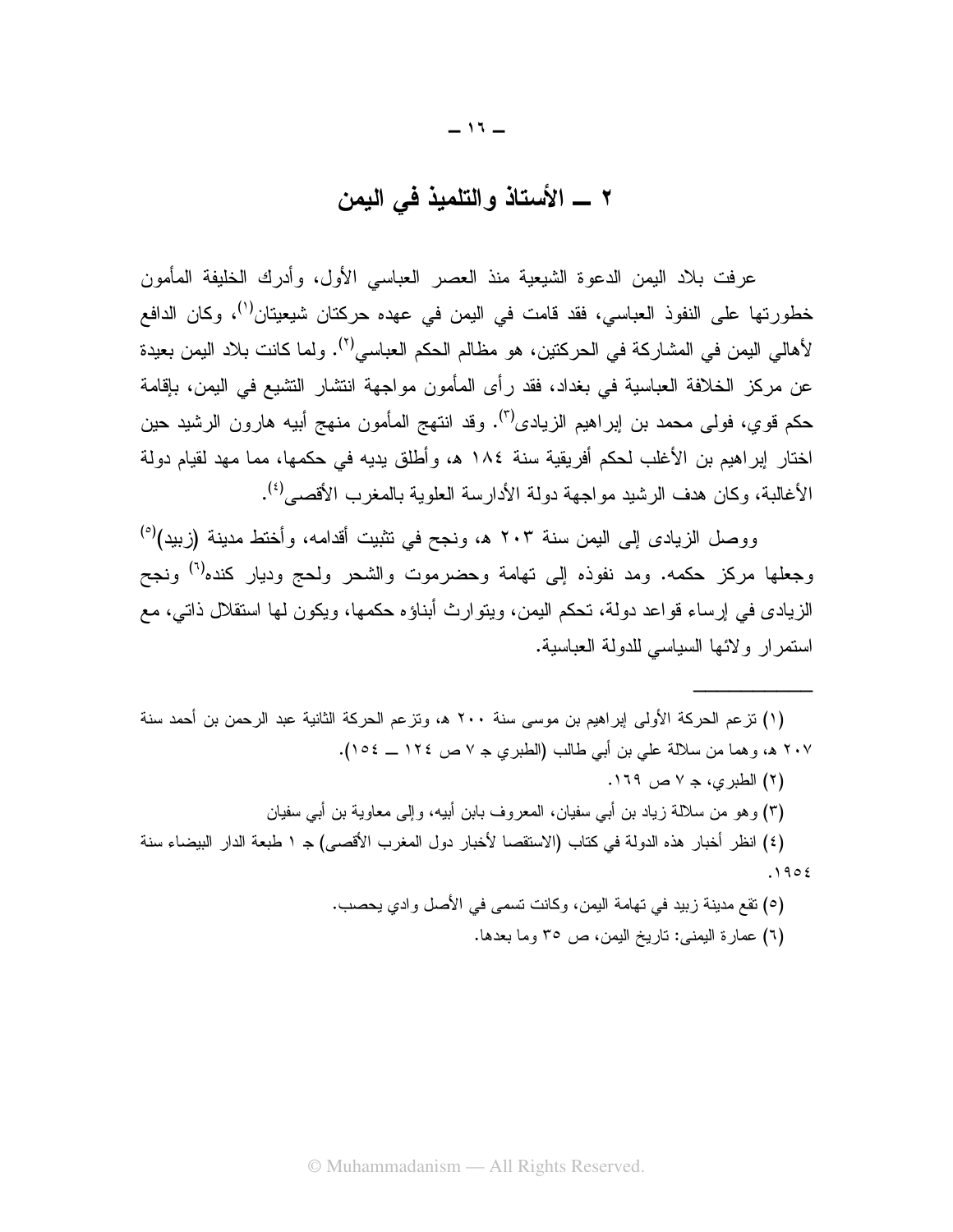ولكن الدولة الزيادية ما لبثت أن تصدعت في عهد أبي الجيش اسحق بن إبر اهيم الزيادي (۲۹۱ ــ ۳۷۱ هـ)، فثار عليه أسعد بن إبراهيم بن محمد بن يعفر واستولىي على صنعاء وحكمها (٢٨٥ ــ ٣٣٢ هـ) كما ثار عليه يحيى بن القاسم الرسي المعروف بالهادي، الذي كان يدعو للزيدية، وأنشأ دولة بني الرسي في صعدة<sup>(י)</sup>.

وهكذا أصبح في اليمن ثلاث دول صغيرة: الدولة الزيادية في زبيد، ودولة بني يعفر في صنعاء، ودولة بني الرسي في صعدة. وكان هذا الإنحلال هو السبب الذي جعل الدعوة الإسماعيلية الفاطمية الشيعية تجد طر يقها إلى بلاد اليمن<sup>(٢)</sup>.

وكانت الدعوة الإسماعيلية قد اجتازت دور الستر ، وتبلورت ونشطت واتسع نطاقها. وكان أئمة الإسماعيلية قد اتخذوا مدينة (سلمية) من أعمال حماة ببلاد الشام مركزا لنشر دعوتهم، ومنها يوفدون دعاتهم إلى سائر الأمصار. وكان يطلق على هؤلاء الدعاة اسم (الحجج) أو (نواب الأئمة)، وبرز من بينهم شخصيات كبيرة كان يطلق عليها اسم (بحار الدعوة). وامتد نشاط هؤلاء الدعاة إلى بلاد اليمن والمغرب وفارس.

وكان ميمون القداح<sup>(٣)</sup> هو أول من اتخذه الأئمة المستورون حجة أو نائبا لمهم، ثم خلفه ابنه عبد الله، الذي اشتهر كأبيه باسم القداح، وقد نجح في ضم صفوف الشيعة وتوحيد جهودهم، والإنطلاق بالدعوة الإسماعيلية، ورسم لها معالم الطريق، ووفر لها التنظيمات الدقيقة<sup>(٤)</sup>.

- (١) المصدر السابق، س ٣٨. (٢) حسين بن فيض الهمذاني اليعتر ي: الصليحيون والحركة الفاطمية، ص ٢٨.
	- (٣) كان يشتغل بالقداحة أي طب العيون.
	- (٤) المقريزي: الخطط، جـ ٢ ص ٢٤٧ وما بعدها.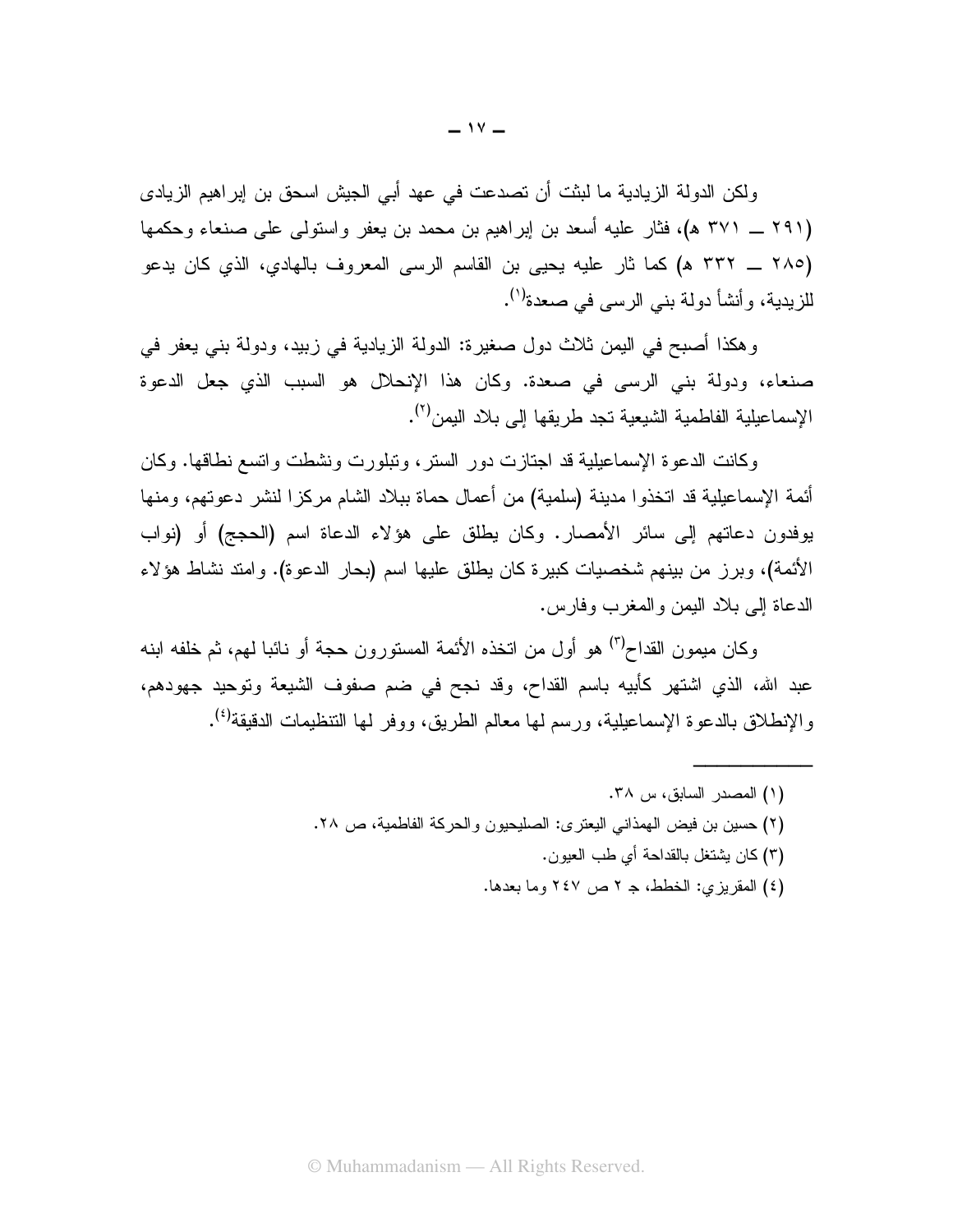قسم عبد الله العالم الإسلامي إلى مناطق رئيسية، وجعل على كل منها وإحدا من أبنائه أو أحد كبار دعاته المشهورين، ويتركز فضل عبد الله في أنه نقل الدعوة من دور التأسيس والنكوين وخلق المبادئ النظرية إلى دور العمل<sup>(י)</sup>.

وبعد وفاة عبد الله بن ميمون. خلفه ابنه أحمد في قيادة الدعوة الإسماعيلية<sup>(٢)</sup> وقد وجه اهتمامه إلى نشر الدعوة في بلاد اليمن، فبعث إليها سنة ٢٦٨ هـ داعيتين من أكبر دعاة الإسماعيلية، وهما على بن الفضل اليماني وابن حوشب<sup>(٣)</sup>.

أما ابن حوشب<sup>(٤)</sup>، فهو من أهالي الكوفة، وقد استدعاه أحمد بن عبد الله القداح إليه «وألقي إليه مذهبه فقبله، وسيره إلى اليمن، وأمره بلزوم العبادة والزهد، ودعا الناس إلى المهدى، وأنه خار ج في هذا الزمان<sup>(٥)</sup>».

وابن حوشب هو أستاذ أبي عبد الله الشيعي، فيقول القاضـي النعمان<sup>(٦)</sup> أن أبا عبد الله قد أخذ الدعو ة عن ابن حوشب «وبآدابه تأدب». وتحدث النعمان عن ابن حوشب، فقال أنه من أهل بيت علم

- (١) حسن ابر اهيم وطه شرف: عبيد الله المهدى، ص ٦٧. (٢) المقريزي: اتعاظ. الحنفا، جـ ١ ص ٢٦ ـــ ويلقب أحمد بن عبد الله بأبي الشلعلع. Kay. Yaman..., p. 225. (٣) (٤) اختلف المؤرخون في تفاصيل اسم ابن حوشب فابن الأثير (الكامل جـ ٨ ص ٣٠) وابن خلدون (العبر جـ ٣ ص ٣٦١) يذكر ان أن اسمه هو (رستم بن الحسين بن حوشب بن دا دان النجار)، بينما يرى المقريزي أن الجد الأكبر هو (زا ذان). (اتعاظ الحنفا جـ ١ ص ٤٠)، ويذكر النعمان (افتتاح الدعوة ص ٣٢) أن اسمه هو (أبو القاسم الحسن بن حوشب بن زادان الكوفي). (٥) المقريزي: اتعاظ الحنفا جـ ١ ص ٤١.
	- (٦) افتتاح الدعوة ص ٣٢.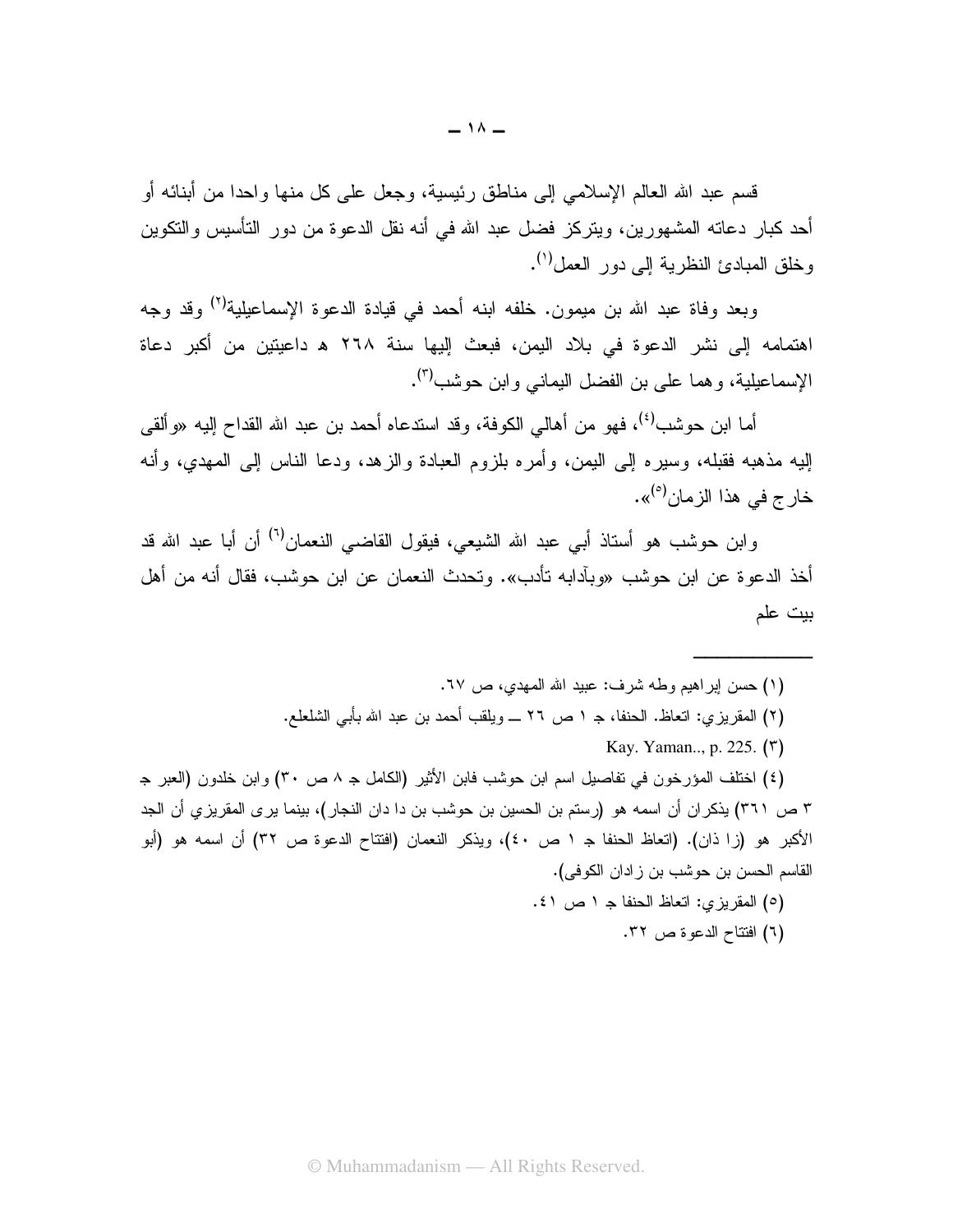وتشيع»، وقد درس القرآن الكريم والحديث والفقه، وكان من أول أمره يعتنق تعاليم الاثنا عشرية أصبحاب محمد بن الحسن بن علي بن محمد بن علي بن موسى بن جعفر الصبادق، وكان يعتقد أنه المهدي، ثم أصبح من أبرز دعاة الإسماعيلية، فصار يدعو للامام محمد الحبيب<sup>(י)</sup>.

وهذا يدل على أن الاثنا عشرية كانوا دائما منهلا نتهل منه الدعوة الإسماعيلية، حتى إن كبار دعاتها ورجالاتها كانوا دائما من الاثنا عشرية، وكان من اليسير حينئذ النتقل من مذهب شبعي إلى مذهب شبعي آخر <sup>(٢)</sup>.

اهتم الاسماعيليون بنشر دعوتهم في بلاد اليمن، مدفوعين بعدة أسباب منها بعد اليمن عن مركز الخلافة العباسية في العراق، وكان الخلفاء العباسيون قد ضيقوا الخناق على الشيعة جميعا. كما أن الظروف السياسية في اليمن كانت نفسح المجال لانتشار الدعوة الإسماعيلية، نتيجة ما أصـاب هذه البـلاد من انـحلال سياسـي<sup>(٣)</sup> ولوجود فئات كثيرة من الشيعة، وخاصـة الشيعة الزيدية، إلى جانب ميل كثير من أهالي اليمن إلى التشيع، مما يوجد أسسا وطيدة يمكن بناء الدعوة الإسماعيلية علبها.

كما كان الإسماعيليون يعتقدون أن بلاد اليمن هي الأرض الصالحة لإقامة دعوتهم، فيقولون: «البيت يماني، والركن يماني، والدين يماني، والكعبة يمانية، ولن يقوم هذا الدين ويظهر أمر ه الا من قبل البمن<sup>(٥)</sup>».

(۱) المصدر السابق ص ۳۳ (٢) حسن ابراهيم وطه شرف: عبيد الله المهدي ص ٧١. (٣) الهمداني اليعبري: الصليحيون والحركة الفاطمية ص ٢٩ (٤) الشير از ى: سيرة المؤيد (تحقيق د. محمد كامل حسين ص ٩٦٥). (٥) النعمان: افتتاح الدعوة ص ٣٨، الحمادي اليمني: كشف أسر إر الباطنية و أخبار القر امطة ص ٢٢.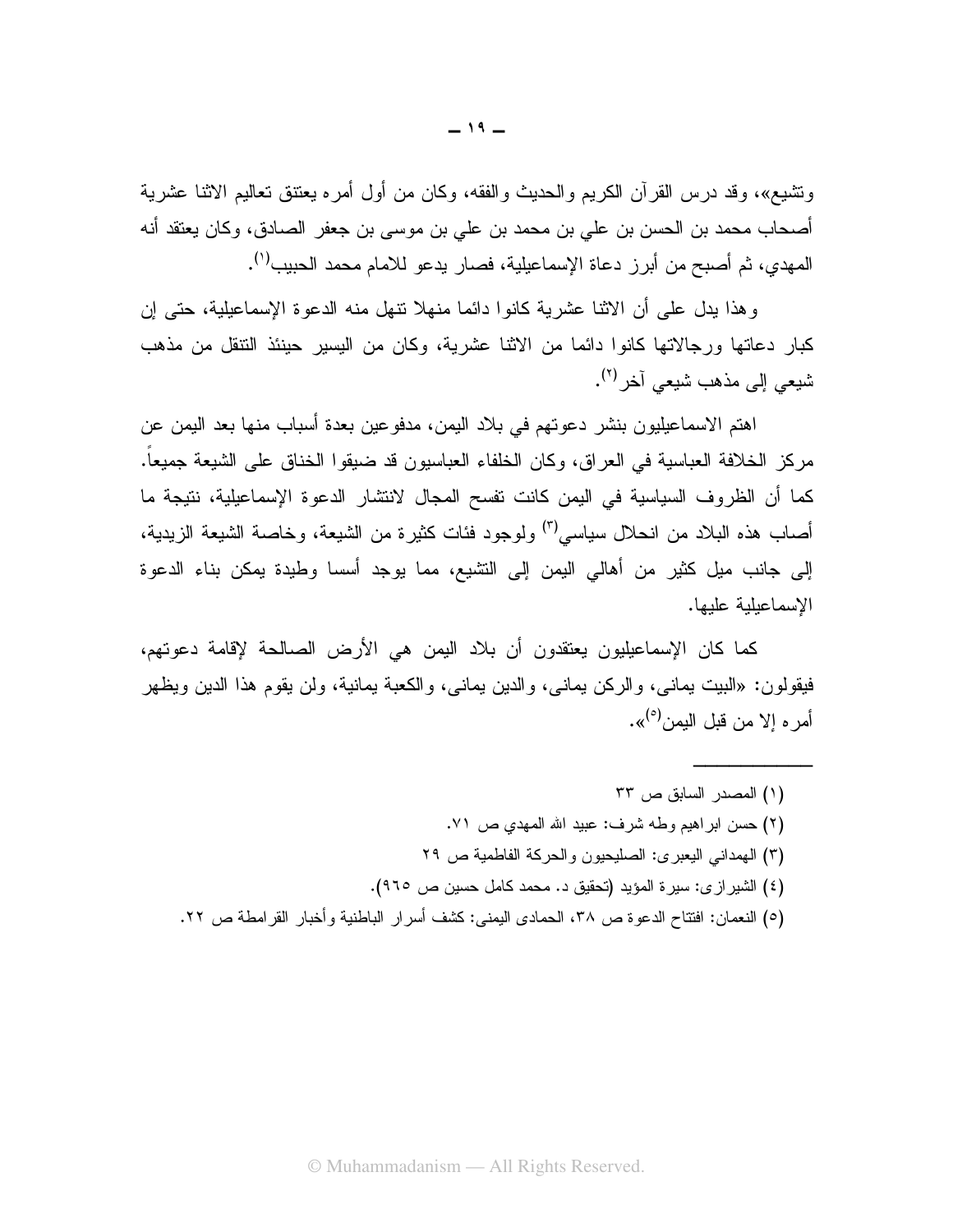وصل ابن فضل اليماني وابن حوشب إلى بلاد اليمن في أول سنة ٢٦٨ هـ، فأقاما باليمن سنتين يدعوان مستترين. ثم ظهرت الدعوة جهر اً باليمن سنة ٢٧٠ ه<sup>(١)</sup>

وبدأ الداعيان نشاطاً عسكريا من أجل السيطرة على بلاد اليمن، بعد أن نجحا في العامين السابقين في جذب كثير من اليمنيين إلى التشيع، بما أظهراه من ندين ونقوى وزهد<sup>(٢)</sup>. كما أن ابن حوشب نزوج من ابنة أحمد بن عبد الله بن ضليع أحد رجالات الشيعة في اليمن، مما ساعد على استمالة أنصار ه الے ابن حوشب<sup>(۳)</sup>.

حمل ابن فضل لواء النشاط العسكري، بينما كان معظم اهتمام ابن حوشب موجها نحو الدعوة. ونجح ابن فضل في السيطرة على مناطق واسعة في بلاد اليمن، وتوج انتصاراته بفتح صنعاء<sup>(٤)</sup>. كما استولى على مدينة زبيد مركز الدولة الزيادية<sup>(٥)</sup>. وسيطر على لحج، ودانت له قبائل مذحج بالطاعة.<sup>(٦)</sup>

ولكن ابن حوشب كان يرى تركيز الجهود في الدعوة، والاقتصاد في الفتوحات العسكرية، ولذا بعث إلى ابن الفضل، بعد فتحه صنعاء، بِشَيْرٍ عليه بوقف الزحف العسكري. ولكن ابن فضل لم ينصت إلى نصيحة ابن

- (١) النعمان. افتتاح الدعوة س ٤٤. (٢) المهداني اليعبري: الصليحيون والحركة الفاطمية ص ٣٣. (٣) النعمان: افتتاح الدعوة س ٤٥. وكان ابن يعفر قد سجن أحمد بن عبد الله بن ضليع ومات في سجنه. (٤) عمارة اليمني: تاريخ اليمن ص ١٦٨ وما بعدها. (٥) المصدر السابق ص ١٧٠
	- (٦) الهمداني لليعبري. الصليحيون والحركة الفاطمية ص ٣٦.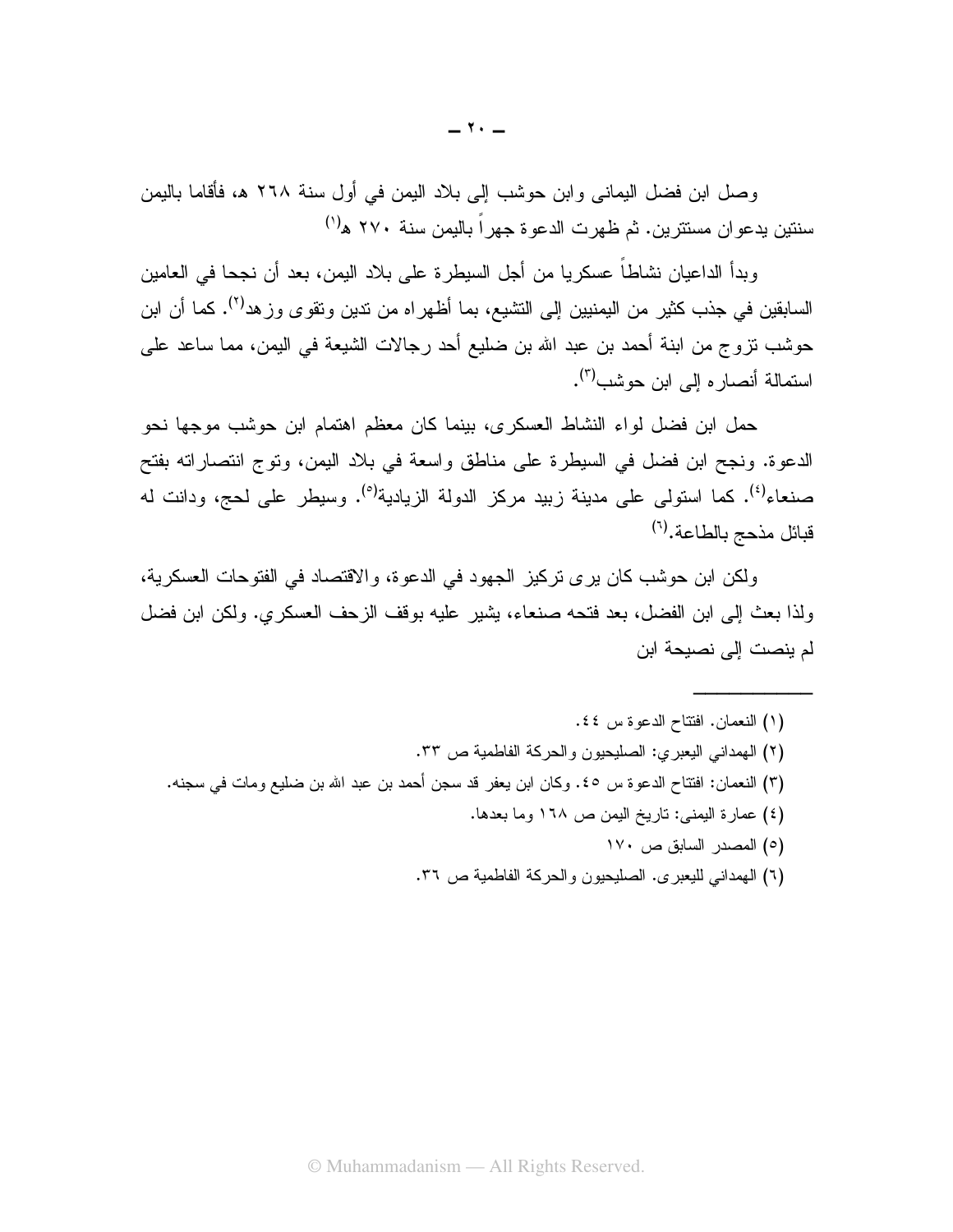حوشب، مما جعل الداعيين يفترقان في طريقهما. فقد أعلن ابن فضل العصيان على أئمة الاسماعيلية، وهدد ابن حوشب بالقتال إن لم يدخل في طاعته<sup>(י)</sup>. وأراد ابن فضل تكوين دولة اسماعيلية مستقلة، أسوة بدولة القرامطة<sup>(٢)</sup> واشتبك الداعيان في معارك عنيفة، وانتهى الخصام بالصلح<sup>(٣)</sup>.

واستمر ابن حوشب على اخلاصه للإمام الإسماعيلي، ومضى في جهوده من أجل الدعوة الإسماعيلية. فبني حصنا بجبل لاعة، قرب عدن، وكان معظم سكان هذه المنطقة من الشيعة ويعرفون ببني موسى، وقد أمرهم ابن حوشب «بالاستكثار من الحيل والسلاح»<sup>(٤)</sup>.

ومن عدن، بعث ابن حوشب ابن أخيه الهيثم إلى السند لنشر الدعوة الإسماعيلية<sup>(٥</sup>). وانتقلت أخبار جهود ابن حوشب إلى الشيعة في بلاد العراق فهرعوا إلى بلاد اليمن، هرباً من وجه العباسيين. ولا غرو أن اكتسب ابن حوشب اسم «منصور اليمن» بعد هذه الانتصارات الر ائعة.

وبعد هذه الجهود الواسعة النطاق، كتب ابن حوشب إلى الإمام محمد الحبيب بصف له مدى انتشار الدعو ة الإسماعيلية، و أر فق بالر سالة كثير اً من الهدايا الفاخر ة و الأمو ال<sup>(٢)</sup>

٢٧. قال النعمان إن الهدايا شملت طر ائف البمن وطر ز ها.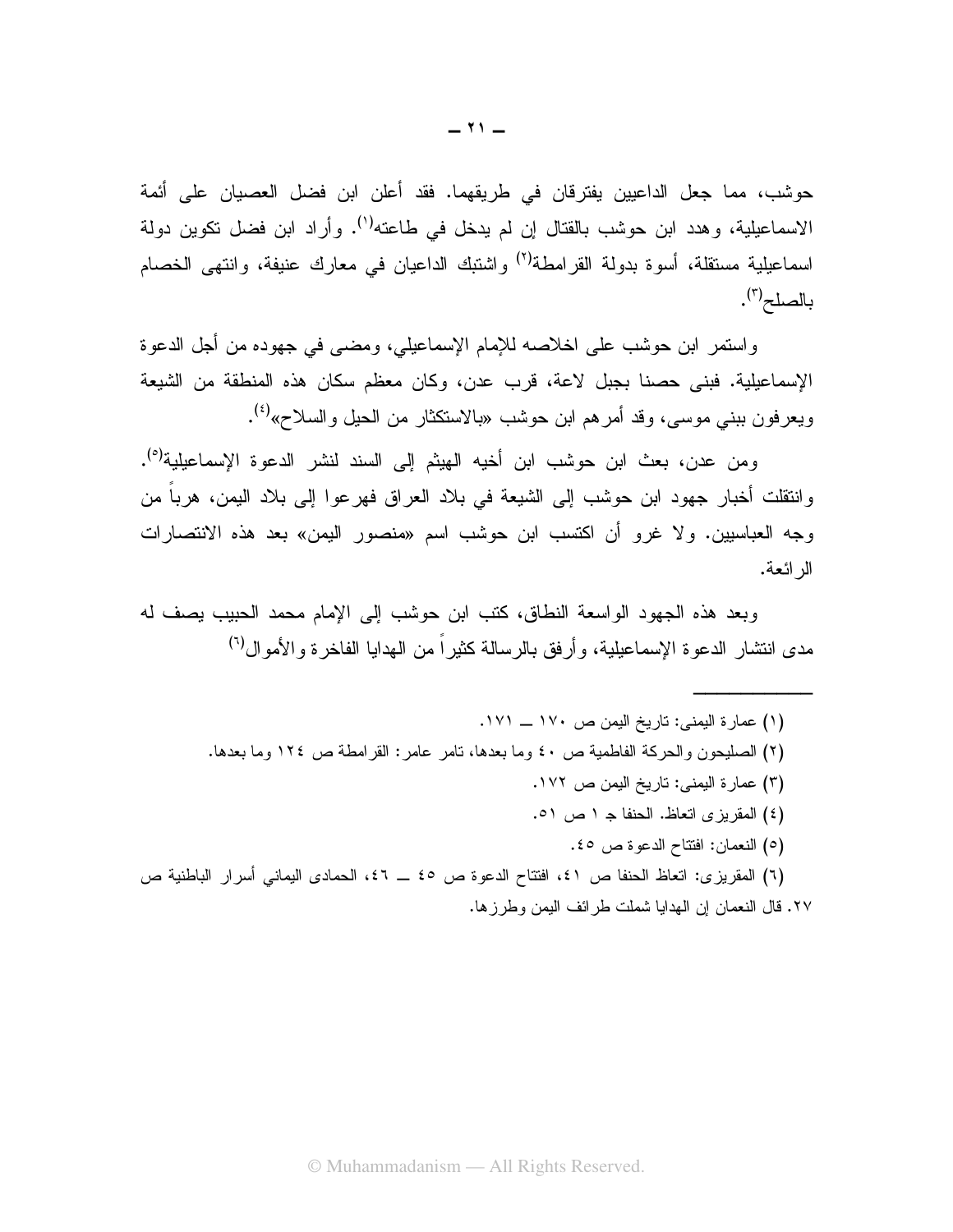واهتم ابن حوشب بنشر الدعوة الإسماعيلية خارج بلاد اليمن، فأرسل دعاته إلى اليمامة والبحرين والسند والهند ومصر والمغرب<sup>(י)</sup>.

ووجه الإمام الإسماعيلي محمد الحبيب اهتمامه إلى بلاد المغرب، ورأى أن يكون نشر الدعوة الإسماعيلية فيها هي الخطوة الثانية بعد نجاح انتشارها في بلاد اليمن.

وكان رجلنا أبو عبد الله الشيعي قد بدأ اتصاله بالإمام محمد الحبيب الذي «رأى أهليته، فبعث به إلى ابن حوشب، صاحب اليمن، وأمره بامتثال أمره والاقتداء بسيرته، ثم يذهب بعدها إلى المغرب، ويقصد بلد كتامة<sup>(٢)</sup>».

لم ينجه أبو عبد الله الشيعي إلى المغرب مباشرة، فقد رأى الإمام أنه في حاجة إلى «دورة تدريبية» يتلقاها على يد أستاذ كبير له خبرته الواسعة في الدعوة الإسماعيلية، وقد أُثبت نجاحه عملياً في نشر ها في أر جاء بلاد اليمن.

وبدأ نتلمذ أبي عبد الله الشيعي على أيدي أستاذه ابن حوشب، منصور اليمن، الاستجابة لأمر الإمام الإسماعيلي. فقد كتب الإمام إلى ابن حوشب رسالة عهد فيها بأبي عبد الله إليه «بيصر ه، و بر شده و بلقنه»<sup>(۳)</sup>.

و قدم أبو عبد الله علي ابن حو شب، فلز مه، و شـهد مـجـالسه، و أفاد من

(١) افتتاح الدعوة ص ٤٧ ـــ وبذكر النعمان أيضاً (ص ٥٣) أن داعية ابن حوشب في مصر كان أبو محمد عبد الله بن عباس و هو الذي استخلفه على الدعوة بعده

- (٢) المقريزي: اتعاظ الحنفا ص ٥١.
	- (٣) افتتاح الدعوة ص ٥٩.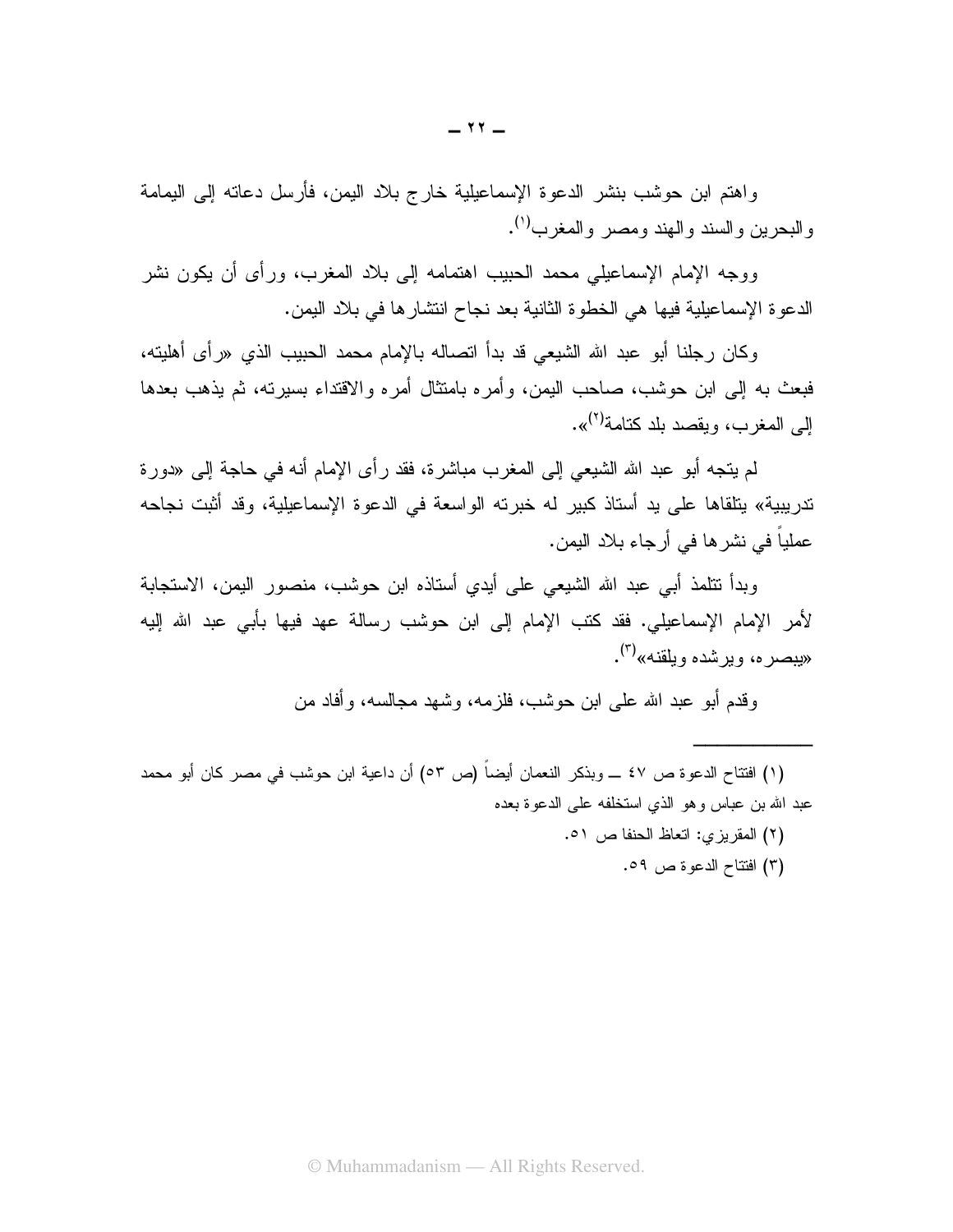علمه<sup>(١)</sup>. ومما ساعد على توثيق الصلات بين الأستاذ والتلميذ، أن ابن حوشب كان يعرف أبا عبد الله من قبل، ويشهد له بالنبوغ والفضل، ولذا فإن ابن حوشب «قرب مجلسه، وأدن<sub>َّ</sub>ى مكانه، ورفع من قدره، وصحبه في جميع غزواته<sup>(٢)</sup>».

- (١) اتعاظ الحنفا ج ١ ص ٥١.
	- (٢) افتتاح الدعوة ص ٦٠.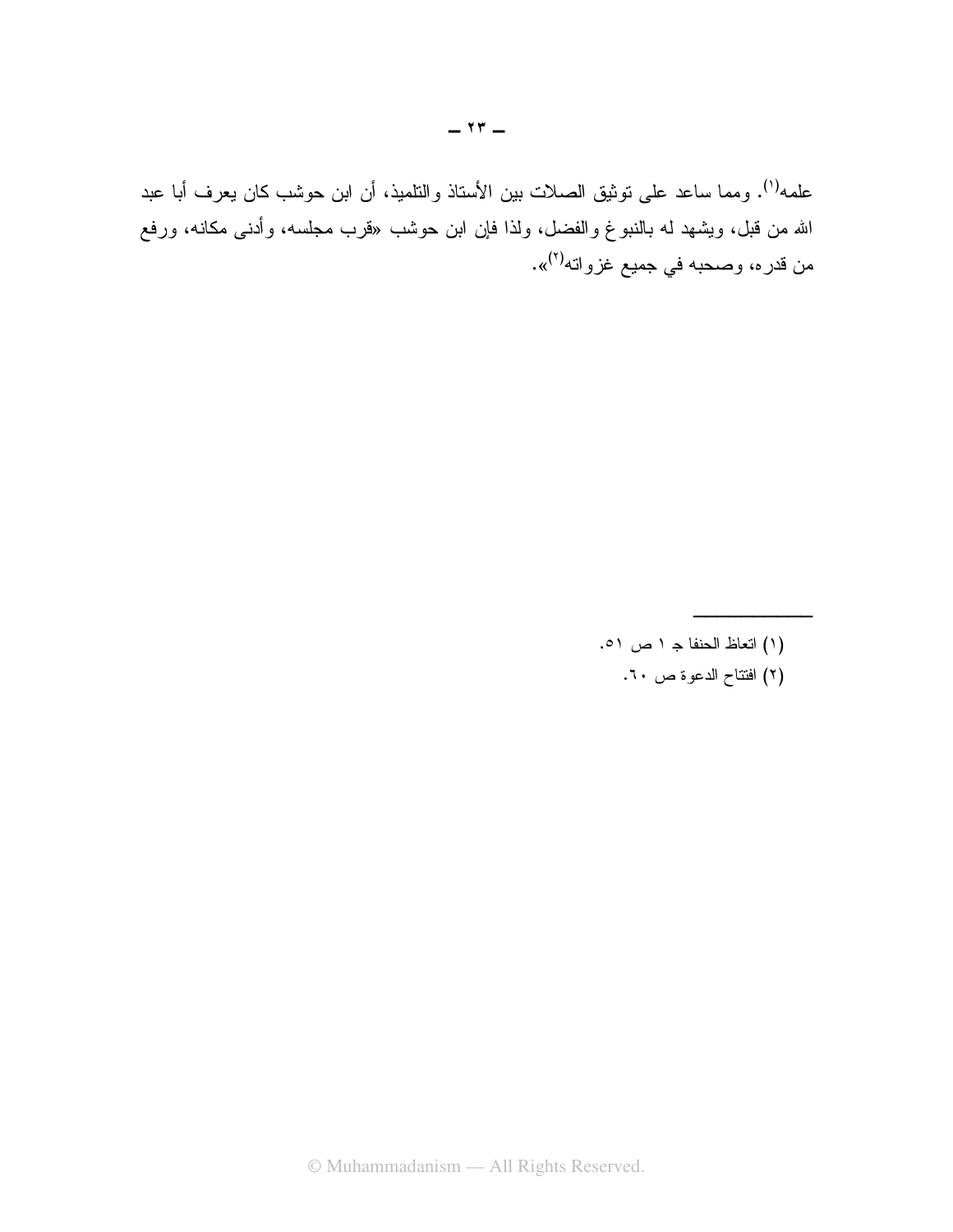#### ٣ ــــ الحار ثان وصاحب البذر

انتهت «الدورة التدريبية»، وأن الأوان ليتخرج أبو عبد الله الشيعي من «معهد» ابن حوشب لإعداد الدعاه الإسماعيليين في اليمن. أما العمل المناط به هذا «الخريج»، فهو الدعوة الإسماعيلية في بلاد المغرب، كما حدده الإمام محمد الحبيب حين بعث هذا «التلميذ المجتهد» إلى الأستاذ القدير في اليمن.

وكان الإمام موقناً أن بلاد المغرب هي المكان الصالح لتحقيق الأمال القديمة بقيام دولة إسماعيلية فاطمية علوية شيعية، حتى أن الإمام قال لابنه عبيد الله بعد أن سمع بانتصارات ابن حوشب في اليمن. هذه دولتك قد قامت، لكن لا أجد ظهورها إلا من المغرب»<sup>(י)</sup> كما قال الإمام أيضاً لولم عهده عن هذه الانتصار ات: «هذه ثمر ة أيامك وبر كة دولتك»<sup>(٢)</sup>.

ويروى المقريزي<sup>(٣)</sup> أن موسى الكاظم بن جعفر الصـادق سئل عن ظهور القائم، فأجاب: «إن ظهور القائم مثله كمثل عمود من نور سقط من السماء إلى الأرض، رأسه بالمغرب، وأسفله بالمشرق». ثم يعلق المقريزي على هذه الرواية فيقول: «وكذلك كان بداية أمر المهدي عبيد الله، فإنه ابندأ من المغرب. وانتهى أمره على يد بنيه في المشرق».

وحدد «الأستاذ»، منصور اليمن، ميقات انطلاق نلميذه النابغ إلى

- (١) ابن الأثبر: الكامل جـ ٨ ص ١٢.
- (٢) الهمداني: الصليحيون والحركة الفاطمية ص ٣٧.
	- (٣) اتعاظ الحنفا ج ١ ص ٥٤.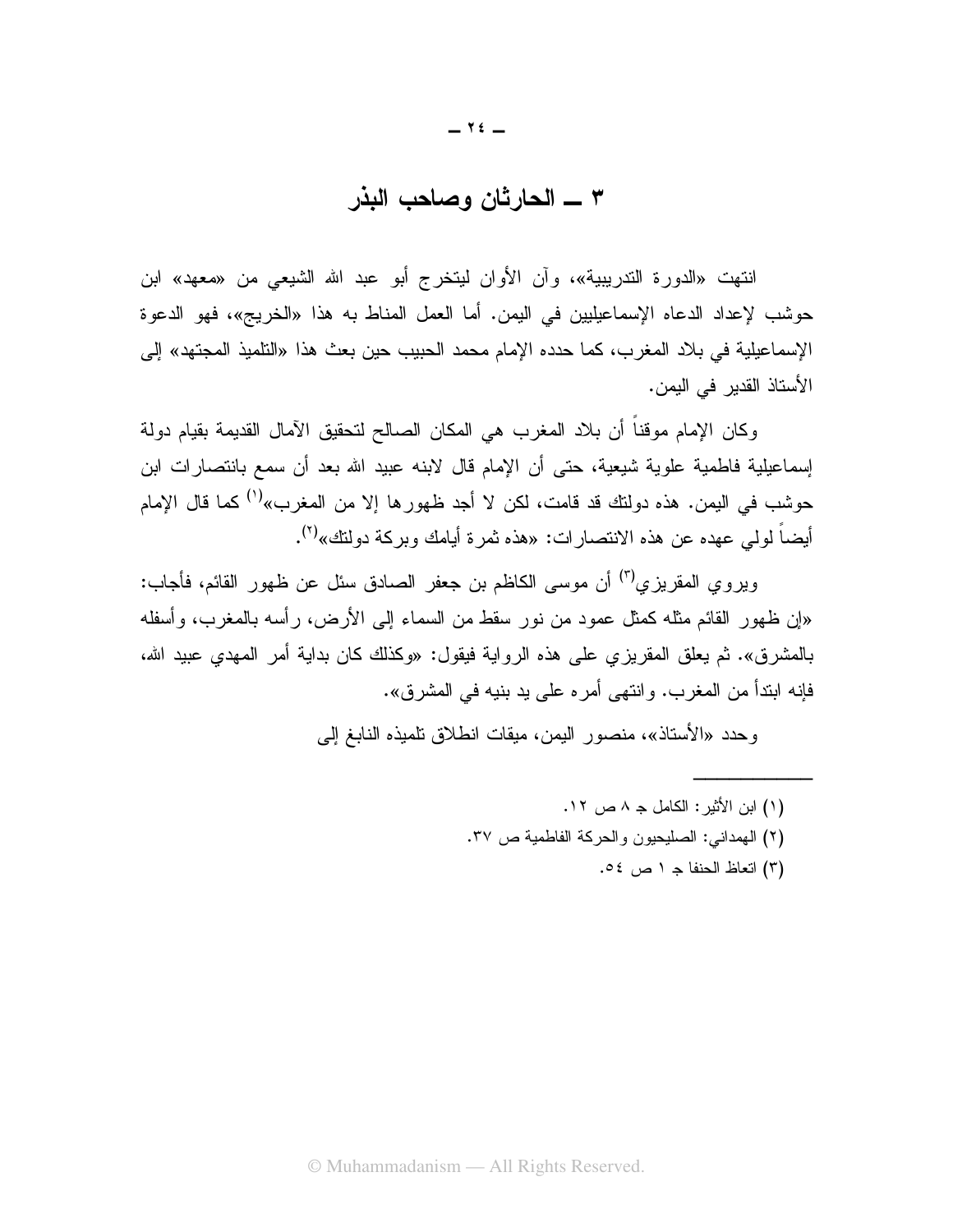مهمنه الكبرى، وهو «وقت خروج أهل اليمن إلى مكة للحج»<sup>(י)</sup>.

ودقت ساعة العمل، وبدأ أبو عبد الله رحلته التاريخية، ليكتب اسمه في سجل الخالدين. والتقى ابن حوشب بتلميذه ليقول له: «إن أرض كتامة من المغرب قد حرثها الحلواني وأبو سفيان، وقد مانا، وليس لها غيرك، فبادر فإنها موطأة ممهدة لك»<sup>(٢)</sup>. وأمد ابن حوشب أبا عبد الله بقدر كبير من المال، واختار له رفيقاً في سفره، هو عبد الله بن أبي الملاحف. وغادر أبو عبد الله اليمن في تكتم شديد وفي سرية تامة، فيقول القاضي النعمان<sup>(٣)</sup> أن ابن حوشب «كان إذا بعث رجلاً لوجه من الوجوه، لم يعلم ذلك بمسيره أحدًا من أهل ولا ولد، لا من قريب ولا بعيد، ولا بعر ف أبن بنوجه و لا أبن سلك».

أصبح أبو عبد الله الشيعي هو «صاحب البذر» كما سماه الحلوانبي، وقد حفظ لنا القاضبي النعمان هذه التسمية. وقد ظلت أرض المغرب محروثة، في شوق شديد إلى البذور، على مدى سنوات طويلة. اختلف المؤرخون في تحديدها، فيرى ابن الأثير<sup>(٤)</sup> والمقريزي<sup>(٥)</sup> أن الإمام جعفر الصادق قد بعث الداعيتين سنة ١٤٥ ه فيكون بين دخولهما المغرب ودخول أبي عبد الله ١٤٣ سنة، بينما حدد القاضي النعمان<sup>٦)</sup> هذه السنوات بمائة وخمس وثلاثين سنة.

> (١) النعمان: افتتاح الدعوة ص ٦٠. (٢) اتعاظ الحنفا ج ١ ص ٥٥. (٣) افتتاح الدعوة ص ٦٠.  $\wedge$  (٤) جه ۸ س ١١. (٥) انتعاظ الحنفا جـ ١ ص ٥٠. (٦) افتتاح الدعوة ص ٥٨.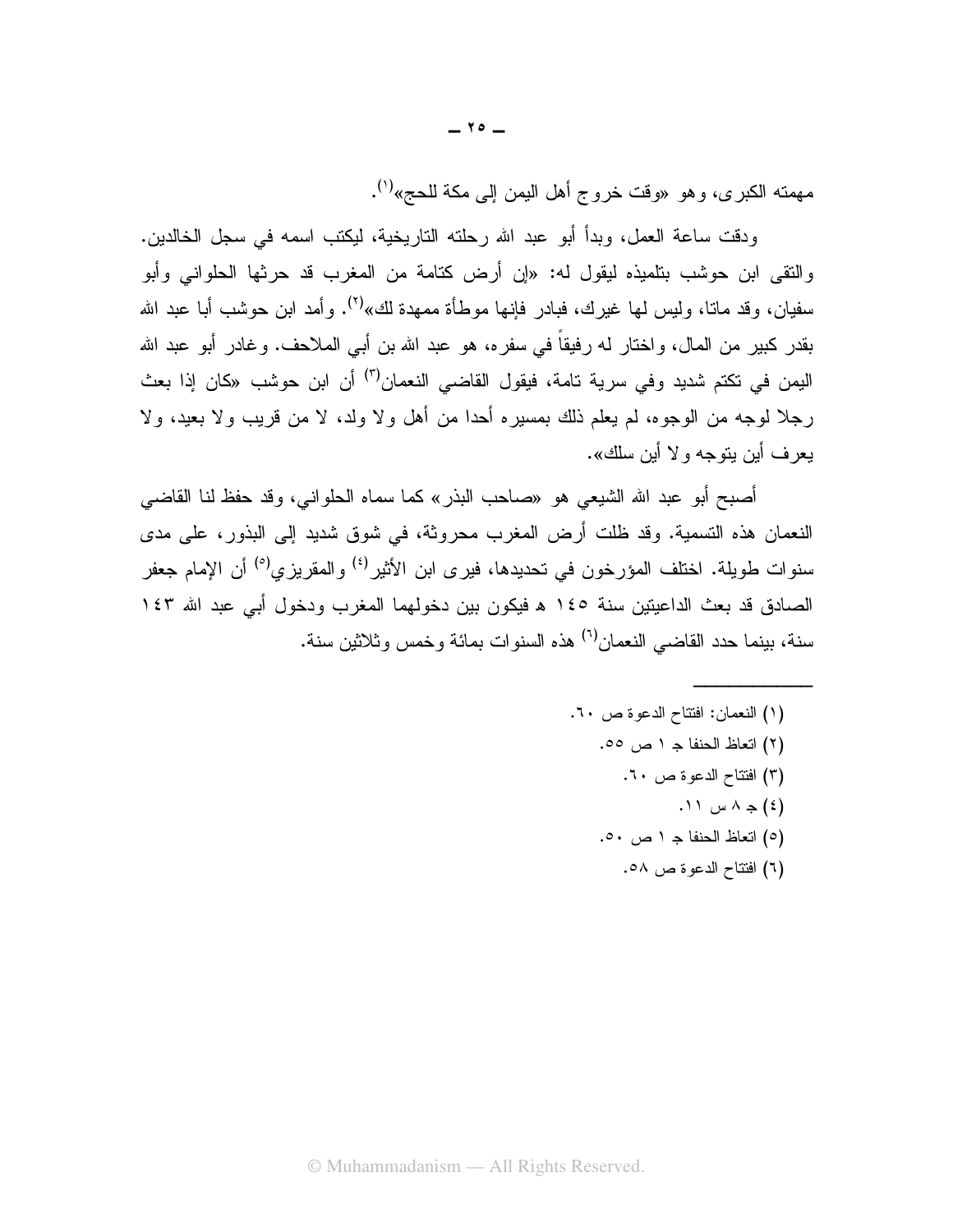فمن هما هذان الحارثان؟... ومن بعثهما إلى المغرب؟

يكاد يجمع المؤرخون الأقدمون على أن هذين الداعيين، أبـي سفيان والحلوانـي، قد بـعثهما الإمام جعفر الصادق<sup>(י)</sup>. ولكن صاحبي كتاب (عبيد الله المهدى)<sup>(٢)</sup> يخالفان هؤلاء المؤرخين، فيقو لان: «إن إرسال الحلواني وأبي سفيان كان على يد ابن حوشب في عهد أحمد بن عبد الله القداح، وإن ذلك لا بد أن يكون بأمر الإمام الحسين وحجته أحمد بن عبد الله القداح، لأنه لا يعقل أن ينفرد ابن حوشب بأمر دونهما. كما نستطيع أن نفهم اجتهاد هؤلاء جميعا في نشر الدعوة الإسماعيلية في البلاد النائية، فقد أدركوا نجاحها في بلاد اليمن، ومن ثم عملوا على أن يضعوها موضع التجربة كذلك في إفريقية. كما نرى أيضا أن إرسالهما يجب أن يكون بعد سنة ٢٧٠ ه، حيث نجح ابن حوشب في أداء مهمته وتس*مى* بمنصور اليمن».

ومع تقديرنا لاجتهاد المؤلفين الفاضلين في كتابهما القيم، فإننا لا نوافقهما على هذا الرأي. وإن من يقرأ رسالة الافتتاح للقاضبي النعمان، المتوفى سنة ٣٦٣ هـ، والتي تم تحقيقها وطبعها ونشرها مؤخرا في بيروت سنة ١٩٧٠، ليجد كثيرا من التفاصيل حول هذين الداعيين، مما يمكن من أن يستنتج أنهما عاشا في عصر سابق تماما لعصر ابن حوشب. وخاصة أن النعمان يكتب بعد قيام الدولة الفاطمية، بقليل، فكتب في النصف الأول من القرن الرابع (سنة ٣٤٦ ه) أي بعد مضـي نصف قرن فقط على أحداث رسالته. وكان النعمان مطلعا على كل أسرار هذه الدعوة، فقد كان للنعمان قاضبي قضاة الدولة الفاطمية، و هو أيضاً من كبار الدعاة الفاطميين.

(١) ابن الأثير: الكامل جـ ٨ ص ١٠ ـــ ١١، المقريز ي: اتعاظ. الحنفا جـ ١ ص ٥٠، النعمان: افتتاح الدعو ة ص ٤٥.

(٢) حسن ابراهيم وطه مشرف: عبيد الله المهدي ص ٧٥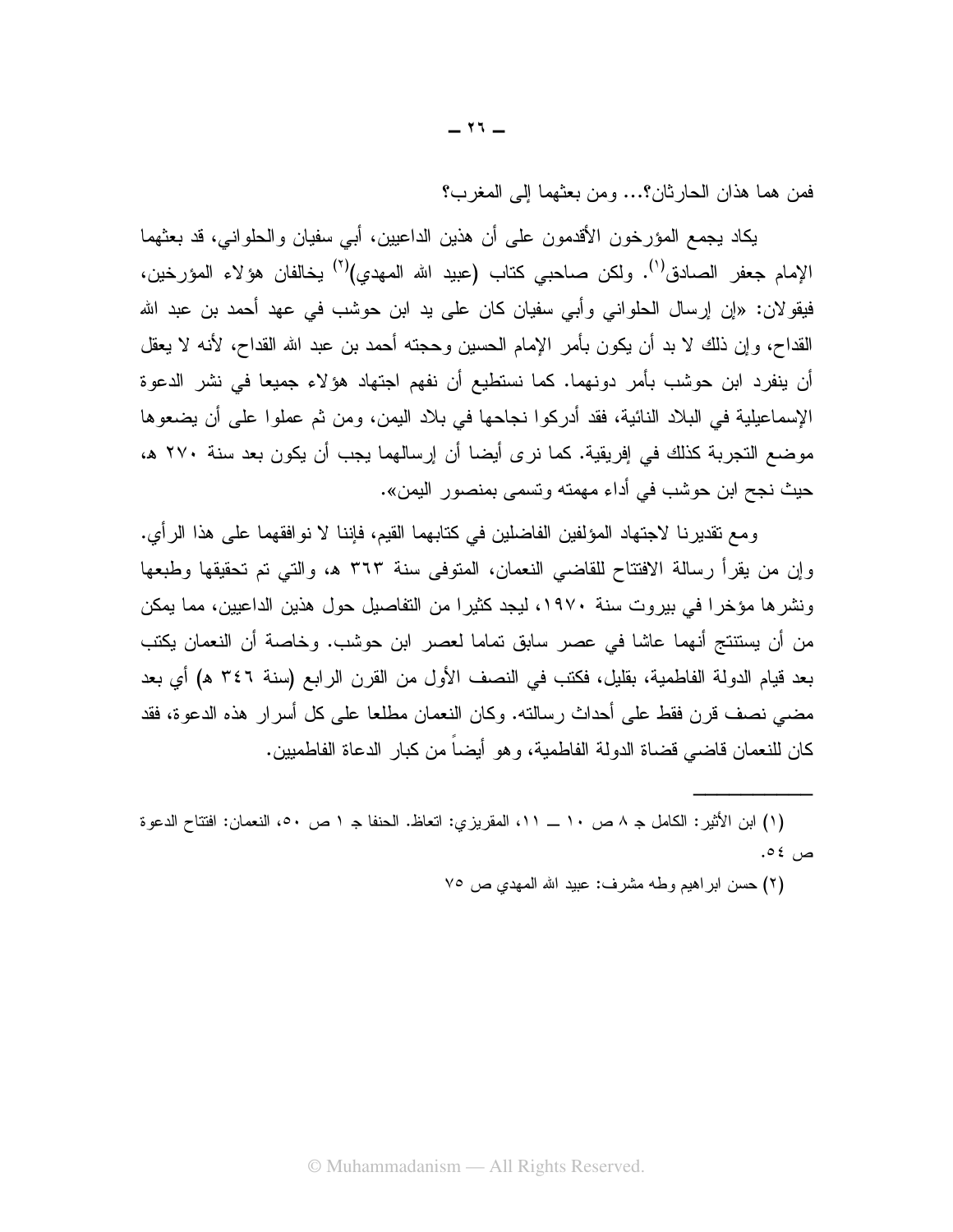رسم الإمام جعفر الصادق الطريق أمام أبي سفيان والحلواني، فقد «أمرهما أن يبسطا ظاهر علم الأئمة من آل محمد صلوات الله عليهم وينشرا فضلهم، وأمرهما أن يتجاوزا إفريقية إلى حدود البرير ، ثم يفتر قان، فينز ل كل واحد منهما ناحية»<sup>(י)</sup>.

نز ل أبو سفيان قرية تس*مى* «مر جمانة»<sup>(٢)</sup>، وفي مكان منهما يس*مى* «تالا» أو «تالة»<sup>(٣)</sup>، حيث ابتني مسجدا، «وكان أهل نلك النواحي يأتونه ويسمعون فضائل أهل البيت صلوات الله عليهم منه، ويأخذونها عنه» وأصبحت مرجمانة «دار شيعة»<sup>(٤)</sup>.

أما الحلواني، فقد رحل إلى منطقة (سوجمار)<sup>(٥)</sup>، فنزل ناحية تسمى «الناظور»<sup>(٦)</sup>، ونحدث القاضي النعمان عن جهوده فقال: «وكان في العبادة والفضل والعلم علما في موصفه، فاشتهر به ذكره، وضرب الناس من القبائل إليه، ونشيع الناس من القبائل إليه، ونشيع كثير منهم علي بدبه من كتامة<sup>(٧)</sup> ونفز ة وسماته».

(١) النعمان: افتتاح الدعوة ص ٥٤. (٢) وهي قرية قديمة في تونس، تقع على مرحلة من سبيبة (معجم البلدان جـ ٥ ص ١٠٩) (٣) وهي مدينة تونسية قديمة لا نزال باقية حتى اليوم، وتقم على بعد ١٧ ميلا شرق الحدود الجز ائرية. (٤) النعمان: افتتاح الدعوة ص ٥٥. (٥) ذكر ابن الأثير (الكامل جـ ٨ ص ٣٩) أن اسم هذه المنطقة هو (سوق حمار) ولكننا نفضل لفظ (سوجار) كما ذكر ها النعمان (ص ٥٧)

(٦) جنوب وادي بجاية على مرحلتين من قرية ناروت العامرة (انظر حاشية رسالة افتتاح الدعوة س ٢٥٧). (٧) كتامة إحدى قبائل المغرب الكبيرة وأبناؤها من البربر وينتسبون على كتم بن برنس بن بر، وكانوا يعيشون في مكان حصين في جبل إبسكجان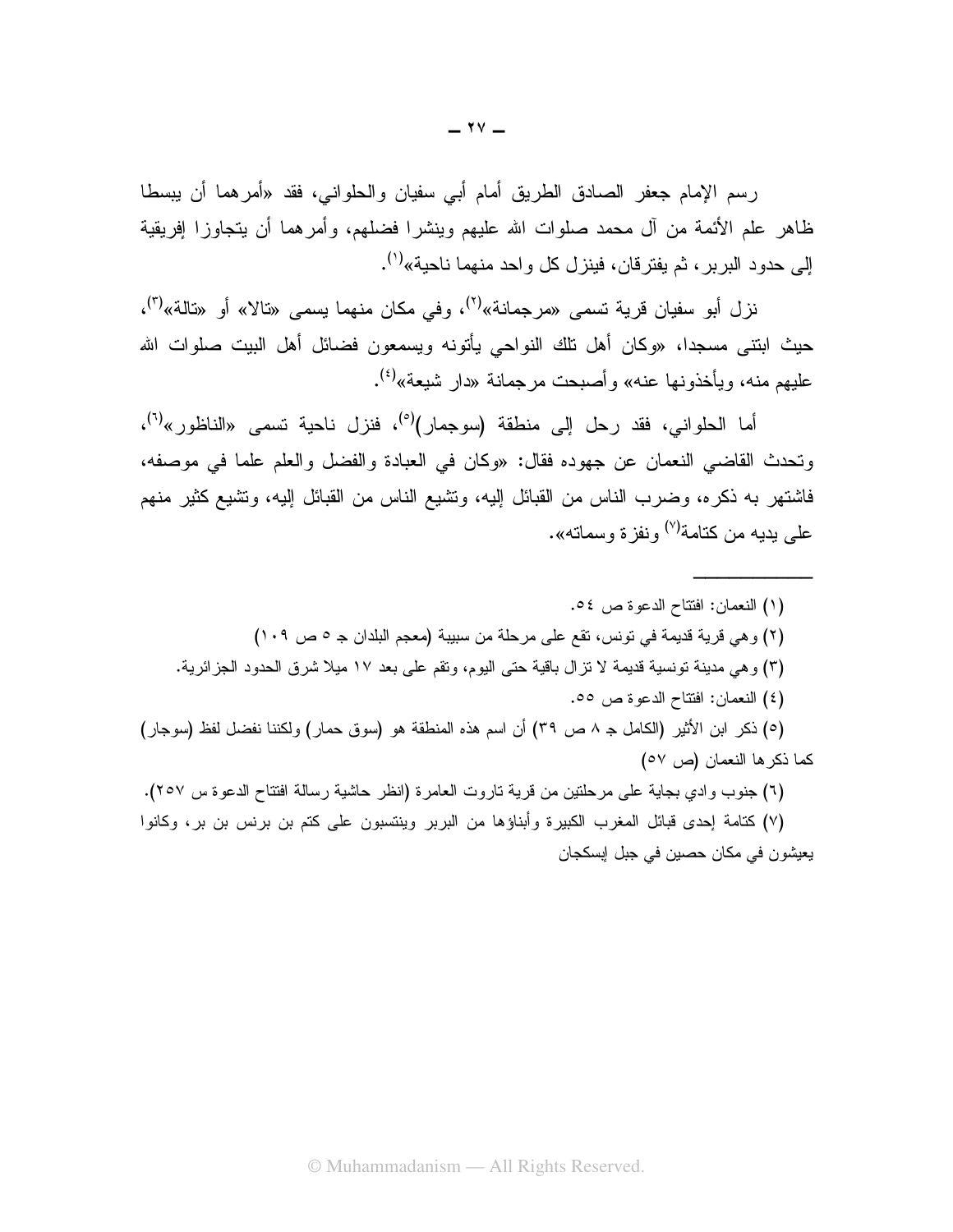وبشر الحلواني أهالي المغرب بقدوم من يبذر الأرض التي حرثها هو وزميله أبو سفيان، فقال الحلواني: «بعثت أنا وأبو سفيان فقيل لنا: اذهبا إلى المغرب، فإنما تأتيان أرضا بورا فأحرثاها واكرباها وذللاها إلى أن يأتيها صاحب البذر فيعدها مذللة فيبذر حبه فيها»<sup>(י)</sup>

ثم مات الداعيان، وقد ماتا في وقت متقارب<sup>(٢)</sup>، وقد تركـا أرضـا صـالـحة تتتظر الـحب الذي سببذر ه فيما يعد أبو عبد الله الشيعي.

ونحن نتساءل: هل كانت جهود أبي سفيان والحلواني هي وحدها الأساس الذي أقام عليه أبو عبد الله الشيعي بناء الدعوة الفاطمية؟

والإجابة على هذا التساؤل بالنفي، إذ يفصل بين الداعيين وبين أبي عبد الله سنوات، تبلغ نحو قرن ونصف قرن. وقد نكون عوامل الطبيعة والنعرية قد لعبت في هذه الأرض فأخفت معالم الأرض التي اجتهد الداعيان في حرثها وتمهيدها.

ولذا نقول، أننا وإن كنا لا ننكر جهود وأفضال الداعيين في بث تعاليم الشيعة بين أهالي المغرب، إلا أننا نرى أن جهودها المشكورة لم نكن هي الأساس الوطيد الذي أقام أبو عبد الله عليه ذلك البناء الفاطمي الشاهق.

والحقيقة التاريخية أن ظروف الحياة السياسية والاجتماعية والاقتصادية في بلاد المغرب، كانت هي التي تجعل أرض المغرب صالحة لبذر أبي عبد الله الشيعي.

- (١) النعمان: افتتاح الدعوة ص ٥٨.
- (٢) ابن الأثير : الكامل جـ ٨ ص ٢١.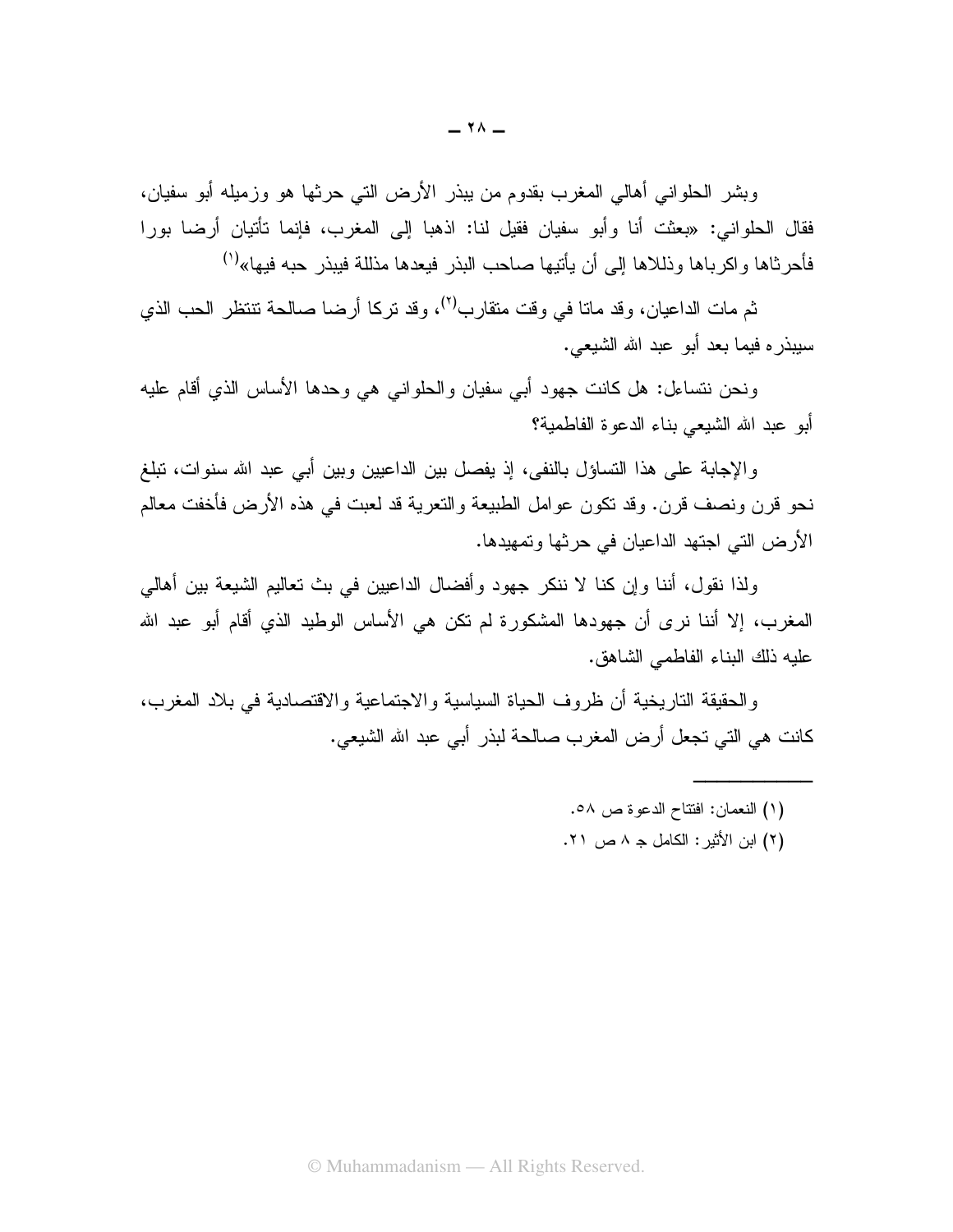لقد عرف أهالي المغرب تعاليم الشيعة منذ سنوات طويلة، على أيدى الأدارسة الذين نجحوا في إنشاء دولة علوية في المغرب الأقصىي سنة ١٦٩ ه، وقد رحب الأهالي من البربر بإنشاء هذه الدولة، التي حققت لهم رغبتهم القديمة في الخلاص من الحكم العباسي.

ثارت العصبية بين البربر، والعرب الذين سكنوا بلاد المغرب بعد الفتح الإسلامي. وقد كان البربر حينئذ أقل من العرب حضارة ورقيا، ونظر البربر دائما إلى العرب على أنهم «عناصر مغتصبة ودخيلة<sup>(١</sup>)». ومما زاد نيران العصبية بين الفريقين اشتعالا، افتقاد البربر للاستعداد الفكرى لنقبل الحضارة العربية الإسلامية نتيجة كراهيتهم للعرب، ونظرتهم إليهم كعنصر دخيل عليهم، ورغبتهم في التحرير من الحكم العربي.

وهكذا كانت نلك الروح القومية عند البربر، ندفعهم إلى حركات انفصالية، وهي نشبه تماما نلك الروح القومية التي سادت بين الموالي الفرس في المشرق، في العراق وخراسان، ودفعتهم إلى القيام بحركات ثورية ضد الدولة الأموية التي انتهجت سياسة عربية واضحة<sup>(٢)</sup>.

وكانت معظم مناطق بلاد البربر \_ عدا الشريط الساحلي الضبق \_ نتكون من بقاع رملية وتلال جرداء مجدبة، لا نفي للبرير بحاجاتهم الاقتصادية، ولا نوفر الظروف الملائمة لقيام حضارة متقدمة. كما كانت فداحة الضرائب التي أثقلت كاهل البربر من العوامل التي جعلتهم يتطلعون إلى التحرر من الحكم العربي.

(٢) انظر فصل الموالِّي في كتابنا (العراق في ظل الحكم الأموي) نجد كثيرا من التفاصيل.

Nicholson: The Fatimite Dynasty, p. 26.  $(1)$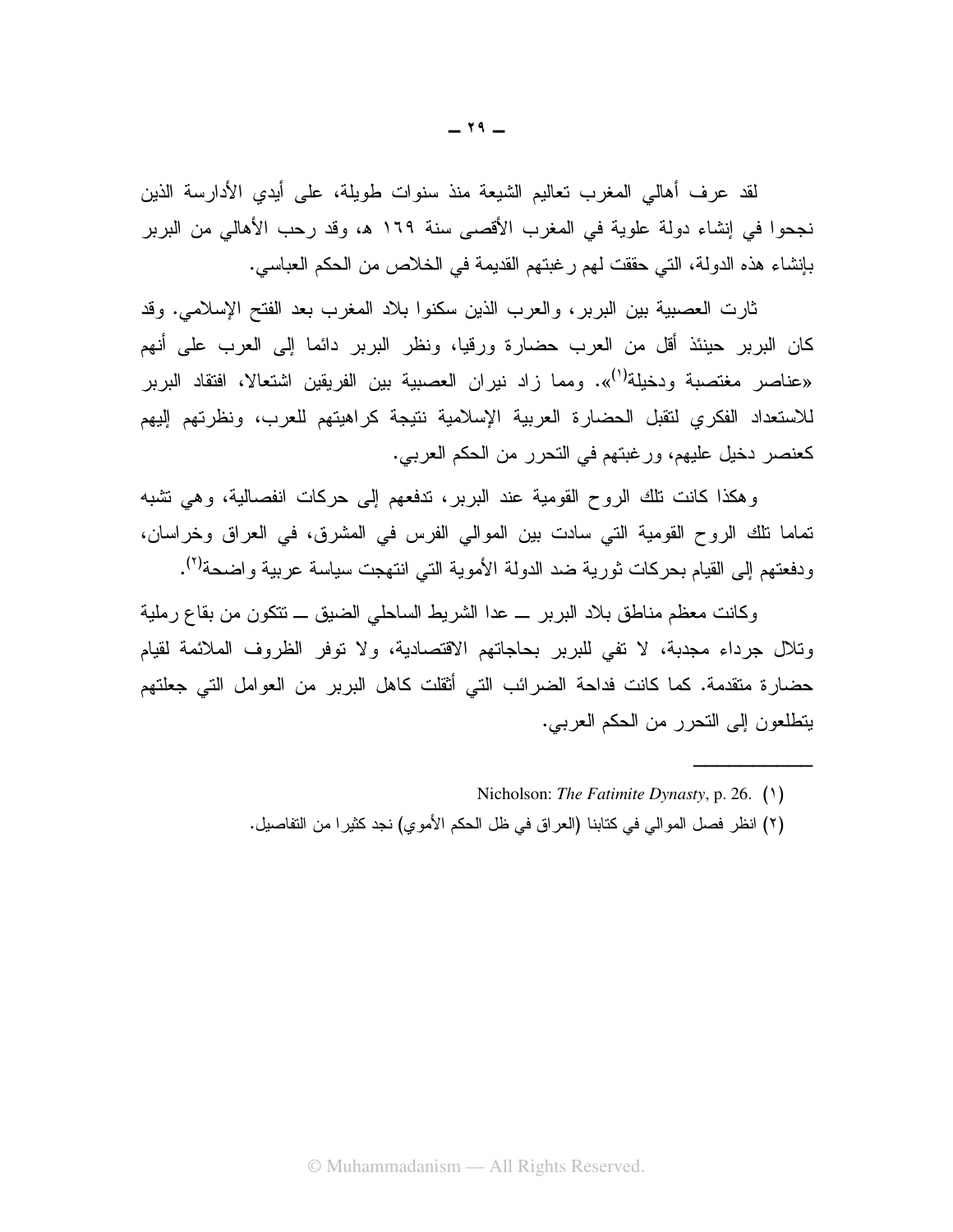ولكن تمرد البربر على الولاة، لم يكن خروجا على الدين، وإنما رغبة في التحرر من السلطة الحاكمة التي فرضت من الضر ائب ما لم يفرضه الدين<sup>(י)</sup>.

ونعالت أصوات البربر دائما بالأنين والنألم، ثم بالشكوى إلى الخلفاء العباسيين، ولكن صبحاتهم كانت صرخات في واد تبددها المسافات الطويلة التي تفصل بين بلاد المغرب، و العاصمة المركز بة بغداد في بلاد العر اق في شرق الدولة.

وكانت الدولة العباسية قد خلقت دولة الأغالبة لمواجهة دولة الأدارسة التي قامت على بد إمام علوي هو إدريس بن عبد الله الذي نجا من موقعة فخ في الحجاز في عهد الخليفة العباسي الرابع الـهادي<sup>(٢)</sup>. وقد خلفه ابنه ادريس الذي «فام بأمر البربر، فولـى أمرهم أحسن ولاية»<sup>(٣)</sup>. وقد اتسع نفوذ إدريس بن إدريس بن عبد الله، ووفدت عليه وفود البربر والعرب من أرجاء بلاد المغرب نعلن له نأييدها، وبدأ صراع عنيف بين الأغالبة والأدارسة، ووضع الأغالبة سياسة نرمي إلى إبعاد البر بر عن تأبيد الأدار سة<sup>(٤)</sup>.

وكانت تعاليم الشيعة قد انبثت في قبيلة كتامة، وأصبحت هذه القبيلة الكبيرة تصلح لتكون أساسا لجهود أبي عبد الله الشيعي.

(١) حسن ابر هيم تاريخ الدولة الفاطمية ص ٤٥ (٢) المسعودي: مروج الذهب جـ ٣ ص ٣٣٦، الأصفهاني مقاتل الطالبيين ص ٤٥٣. (٣) ابن الأثير: الكامل جـ ٦ ص ٦٠، الأصفهاني: مقاتل الطالبيين ص ٤١١. (٤) يقول الناصري في كتاب (الاستقصاء لأخبار دول المغرب الأقصبي جـ ١ ص ١٦٣): «وانتهى إلى ابن الأغلب وما عليه ادريس من الاستفحال، فأرهف عزمه على التضريب بين البربر واستغاوهم على ادريس»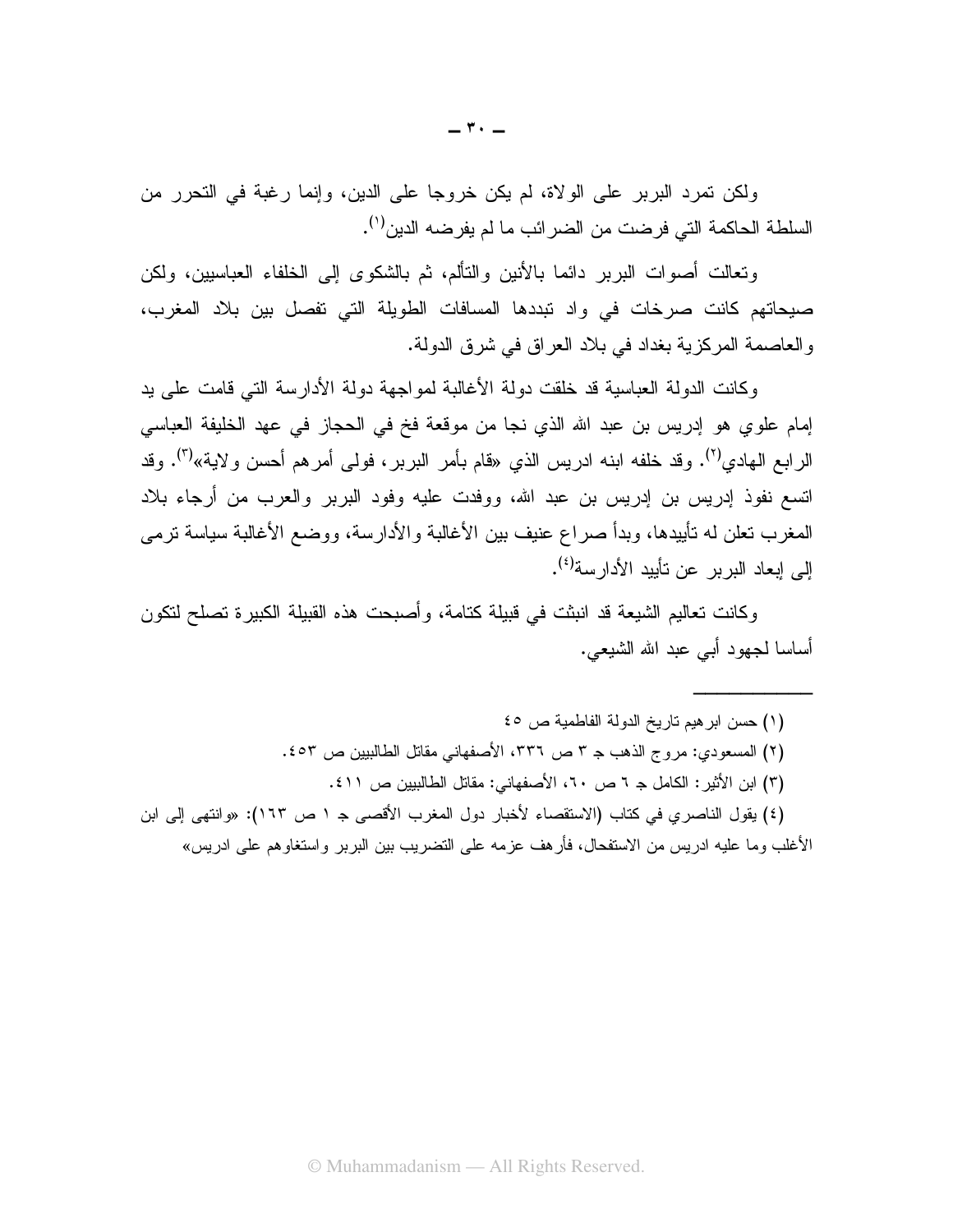#### ٤ \_ الرحلة التاريخية

غادر أبو عبد الله الشيعي ـــ كما رأينا ـــ بلاد اليمن في موسم الحج، قاصداً مكة، ومعه رفيقه عبد الله بن أبي الملاحف. ثم نغير هذا الرفيق، فحلَّ مكانه آخر، وهو ابراهيم بن إسحاق الزبيدي، وهو من أهالي اليمن. فقد أصلب أم عبد الله مرض عقلي، وأصبحت في حاجة إلى ر عاية ابنها. ولم يكن اختيار ابن حوشب لهذين الرفيقين موفقا، فيقول القاضبي النعمان<sup>(י)</sup>: «ولم يكن ابر اهيم هذا بمحمود الفعل، وكذلك كان ابن أبي الملاحف».

وخرج أبو عبد الله من «عدن لاعة» مع رفيقه، وبعث ابن حوشب بعض رجاله لتوديع أبي عبد الله ورفيقه، كما كتب إلى ولاة المدن والقرى الواقعة على الطرق بين اليمن ومكة، يوصيهم على داعيته ورفيقه. وجلس ابن حوشب في مجلس له فوق الجبل، برنو بعينيه إلى أبي عبد الله وقد بدأ رحلته، ويشير ابن حوشب إليه بإصبعه، ويقول «وإن بين كتفيه لنجاة خلق عظیم<sup>(۲)</sup>».

انتهت مناسك الحج، واستقر الحجج في (مني)، وأخذ أبو عبد الله يتحول في أنحاء مني، يبحث عن حجاج كتامه، حتى وجد رحالهم، وأنصت إلى حديثهم، فوجد رجلين منهم، هما حريث الجميلي وموسى بن مكارمة، يذكران لأصحابهما فضائل على بن أبي طالب رضي الله عنه.

و جلس أبو عبد الله الے هؤ لاء الكتامبين، بحادثهم

(١) النعمان: افتتاح الدعوة ص ٢١. (٢) المصدر السابق. (٣) المصدر السابق ص ٦٣.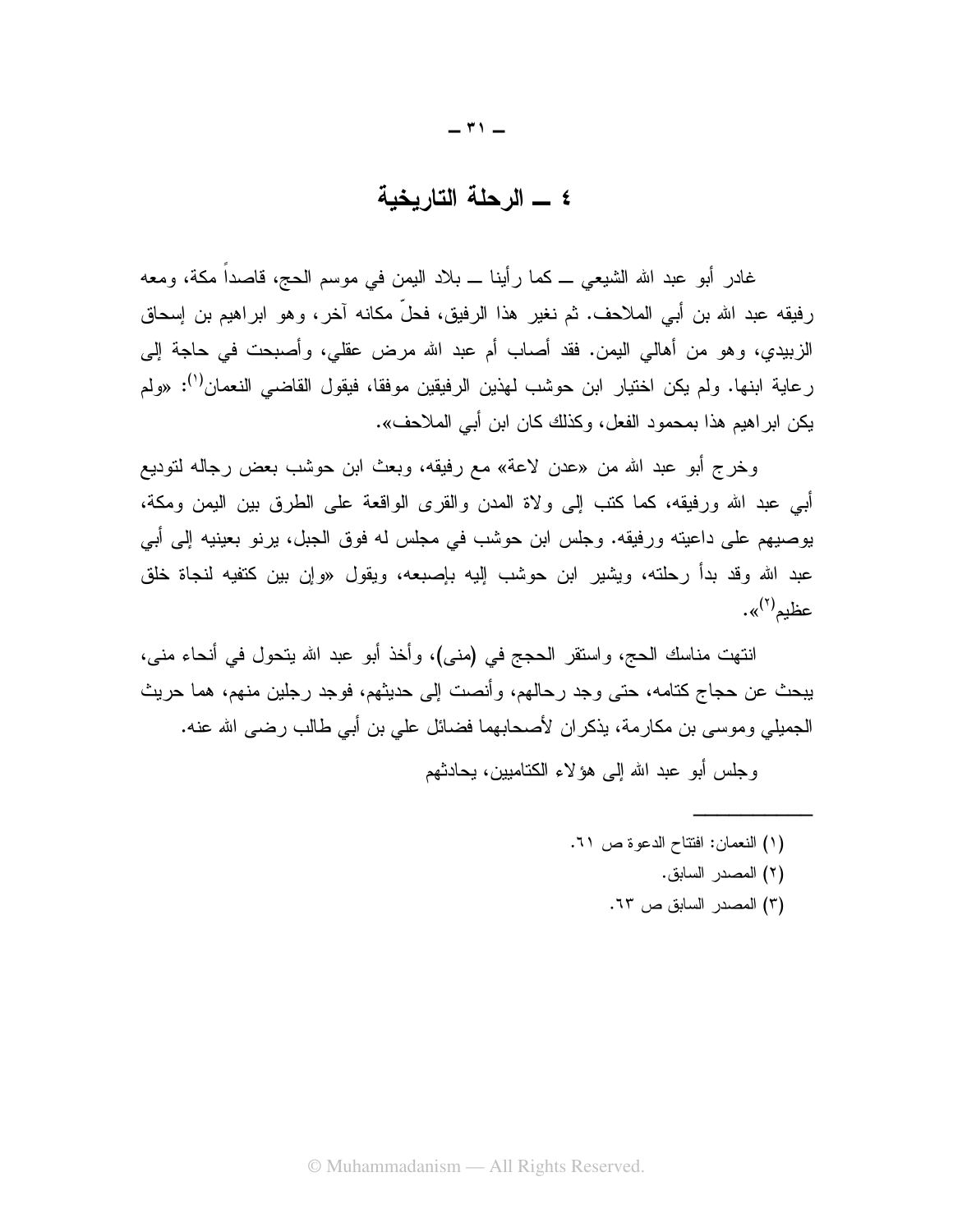حديثهم، وكان أبو عبد الله على نصيب كبير من العبقرية والزكاء والفطنة، يخاطب الناس على قدر عقولهم وميولهم، فهو يخاطب الوجدان كما يخاطب العقل، ولذا لا عجب أن حاز في ساعات قليلة إعجاب أهل كنامة ونقدير هم ولذا سألوه عن رحاله، فدلهم عليه.

وفي اليوم الثاني، قدم الكتاميون عليه في رحاله، «فحدثهم وأوسع في الحديث، وازدادوا فيه ر غبة و عليه اقبالا، فجعل بسائلهم عن بلدهم فيخبر و نه»<sup>(י)</sup>.

نجح أبو عبد الله في الفوز بحب الكتاميين وثقتهم، وتفاءل من نجاحه في مهمته الكبير ة، فقد «وجد لديهم بذر ا من ذلك المذهب»<sup>(٢)</sup>.

وحانت ساعة الرحيل من مكة، فسأل حجاج كتامة أبا عبد الله عن وجهته، فقال أنه راحل إلى مصر، فأبدوا سرورهم، إذ أنهم بمرون بمصر خلال رحلتهم إلى وطنهم بالمغرب، ويمكن لأبي عبد الله أن يرافقهم في طريقهم من مكة إلى مصر ، مما يتيح لهم فرصة الاستمتاع بعذب حديثه ويعلمه الفياض (٢).

وخلال الرحلة من مكة إلى مصر ، أحاط الكتاميون أبا عبد الله بمظاهر النكريم والاحترام «وجعلوا بمشون حوله إذا سار، وينزلون بقربه إذا نزل، ويخدمونه ويعظمونه». حتى إذا اقتربوا جميعاً من مصر كان «أمره في كل يوم أمر! جديدا لم يكونوا سمعوا بمثله، ويستفتونه فيفتيهم، فمالت البه قلو بهم»<sup>(٤)</sup>.

> (١) المصدر السابق. (٢) المقريزي: اتعاظ الحنفا ج ١ (٣) ابن الأثير: الكامل جـ ٨ سـ ١٠ وما بعدها. (٤) النعمان: افتتاح الدعوة ص ٦٣.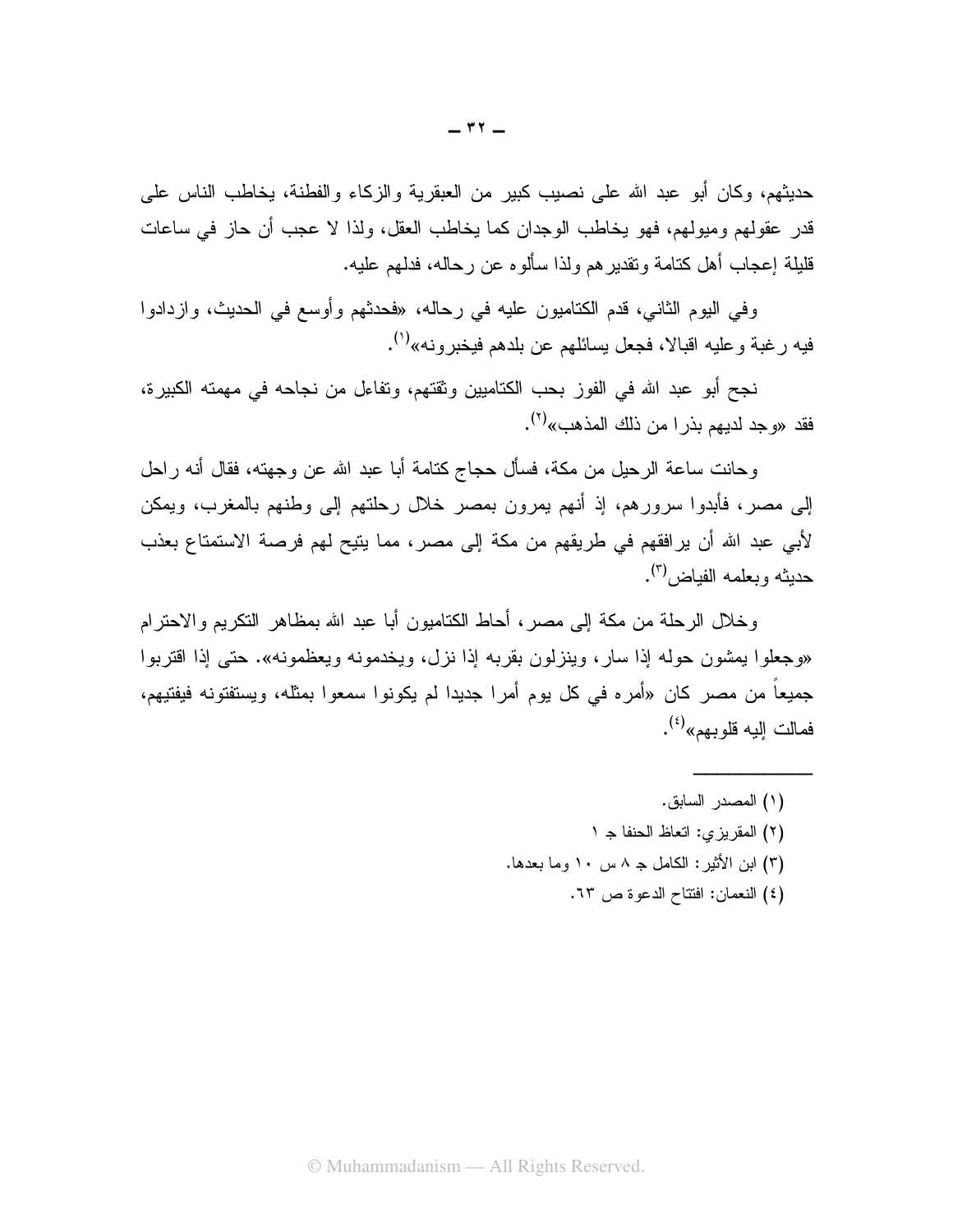ولم يهدف أبو عبد الله إلى استمالة حجاج كتامة إليه، أو الفوز بثقتهم وتقديرهم، فحسب، بل كان يسعى إلى أهداف أبعد مدى، فهو يريد الوقوف على الأحوال العامة على بلاد كتامة، فهي الأرض التي سيبذرها، كما أنها أرض مجهولة لديه لم تطأها قدماه.

فكان أبو عبد الله ينتهز كل فرصة تسنح له، فيسألهم من أحوالهم السياسية والاقتصادية والاجتماعية، وعن المسافات بين الأماكن المختلفة، فهو يريد صورة واقعية توضح له أحوال السكان، وجغرافية البيئة. وكان أبو عبد الله ـــ كعهدنا به دائما ـــ ذكيا لبقا، فلم يشأ أن يثير شكوكهم، مما قد يجعلهم يتساءلون هم بدورهم عن دوافع نساؤلاته الكثيرة، فكان هو يخبرهم بأحوال البلدان والعشائر الأخرى''). فبدا أبو عبد الله للكتاميين أنه يريد بتساؤلاته عقد مقارنات بين أحو ال المغرب و أحو ال الأمصـار الأخر ي. وقد حفظ القاضـي النعمان لنا نساؤ لات أبـي عبد الله، و إجابات الكتامبين<sup>(٢)</sup>.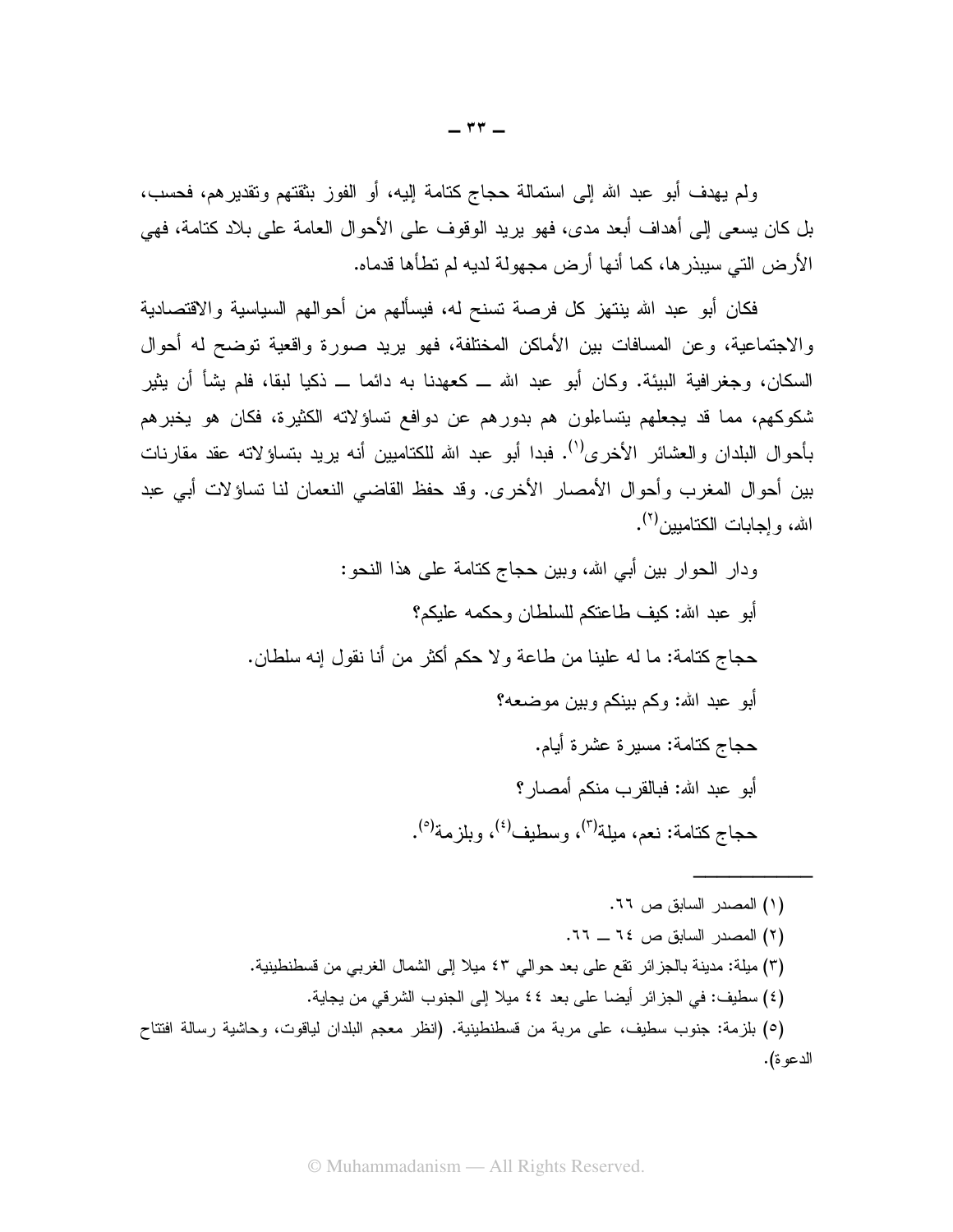حجاج كتامة: لا، فإنما بها رجال ملكوها، ما له عندهم أكثر من الدعوة على المنابر . أبو عبد الله: فلهم عليكم طاعة؟ حجاج كتامة: لا، بل هم يدارون عن قرب منهم منا، ونحن الغالبون عليهم. أبو عبد الله: فإلى من يرجع أمر كم؟ حجاج كتامة: كل رجل منا في نفسه عزيز ، ولنا أكابر منا في كل قبيلة وعندنا قوم نظروا في شيء من العلم، ومعلمون نستفتيهم في أمر ديننا ونتحاكم إليهم فيما يكون بيننا، فمن حكموا عليه ألزم نفسه ما ألزموه، وإن عند<sup>(י)</sup> عن ذلك قامت الجماعة عليه، وما وجب من أموالنا من عشر وصدقة أخرجناه نحن لأنفسنا فدفعناها إلى الفقر اء فبنا. أبو عبد الله: فلا سبيل للسلطان عليكم في ذلك؟ حجاج كتامة: لا. أبو عبد الله: فكم مسافة بلدكم؟ حجاج كتامة: مسافة خمسة أيام طولا في عرض مسافة ثلاثة أيام. أبو عبد الله: فأنتم قبيل واحد؟ حجاج كتامة: يجمعنا اسم كتامة، ثم نفترق قبائل وأفخاذاً وبيوتات. أبو عبد الله: فبعضكم ناء من بعض؟

(١) عند: بفتح الحروف الثلاثة.

أبو عبد الله: فلسلطان إفريقية بها عمال؟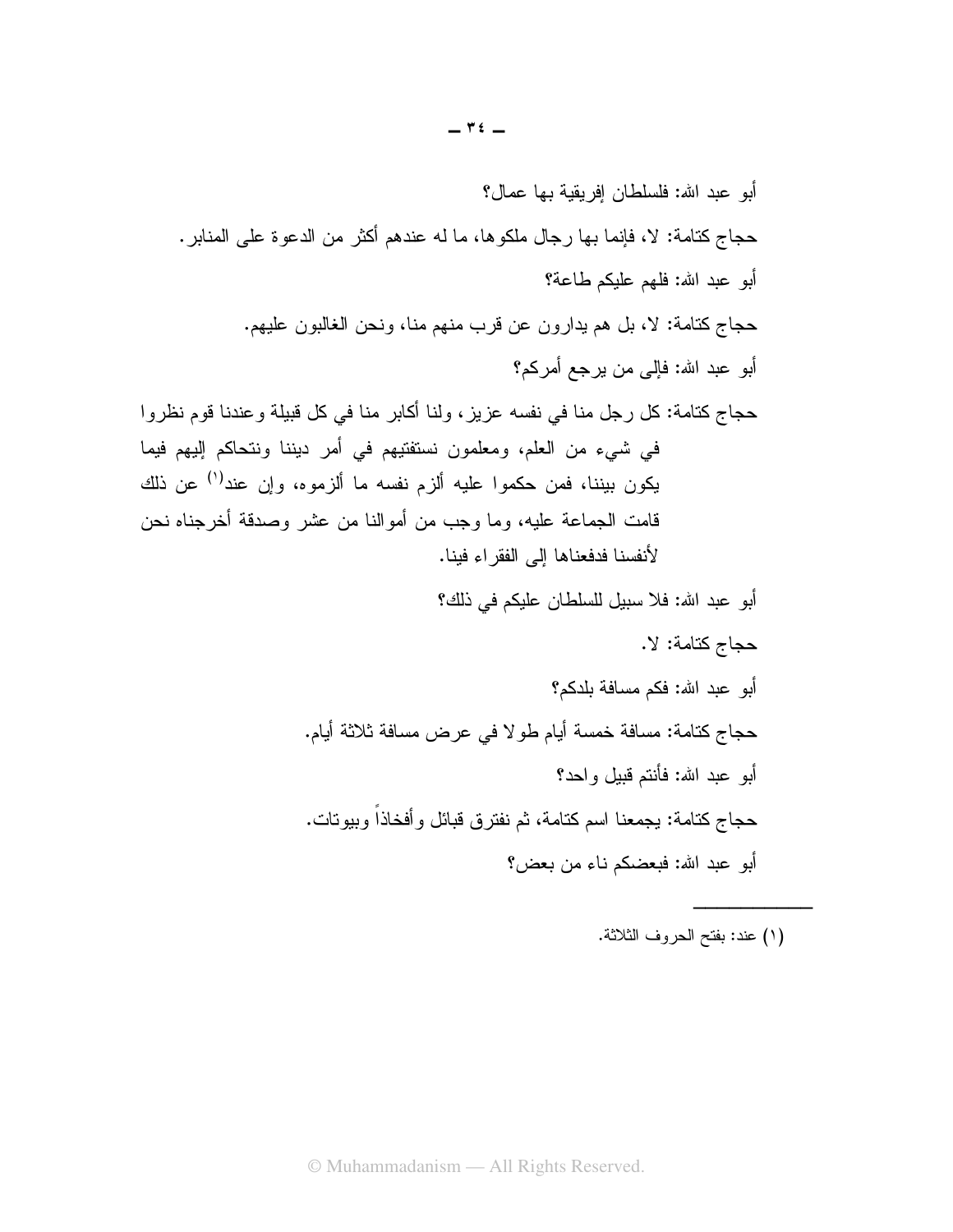وصل الركب إلى مصر، وكان أبو عبد الله قد نجح في نكوين صورة كاملة واضحة منكاملة عن أحوال كتامة وبلادهم. وحانت ساعة الفراق، وبدأ أبو عبد الله في توديع أصحابه، وأبدى الكتاميون ألمـاً شديداً لفراقه، ثم سألوه: ما يقيمك ها هنا، وما نرى معك من تجارة، ولا هو بلدك؟ فأجاب: اطلب النعليم. فقالوا له: ما نرى أنك نجد بلداً أجدى عليك

<sup>(</sup>١) أورد المقريزي (انعاظ. الحنفا جـ ١ ص ٥٥ ــــ ٥٢) بعض هذا الحوار، ولكننا رأينا الاعتماد على رسالة افتتاح الدعوة للنعمان حيث أوردت الحوار كاملا (ص ٦٤ ــ ٢٦).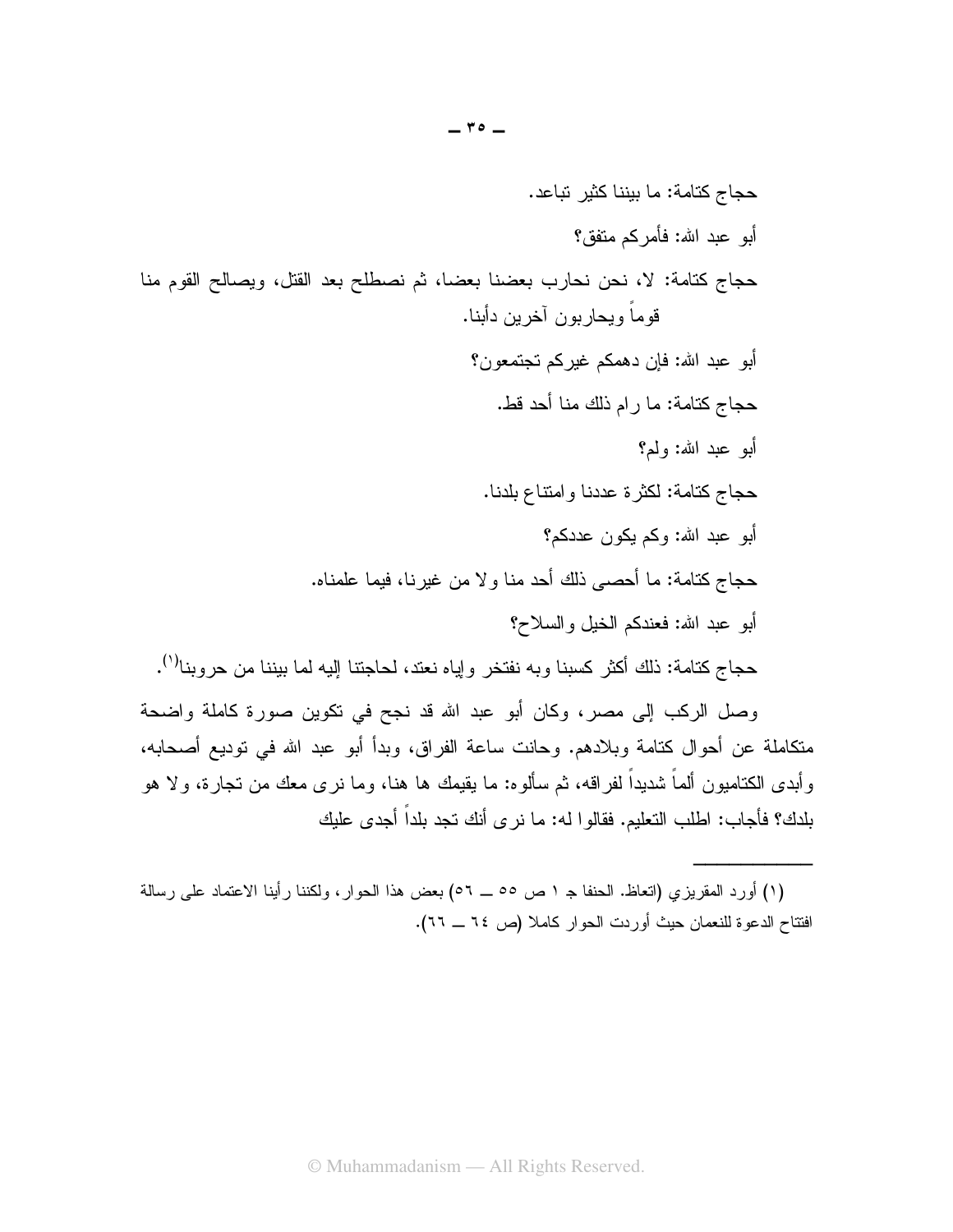في التعليم من بلدنا. وأراد الكتاميون إقناع أبي عبد الله بقبول مرافقته لمهم، فأخذوا بوضحون له مناهل العلم في بلادهم. ونظاهر أبو عبد الله بالحيرة، وأنه لا يستطيع اتخاذ قرار حاسم، فزادوا الِحاحاً حتى رضخ لرجائهم. وأبدى الكتاميون «سروراً شديداً». ثم اجتمع الكتاميون، وجمعوا بعض الدنانير، وقدموا على أبي عبد الله، وألحوا عليه في قبولها «لنقوى بها نفسه» فرفض قبول الدنانير في إصرار «فعظم في أعينهم وزادت هيبته في صدورهم<sup>(١)</sup>».

وبدأ أبو عبد الله رحلته التاريخية مرة أخرى، من مصر إلى المغرب. وهو الآن بين جماعة قد منحته ثقتها ومودتها وتقديرها، وهم الذين سيفتحون له أبواب بلادهم ليدخل إليها ثابت الأقدام؛ قو ي البنان، ليبدأ مهمته التار يخية الخالدة.

(١) النعمان: افتتاح الدعوة ص ٦٧.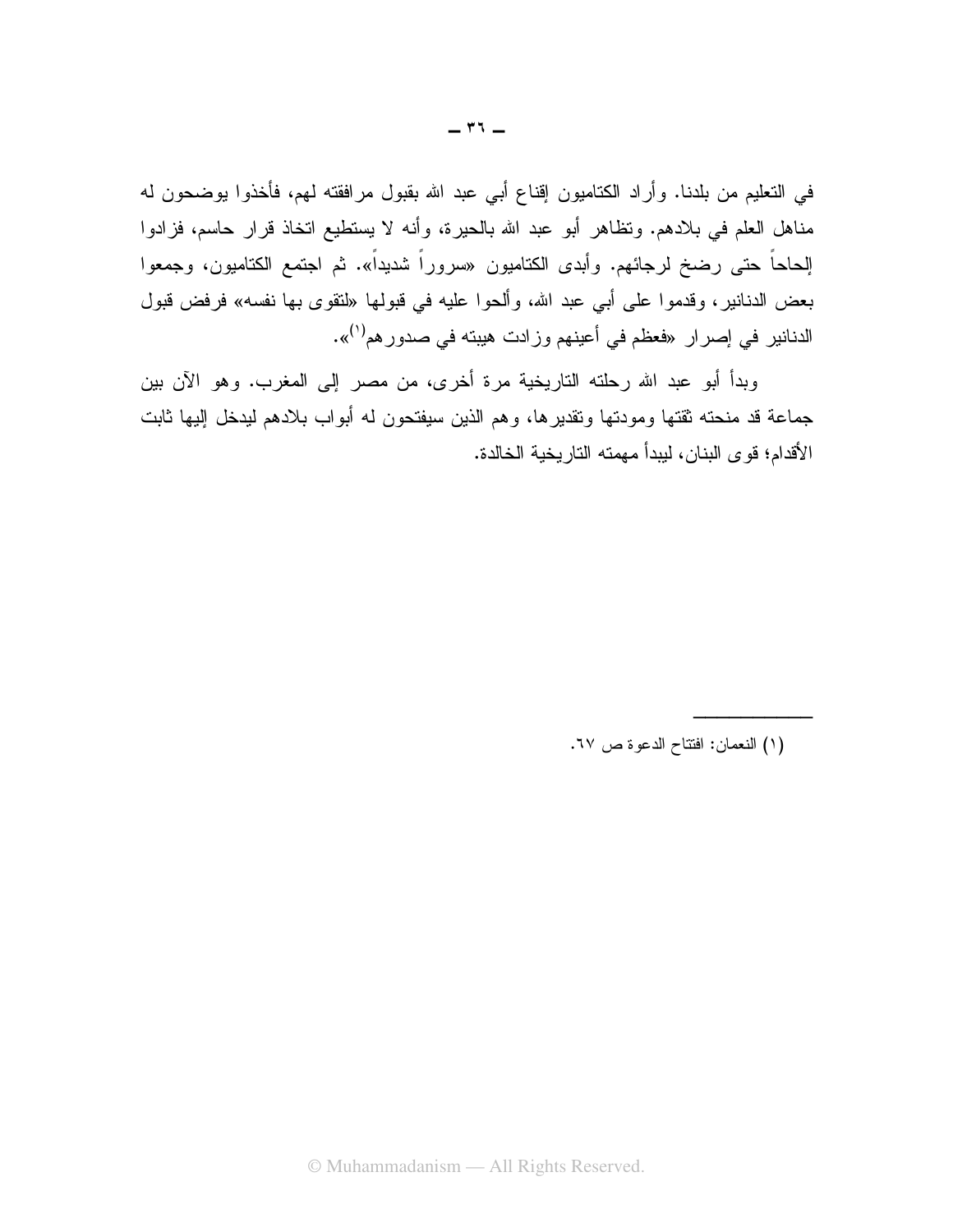### ه \_ في المغرب

بدأ أبو عبد الله والكتاميون رحلتهم من مصر إلى المغرب، حتى وصلوا إلى طرابلس، ومنها إلى فسطيلية<sup>(١)</sup>. حتى وصل الركب إلى (سوجمار) حيث أقام بالأمس البعيد الداعي الأول الحلواني<sup>(٢)</sup>. وخرج حريث وموسى وكانا من حجاج كتامة من الشيعة، إلى أصدقاء لهما في سوجمار ممن يعتنقون المذهب الشيعي، وهم أبو المفتش، وأبو القاسم الورفجومي، وأبو عبد الله الأندلسي، يخبر اهم بأمرٍ أبي عبد الله. وقدم هؤلاء الثلاثة على أبي عبد الله بلحون عليه في النزول في ضيافتهم. ولم يشأ أبو عبد الله أن يغضب أحداً منهم، فلجأ إلى السهام، فخرج له سهم أبي عبد الله الأندلسي، فأصبح رجلنا أبو عبد الله ضبفاً عليه<sup>(٣)</sup>.

و في ليلة تالية، قدم هؤ لاء الثلاثة مع حريث وموسى على أبي عبد الله. وتبادل الجمع الحديث «عن علم الشيعة وفضل أهل البيت»، حتى إذا قرب موعد فض المجلس قال أبو المفتش لأبي عبد الله: والله إني لأظنك صاحب البذر الذي يذكره الحلواني، فطلب أبو عبد الله منهم جميعاً «الصمت و الكتمان<sup>(٤)</sup>».

ثم رحل الجميع إلى أرض كتامة، يوم الخميس ١٥ ربيع الأول سنة

- (١) فسطيلية: مدينة وكورة كبيرة من نونس، ونقع على بعد خمسين ميلا إلى الجنوب الغربي من قفصة.
	- (٢) ابن خلدون: العبر جـ ٤ ص ٣٢.
	- (٣) النعمان: افتتاح الدعوة ص ٦٨ ـــ ويسميه ابن خلدون (محمد بن حمدون بن سماك الأندلسي).
		- (٤) افتتاح الدعوة ص ٦٩ \_ ٧٠.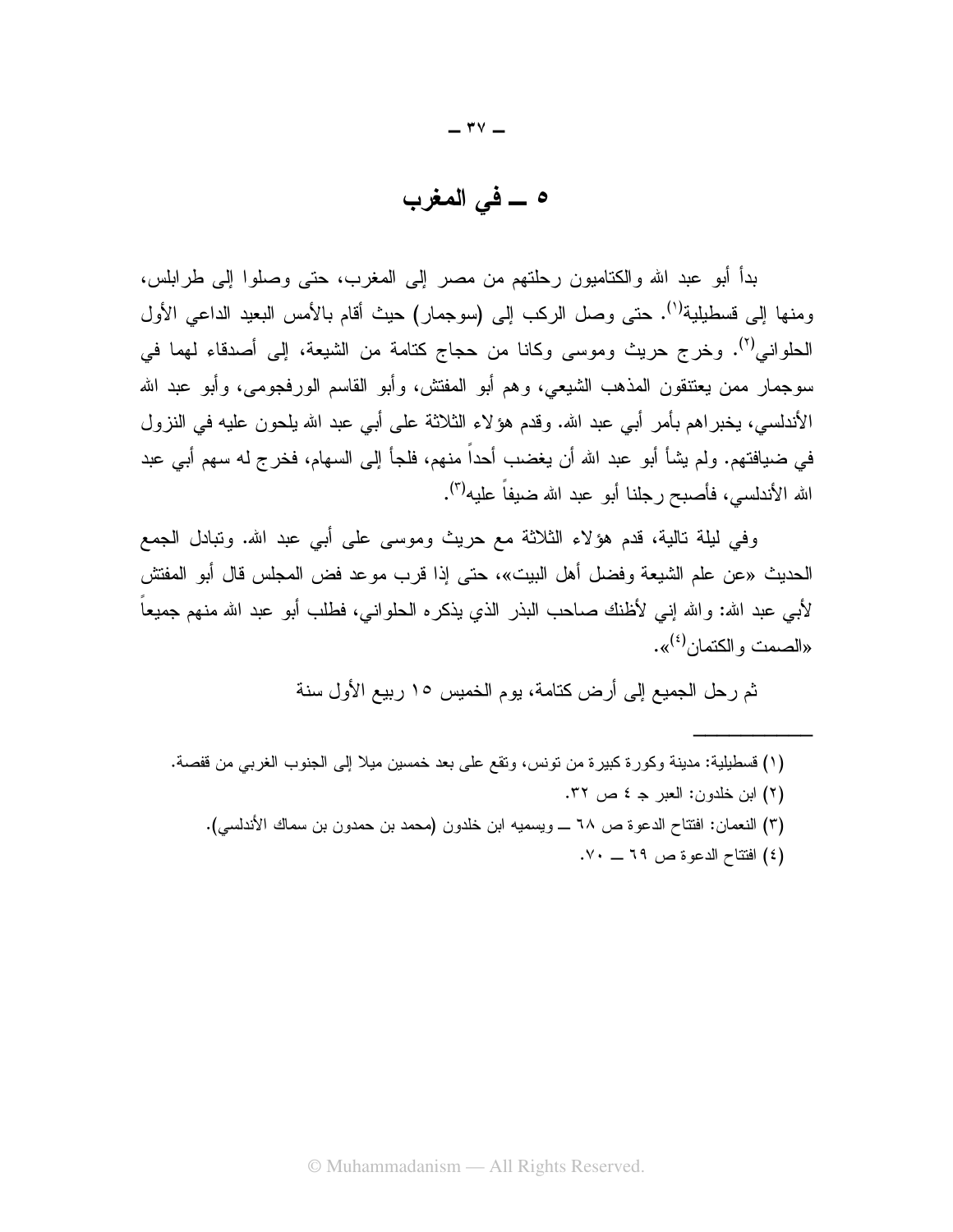۲۸۰ ه<sup>(۱)</sup>. وتنافس كل فرد منهم على الفوز باستضافة أبي عبد الله الشيعي، حتى كادوا بشنجرون ويتنابذون. ثم سألهم أبو عبد الله: أين يكون فج الأخبار؟ وأبدى الكتاميون تعجبهم إذ «لم يكونوا ذكروه له<sup>(٢)</sup>»، فأجابوه: عند بني سليمان<sup>(٣)</sup>. فقال أبو عبد الله: إليه تقصد، ثم نأتـي كل قوم منكم في ديار هم، ونزور هم في بيوتهم، «رضي بذلك الجميع<sup>(٤)</sup>».

و اتجه أبو عبد الله إلى جبل (إيكجان)<sup>(٥)</sup>، و فيه فج الأخبار . فقال هناك: «هذا فج الأخيار ، وما سمي إلا بكم، ولقد جاء في الأثار: للمهدي هجرة به الأوطان، ينصره فيها الأخيار منه أهل ذلك الزمان، قوم اسمهم مشتق من الكتمان، وبخروجكم في هذا الفج سمي فج الأخيار »<sup>(٦)</sup>.

وسمعت كثير من قبائل البربر عن أبي عبد الله، فقدمت عليه من كل مكان «فعظم أمره إلى أن تقاتلت كتامة عليه مع قبائل البربر ، وهو لا يذكر في ذلك اسم المهدي»<sup>(٧)</sup>. بل كان يكتفي بالحديث عن فضائل على بن أبي طالب و أو لاده و أحفاده<sup>(٨)</sup>.

- (١) ابن الأثير: الكامل جـ ٨ ص ٣٢، النعمان: افتتاح الدعوة ص ٧١. أما ابن خلدون (العبر جـ ٤ ص ٣٢)، المقريز ي (اتعاظ الحنفا جـ ١ ص ٥٦) فيريان أن أبا عبد الله وصل إلى أرض كتامه سنة ٢٨٨ هـ.
	- (٢) المقريزي: اتعاظ. الحنفا جـ ١ ص ٥٦.

(٣) ابن الأثير: الكامل ج ٨ ص ٣٢، اتعاظ الحنفا ج ١ ص ٥٦. بينما يذكر النعمان (افتتاح الدعوة ص ٧٢) هؤ لاء القوم فيسميهم (بني سكتان).

> (٤) اتعاظ الحنفا ج ١ س ٥٦. (٥) ايكجان: جبل قرب سطيف على مرحلة ونصف من بجاية وتسكنه كتامه. (٦) اتعاظ الحنفا ج ١ ص ٥٧، افتتاح الدعو ة ص ٧٣. (٧) اتعاظ الحنفا ج ١ ص ٥٧. (٨) المصدر السابق.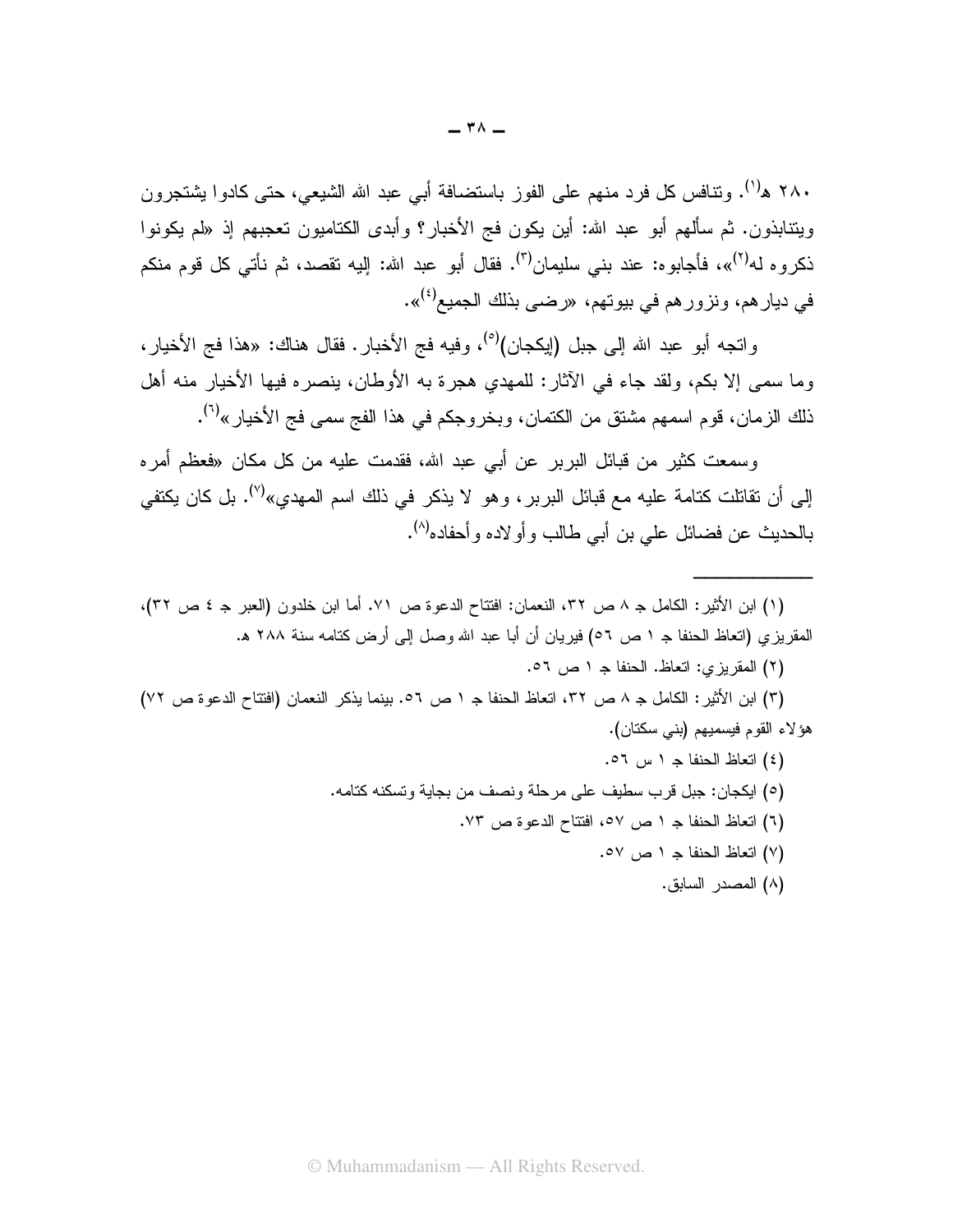وتو اترت أخبار أبي عبد الله حتى بلغت إبر اهيم بن أحمد بن الأغلب، أمير إفريقية، فأرسل إلى عامله على مدينة (ميلة) يسأله عن أمر أبي عبد الله، وحقيقة أهدافه، فهون العامل من أمر أبي عبد الله، وحقيقة أهدافه، «وذكر أنه يلبس الخشن، ويأمر بالخير والعبادة، فسكت ـــ الأمير ــــ عنه»<sup>(۱)</sup>.

و ما لبث أبو عبد الله أن صر ح عن أهدافه الحقيقية، فقال، فقال: «أنا صباحب البذر الذي ذكر لكم أبو سفيان والحلواني»<sup>(٢)</sup>. ومن الطريف أن حريثًا، الذي رافق أبا عبد الله طوال رحلته، قال له: «ما كان أطول سفرنا معك، ونحن في غفلة عن مثل هذا منك».

ناقش أستاذنا المرحوم الدكتور حسن إبراهيم حسن<sup>(٣)</sup> موقف البربر من المذهب الاسماعيلي، ومدى نقبلهم له، ودوافعهم إلى اعتناقه، فقال: انخذ أبو عبد الله الشيعي «دار هجرة» في فج الأخيار في ايكجان، فأصبحت مركز حركته ومجمع أنصاره من البربر، ويرجع ذلك لسذاجة البربر وعدم استعدادهم لفهم مذهب الاسماعيلية بدرجاته المختلفة المتدرجة في الصعوبة، ولذا لم يتعمق البرير في فهم مذهب الإسماعيلية وتعاليمه التي تحتاج إلى إعمال الفكر، وإنما اعتنقوه لأول وهلة مدفوعين بعدائهم للأغالبة السنين، فلم يكن ثمة ما يساعد على رسوخه في نفوسهم، مما أدى بهذا المذهب إلى الزوال من بلاد المغرب، حتى لم يبق له الآن بقية أو أثر .

ونحن نرى أن بربر شمال افريقية كانوا مدفوعين في تشيعهم، بحبهم لآل

- (١) افتتاح الدعوة ص ٧٣.
- (٢) اتعاظ. الحنفا جـ ١ ص ٥٧.
	- (٣) الدولة الفاطمية ص ٤٩.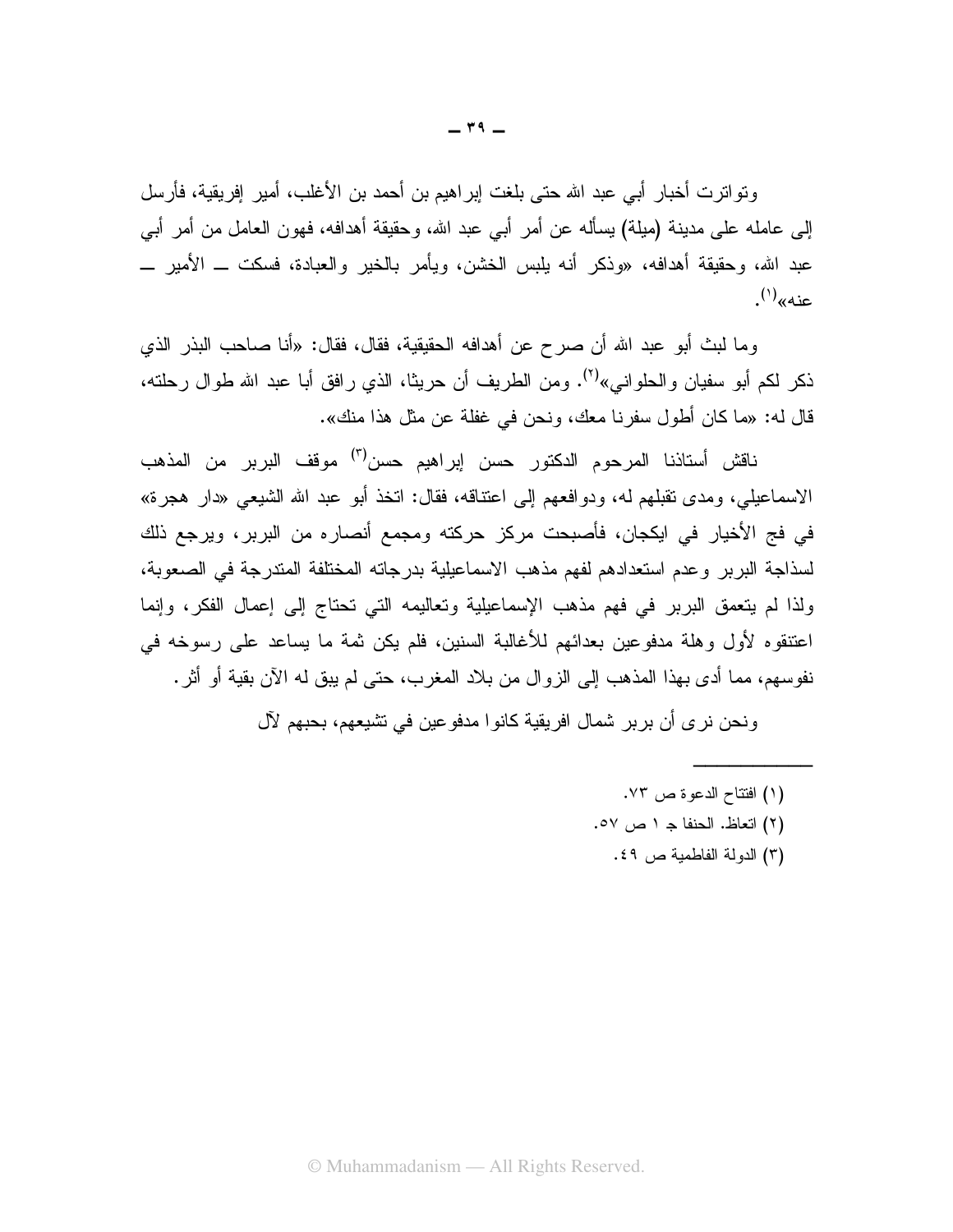البيت، حتى أنهم لم يفرقوا كثيرا بين هذا الحب وبين التشيع. وقد كان أساس دعوة كل من الحلواني وأبي سفيان ـــ كما رأينا ـــ الإشادة بفضائل آل البيت. كما أن أبا عبد الله ـــ كما مر بنا ـــ ظل فترة لا يتحدث إلا عن فضائل علي بن أبي طالب وأولاده، دون أن يصرح بحقيقة أهدافه. حتى أصبح اسم أبي عبد الله هو (المشرقى)، وأصبح اسم أتباعه هو (المشارقة)<sup>(י)</sup>.

(١) النعمان: افتتاح الدعوة ص ٧٦.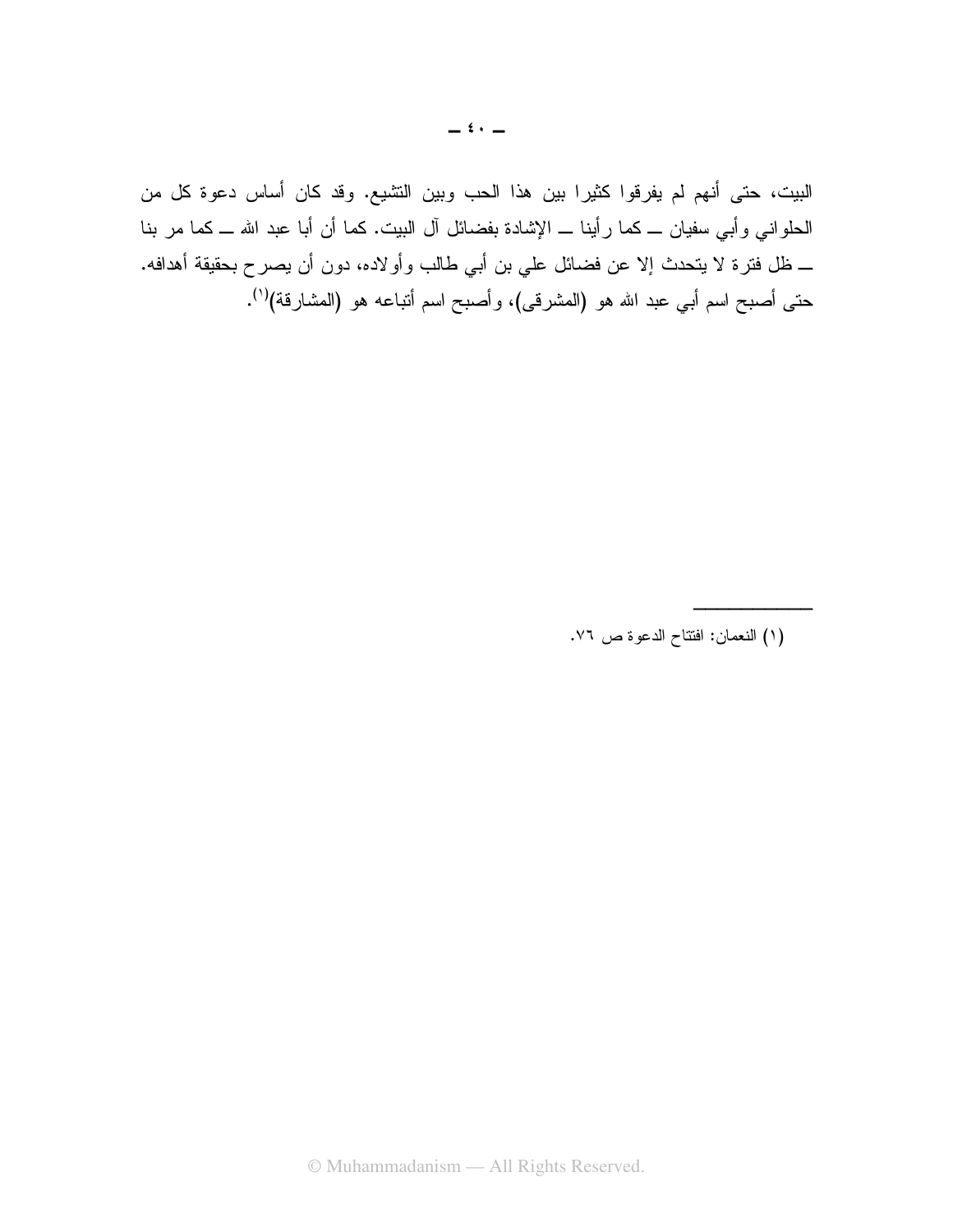## ٦ \_ دار الـهجرة والمجتمع الشيعي

اتسع نطاق دعوة أبـي عبد الله الشيعي، ونكاثر عدد أنصـاره وشيعته. وإن كان الأمير إبراهيم بن أحمد بن الأغلب<sup>(י)</sup> قد أنصت بالأمس إلى رأى عامله في مدينة (ميله) الذي هون له أمرٍ أبي عبد الله، إلا أنه اليوم أدرك خطورة الموقف، حيث تواترت عليه أنباء اتساع دعوة أبي عبد الله. إلا أن الأمير الأغلبي لم يفطن إلى حقيقة هذه الدعوة أو جو هر ها، فر أي أن يقوم بحملة استكشافية.

بعث الأمير الأغلبي بابن المعتصم المنجم ليأتيه بخبر أبي عبد الله، وليبلغه برسالة شفهية منه. وجاء في أول هذه الرسالة تساؤل للأمير الأغلبي، هو: «ما حملك على سخطي والتوثب في مملكتي وافساد رعيتي والخروج علي؟». ثم قال له أنه على استعداد لاشباع أطماعه في عرض الدنيا، وله حرية الاقامة أو مغادرة البلاد، ثم هدده في آخر الرسالة بالعقاب والهلاك إن استمر فيما هو عليه $\left(\begin{smallmatrix} 7 \end{smallmatrix}\right)$ .

وطلب أبو عبد الله من رسول الأمير الأغلبي ابلاغه برده، فهو لا يعبأ بالتهديد والوعيد، وهو واقف على مواطن الضعف في دولة الأغالبة، عارف بمظالم بني الأغلب، وهو لا يطمع في عرض الدنيا. ثم دعا أبو عبد الله الأمير الأغلبي ــ في آخر رسالته الشفهية ــ إلى طاعة الإمام عبيد الله المهدى، سليل الرسول عليه الصلاة والسلام<sup>(٣)</sup>.

> (١) حكم من سنة ٢٦١ إلى سنة ٢٨٩ ﻫ ويسمى الأمير إبراهيم الثاني. (٢) انظر هذه الرسالة في كتاب افتتاح الدعوة للنعمان ص ٧٩. (٣) المصدر السابق ص ٨٠ ــ ٨١.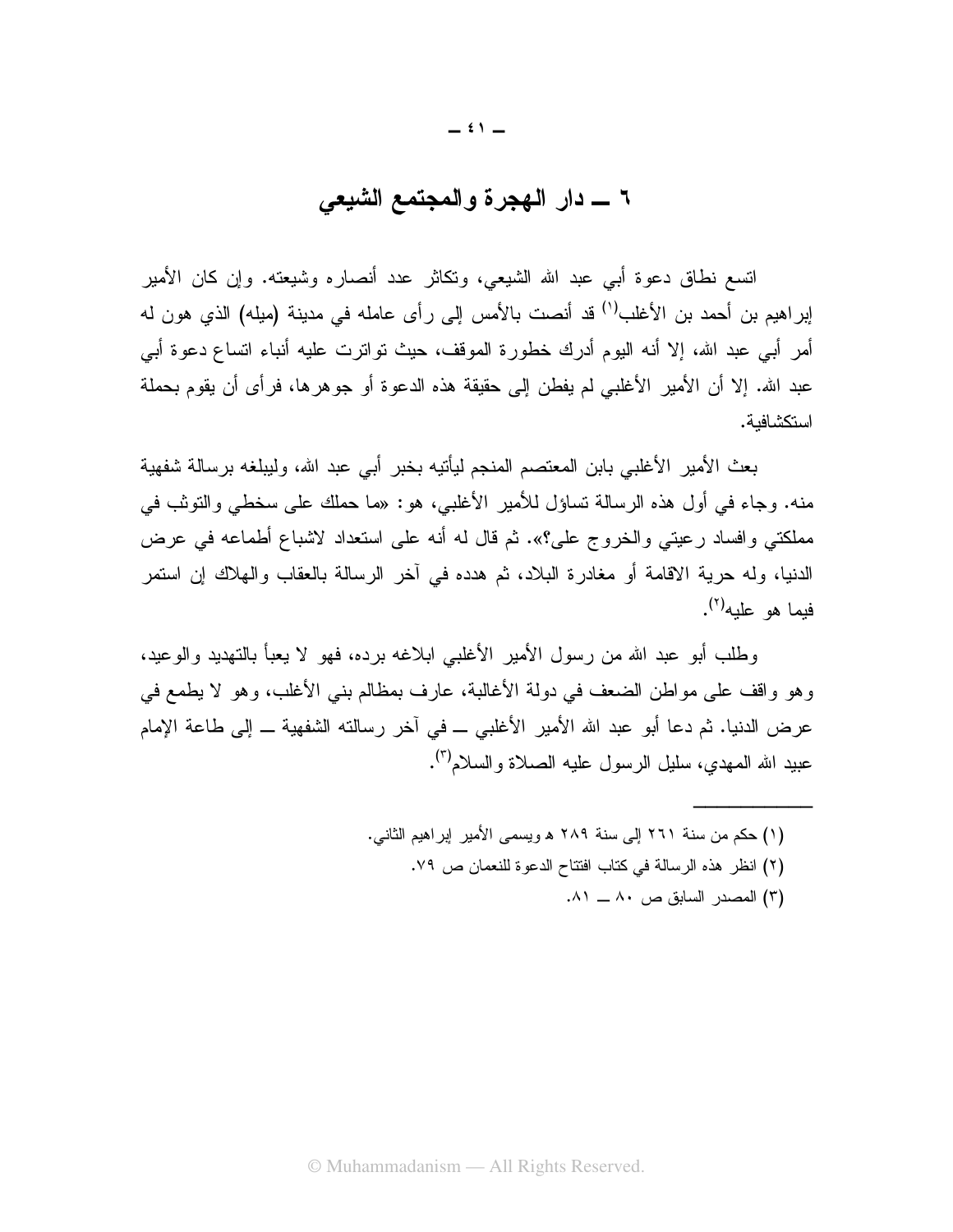وإرناع الأمير الأغلبي حينما نقل إليه رسوله حديث أبي عبد الله الشيعي. وزاد من خطورة الموقف نتشيع بعض أبناء البيت الأغلبي وبعض خاصتهم، حتى أن الأمير حين ولمي إبراهيم بن علي بن أبي حجر على (قفصه) وقسطيلية، وأمره أن يسير في أهلها بسيرة (العمرين)<sup>(י)</sup> قال إبراهيم له أنه لن يسير فيهم إلا بسيرة على بن أبي طالب<sup>(٢)</sup>.

ثم تعر ض أبو عبد الله لموَ امر ۃ خطیر ۃ، وینسبھا المقر بز ی اِلی حقد قبائل البر بر علی بنی سكنان الذين احتضنوا أبا عبد الله. واشترك في هذه المؤامرة، ولاة ميله وسطيف وبلزمة، وبعض ر ؤساء القبائل. و اضطر أبو عبد الله إلى الاختفاء، و استعد بنو سكتان للقتال<sup>(٤)</sup>.

تولَّى القيادة العسكرية الحسن بن هارون الغشمي، وهو من رجالات كتامة. وعرض على أبـي عبد الله أن يصـاحبه إلـي مدينـة تـاصـروت<sup>(٥)</sup>. وهناك «أنتـه القبائل من كل مكان، وعظم شـأنـه، وصارت الرئاسة للحسن بن هارون، وسلم إليه أبو عبد الله أعنة الخيل، وظهر له من الإستتار، وشهد الحروب، فكان الظفر له، وغنم الأموال، وخندق على مدينة تاصروت، وقد زحفت إليه قبائل المغرب، فاقتتلوا عدة مرار، كان له فيها الظفر، وصار إليه أموالهم، فاستقام له أمر البربر و عامة كتامة»<sup>(٦)</sup>.

- (١) يقصد عمر بن الخطاب وعمر بن عبد العزيز. (٢) افتتاح الدعوة ص ٨٢. (٣) اتعاظ الحنفا ج ١ ص ٥٨. (٤) افتتاح الدعوة ص ٩٥ \_ ٩٩. (٥) هكذا كتبها المقريزي، بينما كتبها النعمان (بنازروت). (٦) المقريزي: اتعاظ الحنفا جـ ١ ص ٥٨، انظر أيضا تفاصيل هذه الحروب في رسالة افتتاح الدعوة ص
	- $.11Y 99$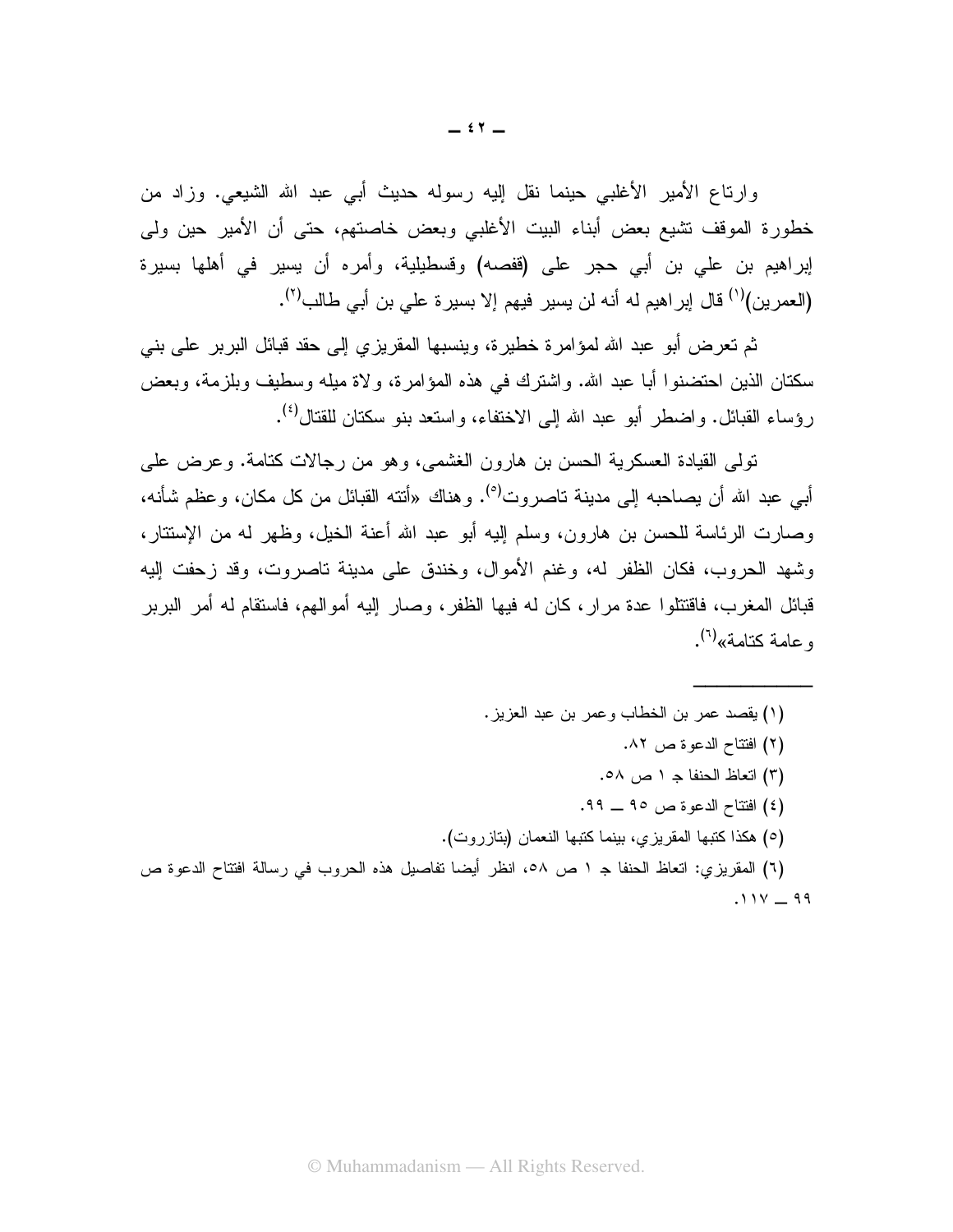أخفقت المؤامرة تماما، وحاز أبو عبد الله الشيعي نصرًا حاسمًا، وفاز بكثير من الغنائم.'') وفي ناصروت (أو بنازروت) بني أبو عبد الله قصرا لسكنه، وأقطع أنصاره دوراً حول القصر، وقدم ألاف من الشيعة يشيدون لمهم بيوتاً، حتى تكامل شكل «دار المهجر ة»<sup>(٢)</sup>.

ندعم نفوذ أبي عبد الله، ونجح في نكوين «مجتمع شيعي» في «دار الهجرة». وقد ميز القاضبي النعمان<sup>(٣)</sup> بين فئات هذا المجتمع، فقال: «منهم من أراد بذلك وجه الله عز وجل وطلب ثوابه، وأخلص فيه له وأثر به ما عنده ومنهم من أراد بذلك الدين والدنيا ودرك حظه من الأخرة والأولى ومنهم من دخل ذلك ببتغي به الفخر والشرف والذكر والرياسة ومنهم من أراد به الكسب و الفائدة، ومنهم من دخله الحسد و المنافسة، ومنهم من صار إليه خوفًا ونقية ومدار اة».

نظم أبو عبد الله شئون هذا المجتمع الشيعي، فساده الأمن والأمان، ويصف القاضبي النعمان<sup>(؛)</sup> أحوال هذا المجتمع الآمن، فيقول: «فلم ير الناس ولا انتهى إليهم أن قوما كانوا من صلاح الحال والإستقامة على مثل ما كان عليه أصحاب أبي عبد الله». فكان التجار برحلون بقوافلهم في أمن وسلام وإذا سقط من أحدهم شيء، بقي في مكانه حتى يعود صاحبه ليأخذه.

(٢) افتتاح الدعوة ص ١١٧. (٣) المصدر السابق ص ١٢٢ ــ ١٢٣. (٤) المصدر السابق ص ١٢٥.

<sup>(</sup>١) كانت الغنائم من الكثرة حتى باعوا العشرين بعيرا بدينار ، وبيع الجمل بخمس بصلات (افتتاح الدعوة ص  $(11)$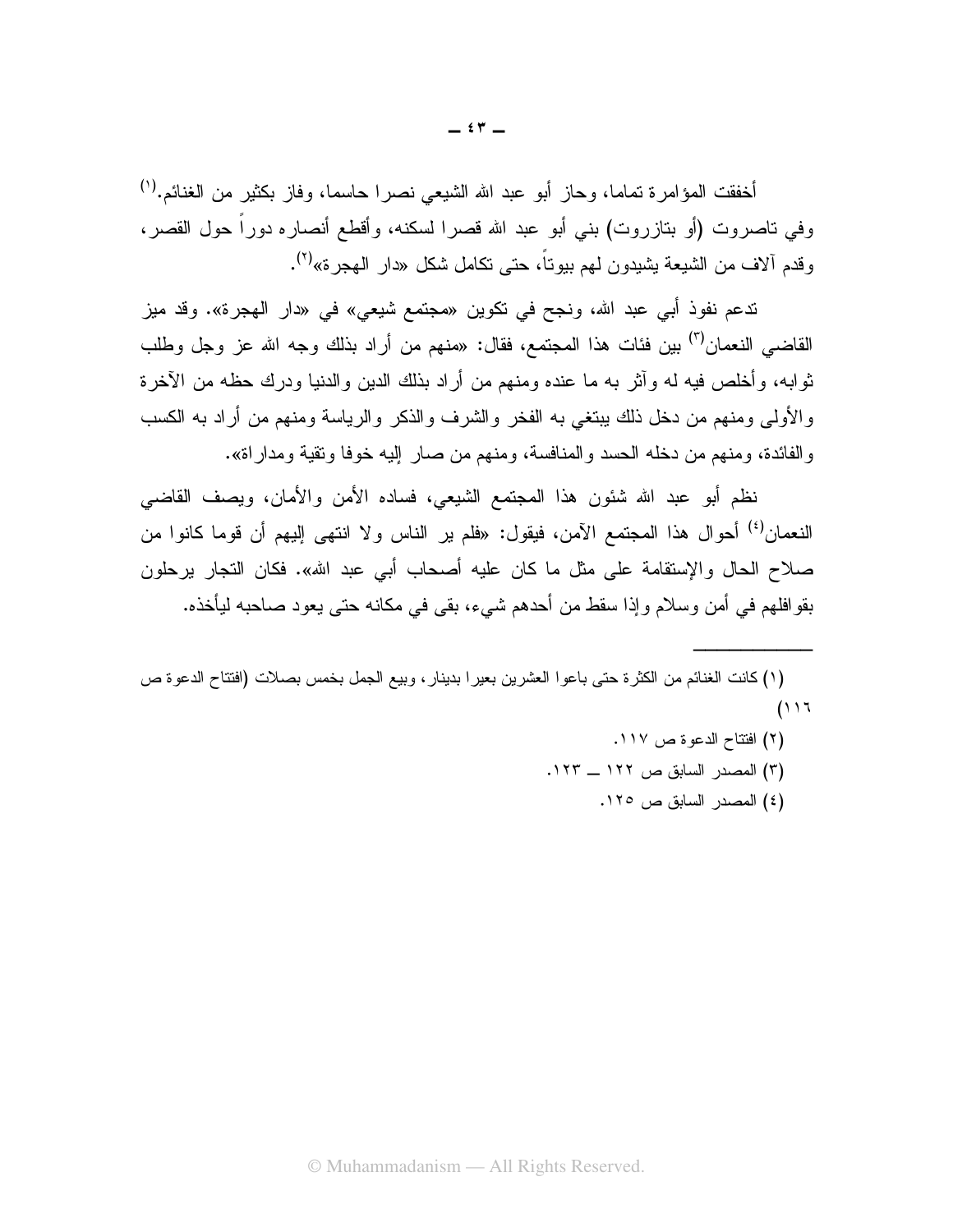وأراد أبو عبد الله أن يكون أبناء المجتمع الشيعي في دار الهجرة يداً واحدة، وعمل على تهذيب أخلاقهم، حتى يكون مجتمع الخير والبر، وخفق للجميع المساواة والعدل والإخاء، حتى كان الواحد بنادي الآخر «با أخانا»، وحثهم على أداء شعائر الإسلام، وعاقب المذنب عقابا صارما. وأطلق على أصحابه اسم «المؤمنين»، بينما سمى أعداءهم «الكافرين». وحلت الرابطة الاجتماعية الجديدة في المجتمع الشيعي محل الرابطة القبلية القديمة.

وأصبح أبو عبد الله قدوة طيبة لأبناء هذا المجتمع الجديد، فكان مثلا أعلى في الصلاح والنقوى والزهد والنقشف، واستمر على ارندائه الخشن والمرقع من الثياب، وجعل القرأن الكريم دستورًا له في جميع نتظيماته السياسية والاجتماعية والاقتصادية، وكان مثالا للتواضع والتسامح، فكان أبناء المجتمع بنادونه «يا أخانا» كما بنادون سائر الناس. وظل فترة طويلة بدون زواج. حتى إذا نزوج أخيراً اكتفى بهذه الزوجة دون الزواج بغيرها.

وصف القاضي النعمان<sup>(١)</sup> أحوال هذا المجتمع الشيعي، فقال: «وتحامي الناس المصائب وتركوا الاختلاف في المذاهب، وصاروا على أمر واحد يتسمون إخوانا».

و اهتم أبو عبد الله بتنظيم مجتمعه الجديد في دار الهجر ة. فقسم كتامة أسباعا، وجعل لكل سبع منها عسكراً، وقدم عليه مقدماً، وخصص لكل موضع داعياً، وسمى المقدمين والدعاة (المشايخ) رغم أنهم لم يكونوا من المتقدمين في السن، وتولَّى هؤلاء المشايخ ندبير أمور أبناء المجتمع، وتوزيع ما يحوزوه من غنائم عليهم بالعدل والقسطاس<sup>(٢)</sup>.

- (١) افتتاح الدعوة ص ١٢٥ ــ ١٢٦.
	- (٢) المصدر السابق ص ١٢٦.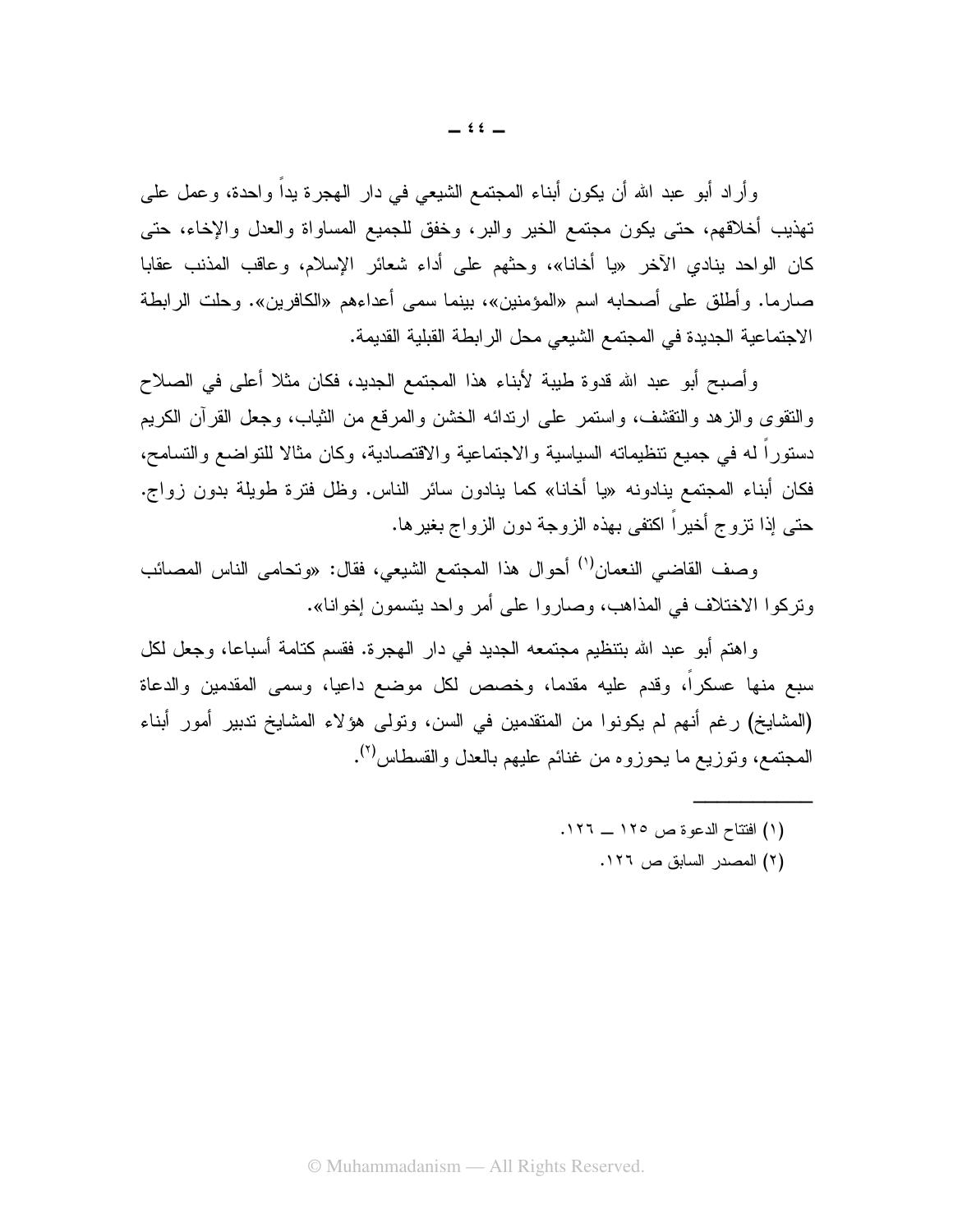واهتم أبو عبد الله بالدعاة، فكان يهتم بإعدادهم ويمتحن اخلاصهم، ويعاهدهم على الموت، وتولى تعليمهم وندربهم بنفسه، فكان يطيل الجلوس إليهم، يوصيهم ويذكرهم، ويعظهم وينصحهم، ويحثهم على التعاون والنواصل وحسن معاملة الناس، وأصبح أبو عبد الله قدوة لمهم، إذ اشتهر بالز هد في عرض الدنيا ومباهج الحياة<sup>(١)</sup>.

كما اهتم أبو عبد الله بنساء مجتمع (دار الهجرة)، فكانت النسوة يحضرن مجالس أبي عبد الله، ويسمعن الوعظ والإرشاد، كما كن يخدمن «المؤمنين» ويعالجن المرضى والجرحى <sup>(٢)</sup>.

(٢) افتتاح الدعوة ص ١٣٣ ـــ ضرب النعمان مثلاً لهؤلاء النسوة فتحدث عن امرأة يحيى بن يوسف التي أنفقت جميع أموالها في الجهاد، وكانت تصنع الطعام بيدها للمجاهدين حتى أن يديها كانت ندميان من الطحن والطهي.

<sup>(</sup>١) المصدر السابق ص ١٢٨ ـــ ١٣١. ضرب النعمان (ص ١٣٢) مثلاً لهؤلاء الدعاة بداع يسمى (كور بن قنبر) الذي انفق كل أمواله في مواساة اخوانه واطعامهم.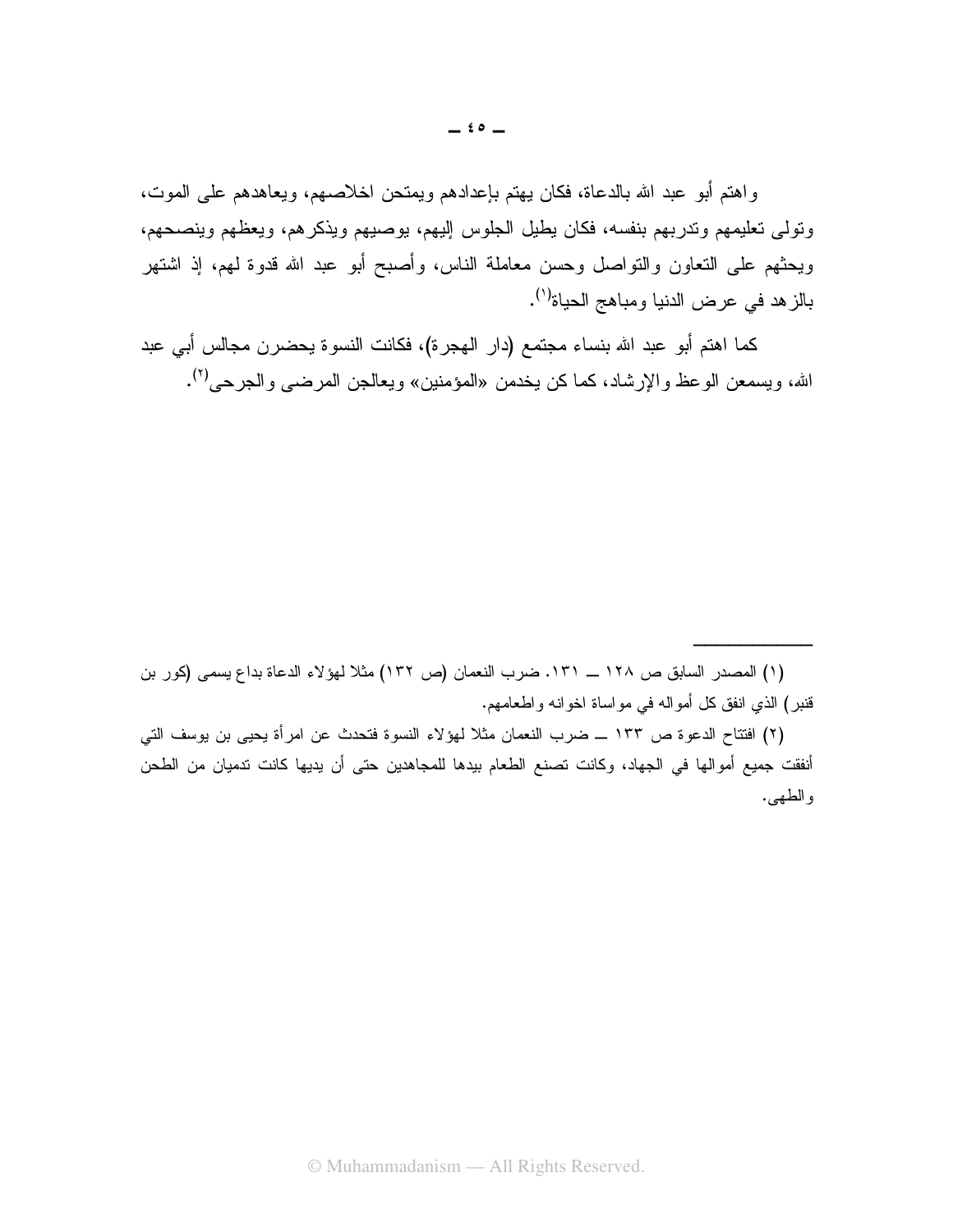## ٧ \_ الحهاد

كانت «دار الهجرة» هي النواة الأولى للدولة التي جاهد أبو عبد الله في سبيل إنشائها. وقد أراد أن تكون هذه الدار هي «المدينة الفاضلة» التي طمع في ظهورِ ها الفلاسفة القدماء. ولذا اهتم أبو عبد الله بالتنظيم الاجتماعي، وبالتهذيب الأخلاقي، وجعل الدين أساسا للتنظيم والتهذيب. والدين دائما هو منبع القيم الإنسانية والمثل العليا الأخلاقية، ولا يمكن أن نقوم دولة كبرى إلا على أساس وطيد، وقد أراد أبو عبد الله بمجتمعه الشيعي الجديد أن يكون ذلك الأساس الذي يقيم الفاطميون عليه دولتهم التي أملوا في فيامها عبر العصور.

أصبح المجتمع الشيعي هو مجتمع الحرية والإخاء والمساواة، ومجتمع الوفاء والصفاء والنقاء. أمن مستتب، واستقرار اجتماعي، وعدل اقتصادي، في إطار من التدين والتصوف، أضفى على هذا المجتمع غلالة روحية سمت به ورفعت ذكره. وأصبح أبو عبد الله الزعيم الر اشد، و الأخ الأكبر .

وهذا المجتمع المثالي جعل البربر يقارنون بينه وبين النظم الرجعية القديمة البالية التي سادت وما زالت سائدة في دولة الأغالبة وصار البربر يتمنون زوال الحكم الأغلبي، ويرجون إنساع دائرة هذا المجتمع الشيعي حتى يشمل كل أرجاء أفريقية.

ولم يكن هذا المجتمع الجديد يهدد دولة الأغالبة فحسب. بل كان يهدد أيضاً النظام القبلي القديم السائد في إفريقية منذ قرون طويلة، إن الرابطة في القبيلة هي رابطة الدم، ولذا فإن قومية البربر هي قومية قبلية. أما المجتمع الشيعي الجديد فهو يعتبر «دار الهجرة» هي الوطن، ولذا فالر ابطة ببن أبناء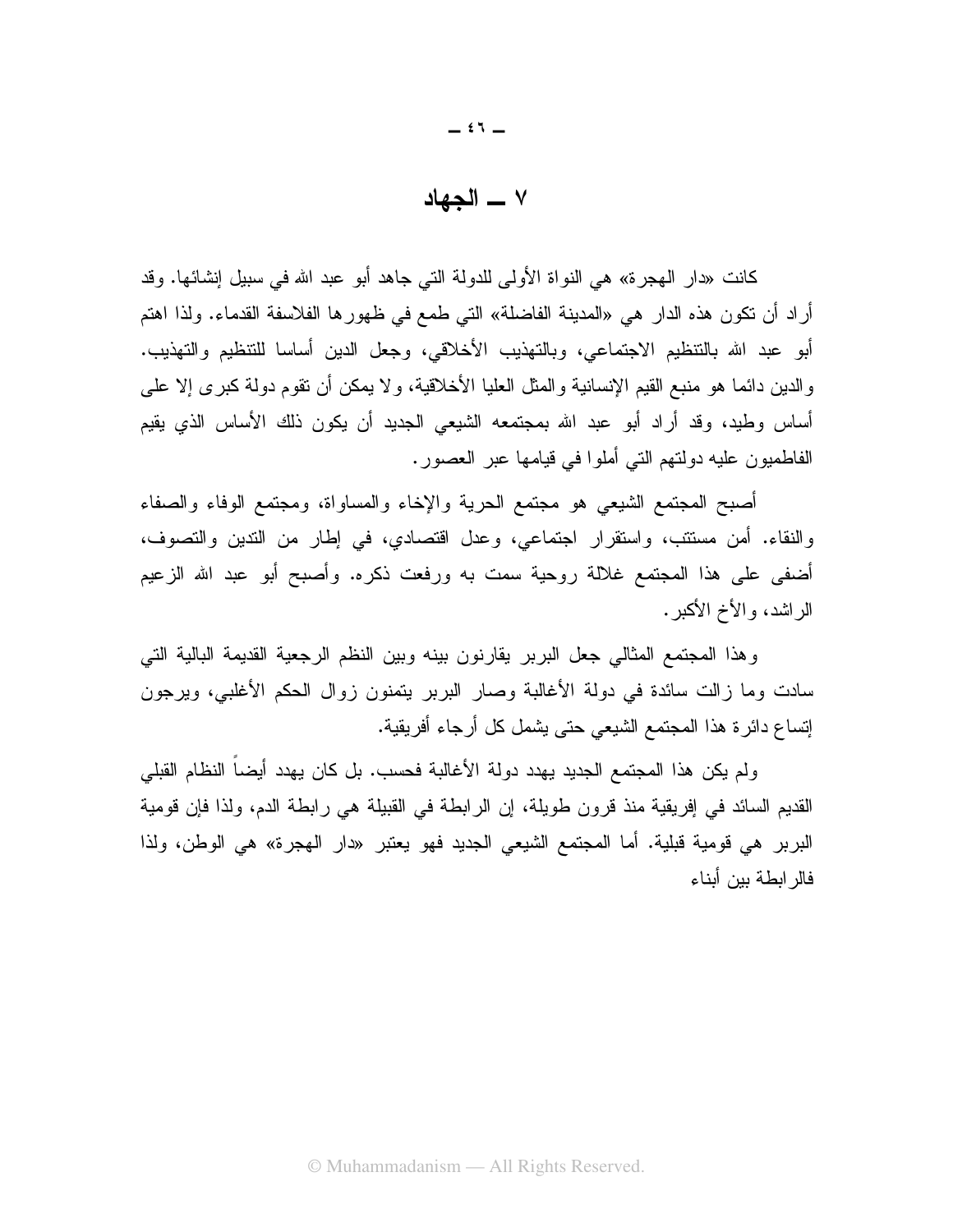المجتمع هي رابطة وطنية، إذ نربطهم وحدة اجتماعية ووطنية، نؤدي إلى وحدة المصير، وإلى وحدة الأمال والآلام. فقد كانت «دار الهجرة» هي البوتقة التي انصهرت فيها كل العناصر التي اسكنتها، فزال ما كان بينها من خلافات. كما أصبح النشيع أيضا رابطة فكرية تمثل وحدة الرأي و المبدأ و الاتجاه.

ولذا كان لا بد أن تصطدم دار الهجرة، ويصطدم المجتمع الشيعي، بدولة الأغالبة، وبالقبائل التي تريد الاحتفاظ بنظمها القبلية القديمة. ولا بد من صدام الجديد الناهض المتطور، بالقديم الرجعي المتأخر ، فهي سنة الحياة، في كل زمان ومكان.

وهذا ما حدث فعلا، وقد شهدنا في الفصل السابق بداية الصراع بين أبي عبد الله الشيعي وبين الأمير الأغلبي إبراهيم بن أحمد. كما شهدنا أيضا المؤامرة الخطيرة التي نسجت خيوطها قبائل البربر .

وفي هذا الفصل نرى استمرار الصراع بين دولة الأغالبة وأبي عبد الله الشبعي. ولكن البقاء دائما للأصلح.

حاول الأمير إبراهيم الأغلبي قتال أبي عبد الله الشيعي مرتين، فلحقت به الهزيمة. وفي سنة ٢٩١ هـ، توفرت الظروف لأبي عبد الله ليبدأ نشاطه العسكري، ومن أجل انساع نطاق دعوته. وساعده على ذلك موت الأمير إبراهيم في نفس السنة (٢٩١ ه)، ثم موت ابنه أبي العياس<sup>(١)</sup>، و نولية

(١) كان أبو العباس على مذهب أبي حنيفة، ويقول بخلق القرآن، وقد مات بعد أبيه بتسعة شهور (افتتاح الدعوة ص ٤٦).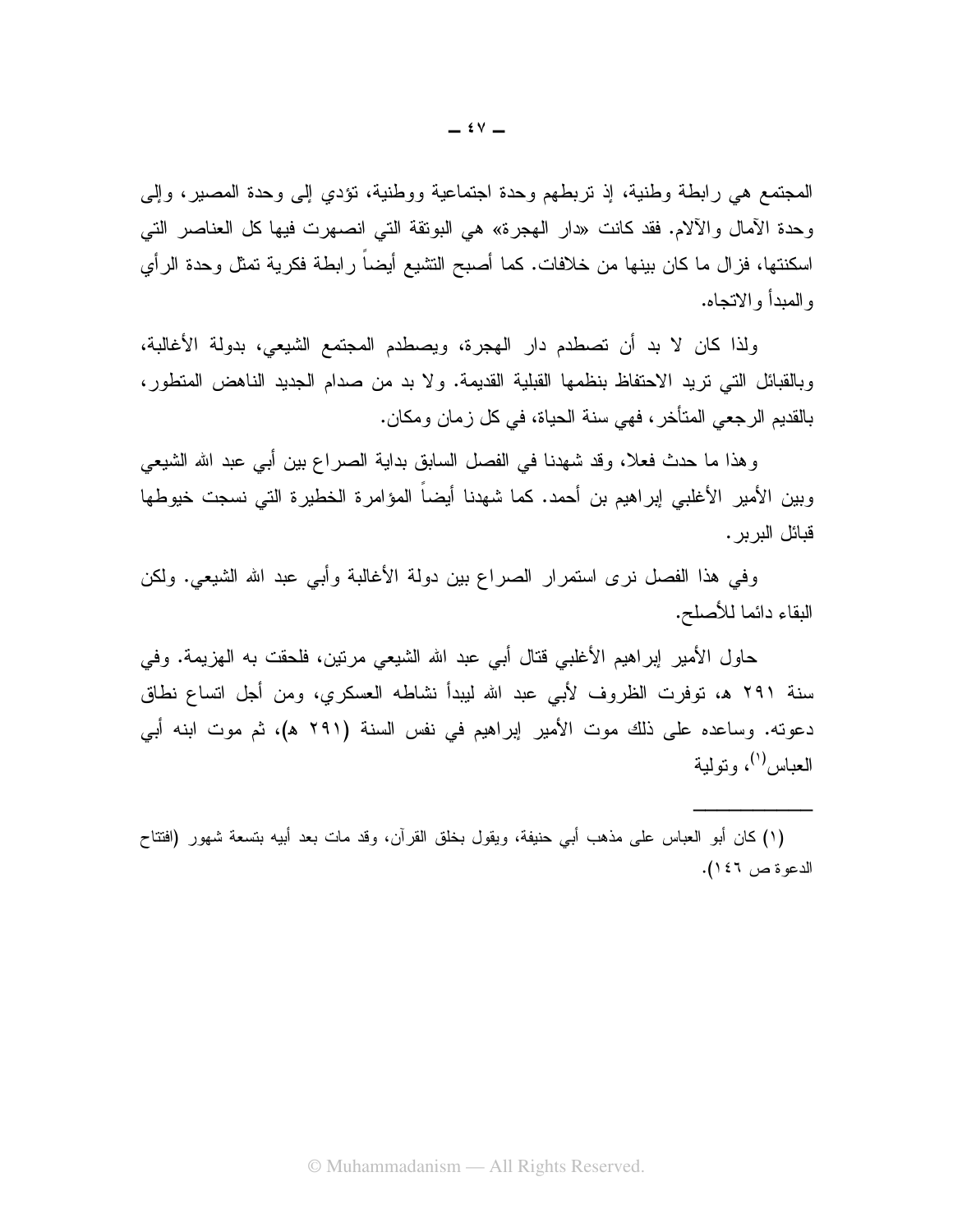(زيادة الله) الذي انصرف إلى حياة اللهو واللعب، «فاشتد سرور أبي عبد الله». وأصبح معظم وزراء زيادة الله شيعة «فلم يكن يسوءهم ظفر أبـي عبد الله».<sup>(י)</sup>

بدأ جهاد أبي عبد الله، من أجل انساع الدعوة، وامنداد «دار الهجرة» إلى أرجاء إفريقية، وأصبح من المحتم أن يغزو المجتمع الجديد الناهض المتحد أراضيي المتجتمعات القبلية ومجتمع بني الأغلب التي نتصف بالتخلف والانحلال، بحكم الزمن ونتيجة فساد وتحلل النظم السياسية والاجتماعية ومارس أبو عبد الله نشاطا عسكريا واسع المدى، وخاض معارك حربية كثيرة، لا مجال في هذا البحث في ذكر تفاصيلها العسكرية، وقد فصل القاضي النعمان الحديث عنها في رسالة (افتتاح الدعوة). وقد بدأ أبو عبد الله جهاده بفتح مدينة (ميلة)، وكان كثير من أهلها من عرب ربيعة، وقد أعلنوا ولاءهم لأبي عبد الله.(٢)

وانتقل أبو عبد الله من نصر إلى نصر، وفتح كثيراً من المدن، وظل أبو عبد الله طوال هذه السنوات الماضية، على إخلاصه وولائه للإمام الإسماعيلي محمد الحبيب، برسل إليه، بين حين وحين، رسله وهدياه.<sup>(٣)</sup> وخلال هذه الانتصارات الرائعة، مات الإمام محمد الحبيب، وخلفه ابنه الإمام عبيد الله المهدى.

واستمر جهاد أبي عبد الله، ونوالت انتصاراته، ورأى أنه قد أصبح

(١) المقريزي: اتعاظ الحنفا جـ ١ ص ٥٩. رحل زيادة الله من مدينة نونس إلى رفادة (افتتاح الدعوة ص  $.() \&$ 

- (٢) افتتاح الدعوة ص ١٢٤.
- (٣) ابن الأثير: الكامل جـ ٨ ص ١٠ ـــ ١١.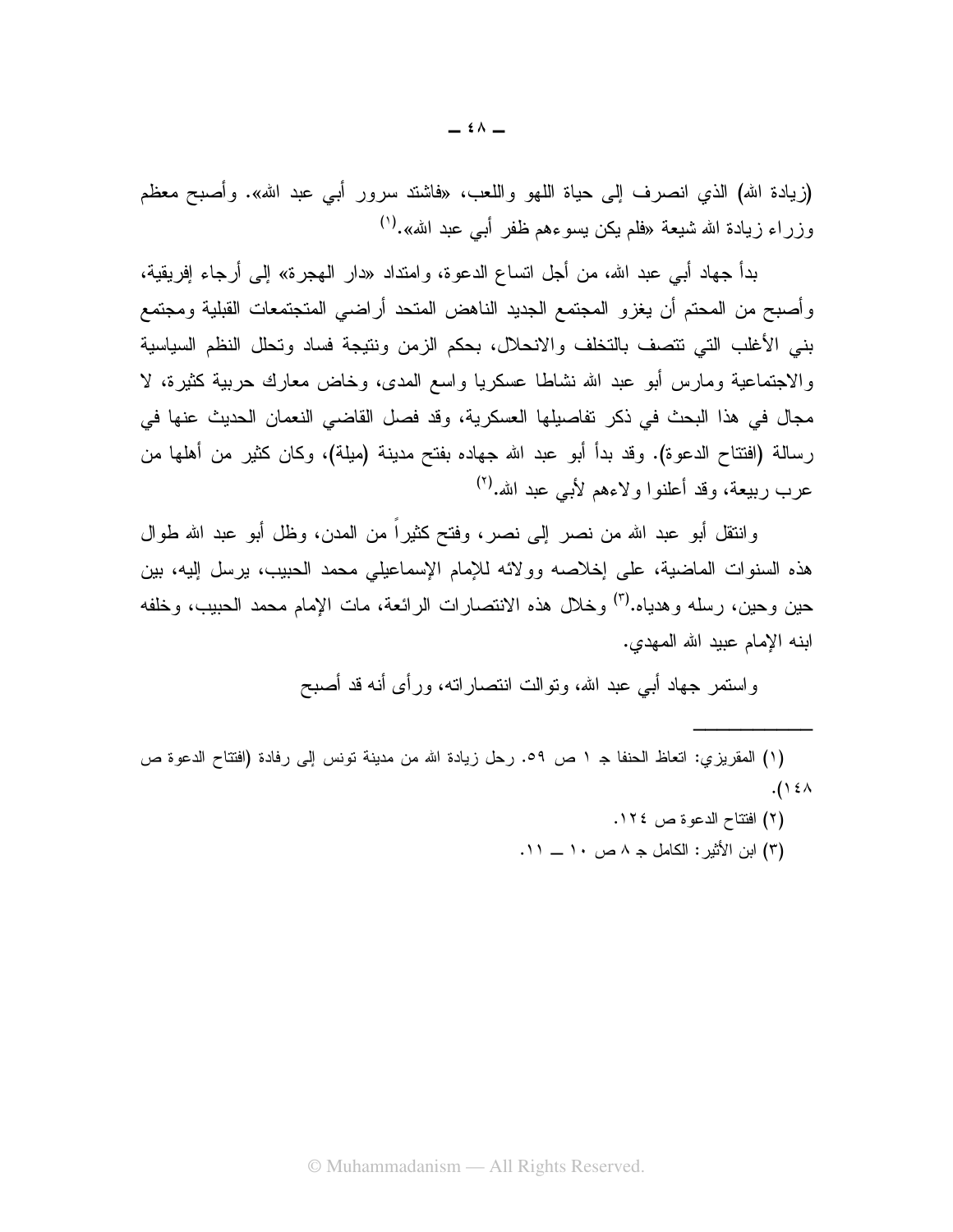من القوة وسعة النفوذ مما يسمح له بدعوة الإمام الجديد عبيد الله المهدي للقدوم إلىي بلاد المغرب. فبعث رجالًا من كتامة إلى الإمام «يخبرونه بما فتح الله عليه، وأنهم ينتظرونه، فوافوه بسلمية من أر ض حمص».<sup>(۱)</sup>

وخلال رحلة الإمام عبيد الله من سلميه إلى سجلماسة، وما حفلت به من مخاطرات ومغامرات، واصل أبو عبد الله الشيعي جهاده ونشاطه العسكري، وخاصة في مواجهة الأغالبة. فقد نجح أبو عبد الله في فتح مدينتي ميلة وسطيف وأدرك الأمير الأغلبى زيادة الله خطورة الموقف، فأعد جيشا حشد له أربعين ألف مقاتل، فكان أكبر جيش شهدته دولة الأغالبة وبذل زيادة الله أمو الا كثير ة للقبائل. ونزل الجيش مدينة قسطنطينية وأصبح على بعد مرحلتين من ايكجان حيث يعيش أبو عبد الله الشيعي. وإزداد عدد الجيش الأغلبي حتى بلغ المائة ألف مقاتل. ولكن أبا عبد الله نجح في الحاق الهزيمة بهذا الجيش الكثيف<sup>(٢)</sup>.

ثم فتح أبو عبد الله مدينتي طينه وبلزمة، وانتصر على جيش أغلبي في موقعة (دار ملول)، ثم فتح مدينة نيجس، وانتشر الذعر في سائر المدن، وحاول الأمير الأغلبي تهدئة نفوس رعاياه، فبعث برسائل إلى جميع المدن، يطمئن أهاليها، وأمر بقراءة هذه الرسائل من فوق المنا<sub>لد</sub> (<sup>٣)</sup>.

واستمر أبو عبد الله في زحفه، يحوز النصر على قوات الأمير الأغلبي، الذي بدأ كثير من جنده في الانفضاض من حوله. وأراد أبو عبد الله نوجيه

> (١) المقريزي: اتعاظ. الحنفا جـ ١ ص ٦٠. (٢) النعمان: افتتاح الدعوة ص ١٥٦ \_ ١٦٠. (٣) المصدر السابق ص ١٧٠.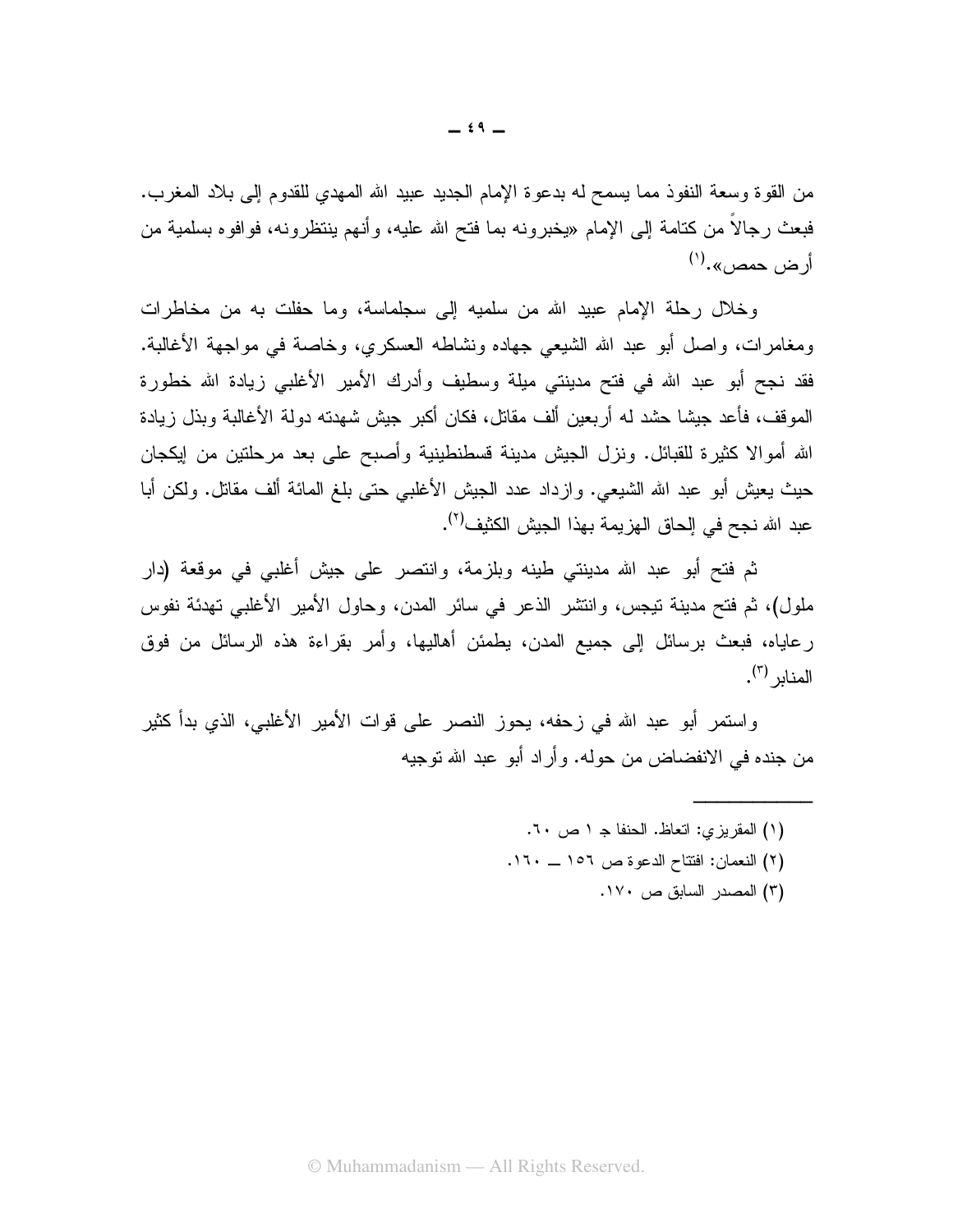ضربة قاضية إلى (رقاده) حيث يعيش الأمير. الأغلبي ونزل أبو عبد الله في (القصرين) بينما نزل الأمير في (دار هدين). واشتبك الفريقان في معركة حامية الوطيس، دارت فيها الدائرة على الأمير الأغلبي الذي انسحب إلى (الأربس)<sup>(١)</sup>.

ومضيي أبو عبد الله في انتصاراته، ففتح مدينتي قسطيلية وقفصة، ثم اتجه إلى (الأربس) لقتال الأمير الأغلبي، الذي أسرع بالفرار إلى رقادة، حيث جمع أمواله وذخائره ونفائسه ثم غادرها ناجيا بنفسه. وانتشرت الفوضبي في رقادة، وانتشر بها اللصوص بنتهبون الدوروالقصور. وما لبث أن دخل أبو عبد الله رقادة (رجب ٢٩٦ ه) يعد فرار الأمير ، وقدم أهاليها وشيوخها على أبي عبد الله فهنأو ه بالفتح، وتبر أو ا من الأغالبة<sup>(٢)</sup>.

استقر أبو عبد الله في رقادة، وبعث منادين إلى القيروان ليطوفوا بشوارعها ينادون بالأمان لأهلها. فعاد إليها من هرب منها، واستقرت أحوالها وساد فيها الأمن والهدوء. وأعلن رجال دولة الأغالية ولاءهم لأبي عبد الله.

توطد نفوذ أبي عبد الله الشيعي في رقادة والقيروان. وبدأ في نتظيم حكومته، فأمر خطباء المساجد بالصلاة على محمد، و على أله، و على أمير المؤمنين الإمام على بن أبي طالب، و على الحسن و الحسين، و علي فاطمة الز هر اء، ر ضبي الله عنهم جميعا. و أن يكون الأذان بحي علي خير العمل.<sup>(٣)</sup> ولكن هؤلاء الخطباء لم يذكروا اسم الإمام المهدي في الخطبة، إذ لم يحن الأوان بعد.

- (۱) المصدر السابق ص ۱۹۱ \_ ۱۹٤. (٢) المصدر السابق ص ص ٢١٢ \_ ٢١٤
	- (٣) ابن الأثير : الكامل جـ ٨ ص ٤٧ .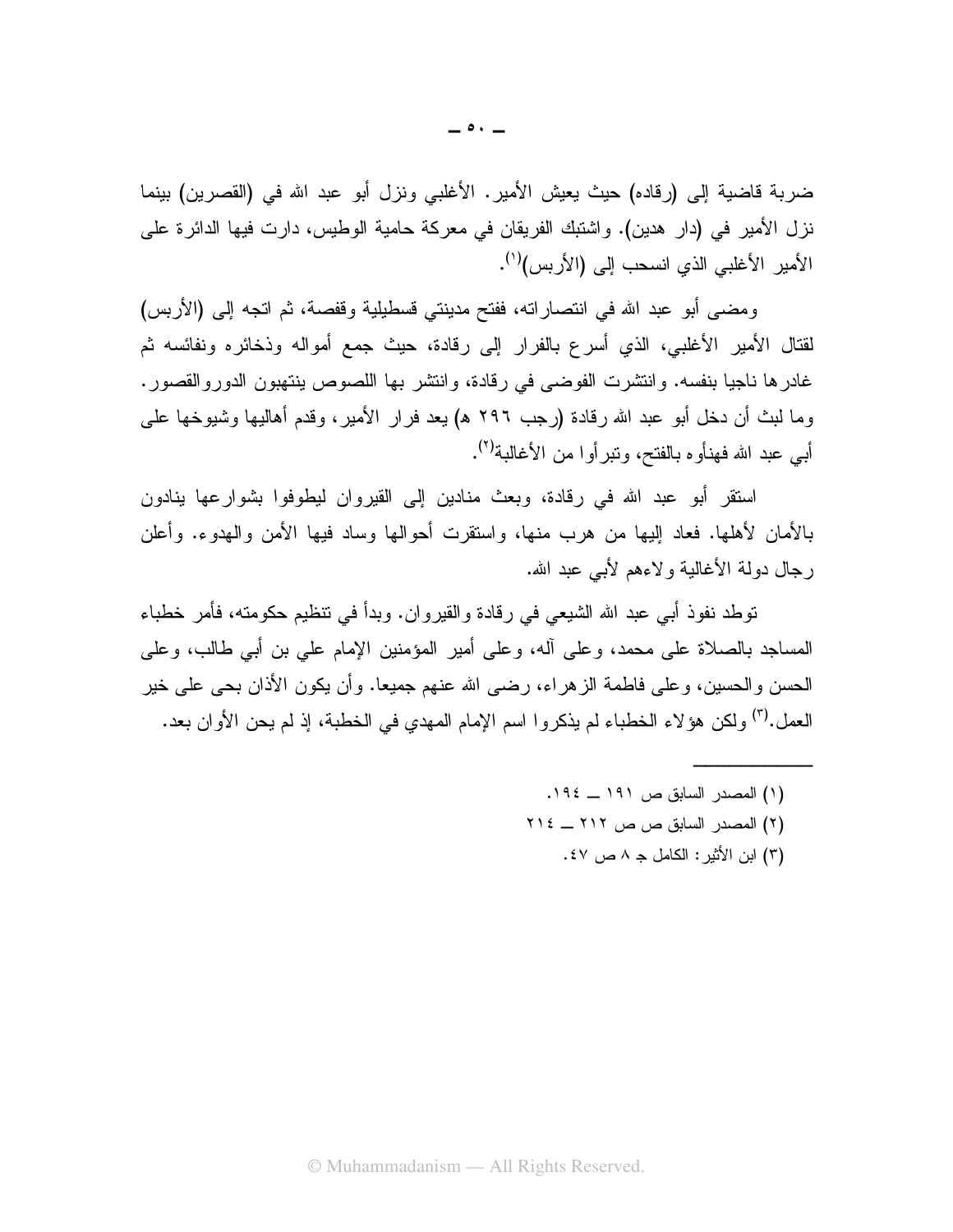كما ضرب أبو عبد الله سكة جديدة، ولم ينقش اسم الإمام المهدي على الوجهين، بل جعل عليهما العبارتين الآتيتين: «بلغت حجة الله»، «تفرق أعداء الله». ثم ضرب سكة أخرى، نقش عليها «عدة في سبيل الله». ووسم الخيل بعبارة «الملك لله». وكان نقش خاتمة هو «فتوكل على الله، إنك على الحق المبين»<sup>(י)</sup>. كما نقش الخاتم الذي يمهر به الأوراق الرسمية: «وتمت كلمة ربك صدقا وعدلا، لا مبدل لكلمانه، و هو السميع العليم»<sup>(٢)</sup>.

أما الأمير زيادة الله الأغلبي، فقد هرب إلى طرابلس، ومنها رحل إلى مصر . وكان واليها حينئذ هو عيسى النوشري، وقد خشى أن يتولى زيادة الله حكم مصر بدله، إذ سمع عن أطماعه في حكمها، فرفض السماح له بالإقامة في مصر حتى يأتي له الإذن من العاصمة العباسية بغداد. وبعد ثمانية أيام، غادر زيادة الله مصر قاصداً بغداد، ولكنه مات في بيت المقدس، وقيل أنه مات مسموما، وكان قد أنفق كل أمواله على شرب الخمر <sup>(٣)</sup>.

> (١) سورة النمل آبة ٧٩. (٢) سورة الأنعام آية ١١٥. (٣) النعمان: افتتاح الدعوة ص ٢٢٧ ـ ٢٣١.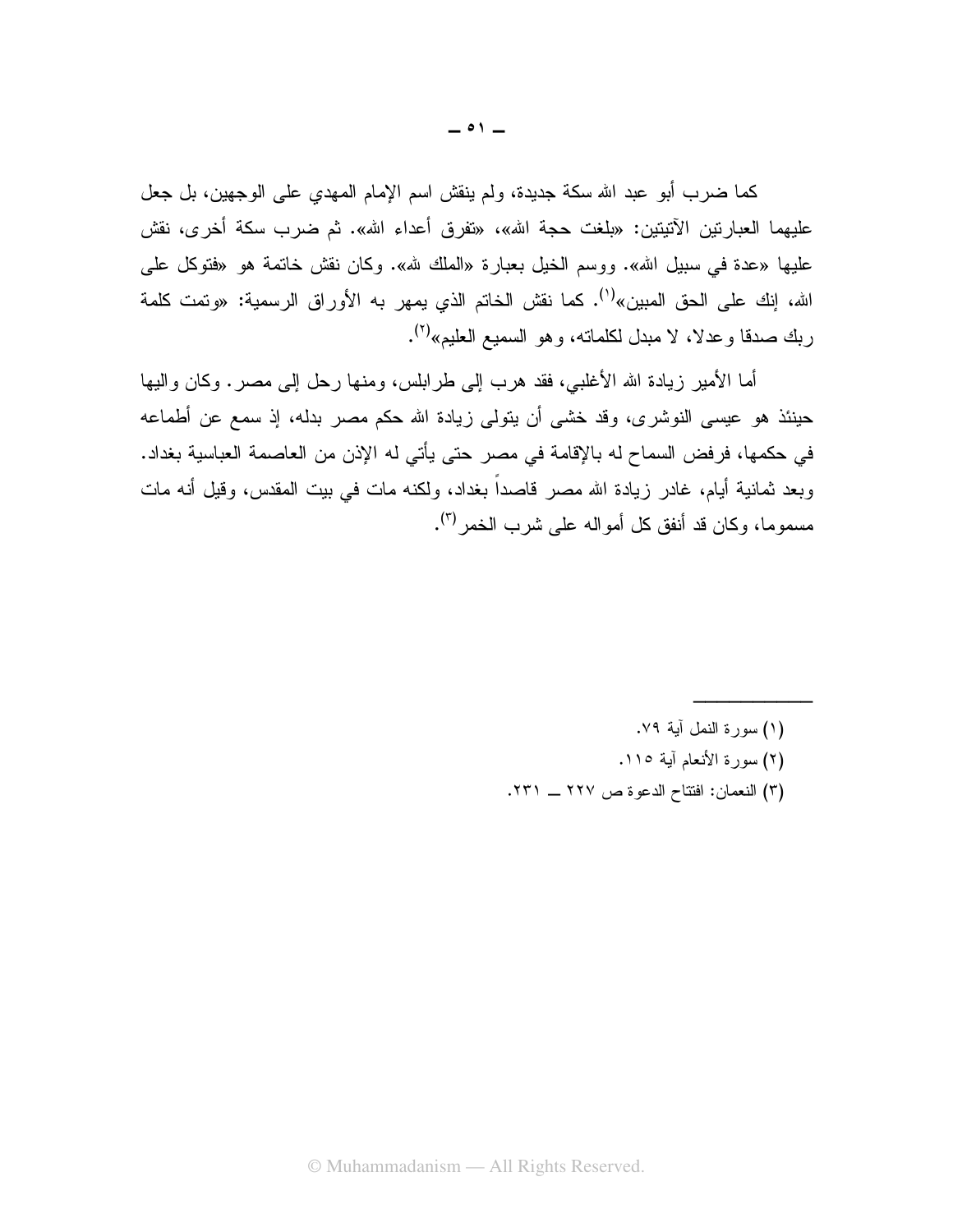## ٨ ــــ مؤسس الدولة الفاطمية

بعث أبو عبد الله الشيعي إلى الإمام عبيد الله المهدي، يدعوه إلى القدوم إلى بلاد المغرب<sup>(י)</sup>. ويصف القاضي النعمان<sup>(٢)</sup> خروج الإمام قاصداً المغرب بأنه «هجرة دار قراره بالمشرق». فقد قال له أبوه الإمام محمد الحبيب: «إنك ستهاجر هجرة بعيدة ونلقى محنة شديدة».

وغادر الإمام عبيد الله المهدي (سلمية) بالشام، ومعه ابنه وولـى عهده (القائم<sup>(٣)</sup>)، وكان غلاما حدثاً، وصحب أيضاً بعض خاصنه ومواليه، ومنهم جعفر الحاجب الذي صحبه في رحلته<sup>(٤)</sup>. وأخبر المهدي مرافقيه أنه يقصد بلاد اليمن<sup>(٥</sup>).

ويرى القاضي النعمان<sup>(٦)</sup> أن المهدي كان يريد الرحيل من مصر إلى اليمن ولكن أحد دعاته<sup>(٧)</sup> كان قد سبقه إلى اليمن، ثم خرج على طاعته، بل حاول إغراء ابن حوشب وتحريضه على العصيان، ولكنه نمسك بوفائه للإمام، فلم يجد ذلك الداعي من يستجيب له سوى على بن الفضل.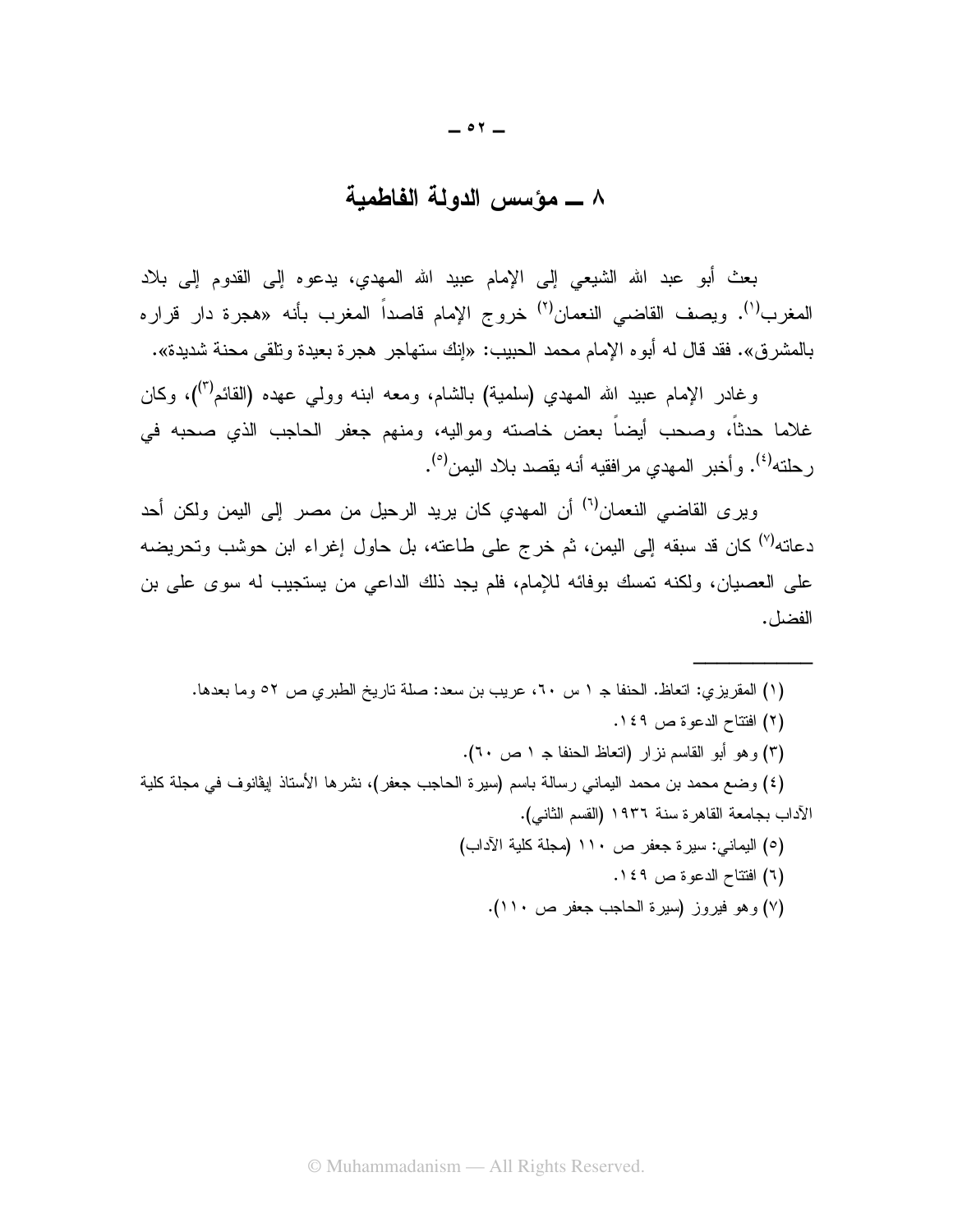وير ى صـاحبي كتاب (عبيد الله المـهدي)<sup>(١)</sup> أن اتجاه المـهدي إلى بـلاد المـغرب كان بوحي من أبي عبد الله الشيعي، ويستدلان على ذلك بأنه كانت في رفقة المهدي جماعة من الكتاميين الذين بعثهم أبو عبد الله لمصاحبته إلى المغرب. ويفسر صاحبي الكتاب حرص أبي عبد الله على قدوم المهدي إليه بأنه كان في حاجة إلى وجود الإمام في المغرب، حيث كان قد فر غ من صر اعه مع المغاربة، وبدأ صراعه مع الأغالبة، أي أنه بدأ حربه مع دولة منظمة لها جيشها الثابت الدائم، ولذا فقد أصبح في حاجة إلى مؤازرة معنوية.

وكان دعاة الاسماعيلية في بلاد اليمن إذ ذاك يعتقدون أن دولة المهدى ستظهر في بلادهم، كما حرص رؤساؤهم على أن يكون قيامها على أيديهم. وكذلك كانت الحال بالنسبة لدعاة الإسماعيلية في المغرب، فكانوا برجون قدوم المهدى إليهم لإقامة دولته. ولكن المهدى لم يكن راغباً في إقامة هذه الدولة باليمن، بل أزمع الرحيل إلى بلاد المغرب منذ خرج من سلمية تلبية لدعوة أبـي عبد الله الشيعـي، وتحقيقاً لنبوءة أبيه بقيام دولتهم فـي المغرب<sup>(٢)</sup>.

وعلم الخليفة العباسي بخروج الإمام عبيد الله المهدى من سلمية، فبعث إلى وإلى مصر، عيسى النوشري<sup>(٣)</sup>، يأمره بالقبض عليه. ويذكر المقريزي<sup>(٤)</sup> أن المهدى أفلت من يد هذا الوالي بوسيلتين، الأولى حديث رقيق خاطب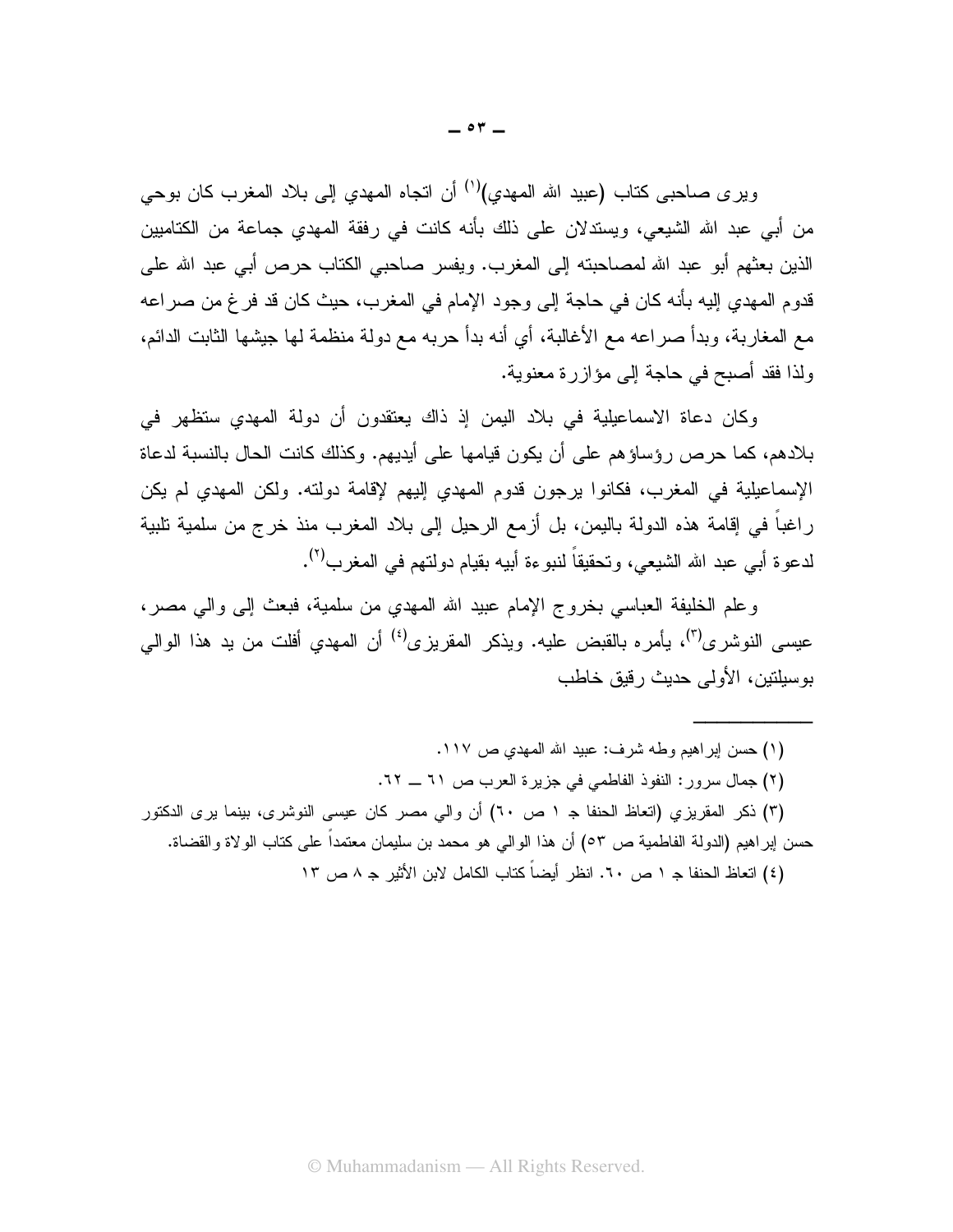وجدانه وحذر ه فيه من غضب الله عليه، والثانية رشوته بقدر كبير من المال.

وخرج المهدي مع مرافقيه، في زي النجار، وتعرضوا لقطاع الطرق الذين انتهبوا أموالهم<sup>(١)</sup>. ونجح المهدي في الإفلات من أيدي ولاة طرابلس وقسنطينة، ثم وصل إلى سجلماسة حيث قبض عليه واليها اليسع بن مدرار إذ كشف زيادة الله الأغلبـي عن سره للوالـي<sup>(٢)</sup>.

ويبدى المرحوم الدكتور حسن ابراهيم<sup>(٣)</sup> عجبه من وصول عبيد الله المهدى إلى سجلماسة، وهي واحة في أطراف صحراء المغرب الأقصبي إذ كان يجب عليه أن يسير إلى إفريقية حيث ذاعت الدعوة الدعوة الفاطمية وكثر أشياعها وربما سلك المهدى طريق الصحراء الذي تخترق القوافل التي تسير بين وإحات مصر وواحات المغرب الأقصبي ليأمن الوقوع في أيدي الأغالية.

وخلال نواجد الإمام المهدي في سجنه بسجلماسة، واصل أبو عبد الله انتصاراته العسكرية، كما مر بنا. وكان أبو العباس أخي عبد الله في رفقة الإمام المهدى ثم افترق عنه في طرابلس، بأمر من المهدى، ضمن من افترق عنه من مرافقيه، حتى لا تثور شبهات الناس حينما ير ون هذا الحشد الكبير وقدم أبو العباس إلى القير وان.

خرج أبو عبد الله الشيعي للأفراج عن الإمام المهدي في رمضان سنة ٢٩٦ هـ، واستخلف أخاه وأحد رجاله، ويدعى (أبو زاكبي)، علمي

(٢) المقريزي: اتعاظ الحنفا ج ١ ص ٦٢: كان ابن مدر ار سنيا يكره الشيعة. (٣) الدولة الفاطمية ص ٥٤.

<sup>(</sup>١) يذكر النعمان (ص ١٥١) أن اللصوص انتهبوا أيضا كتبا كانت فيها علم من علوم الأئمة وحزن الإمام المهدى على ضباعها.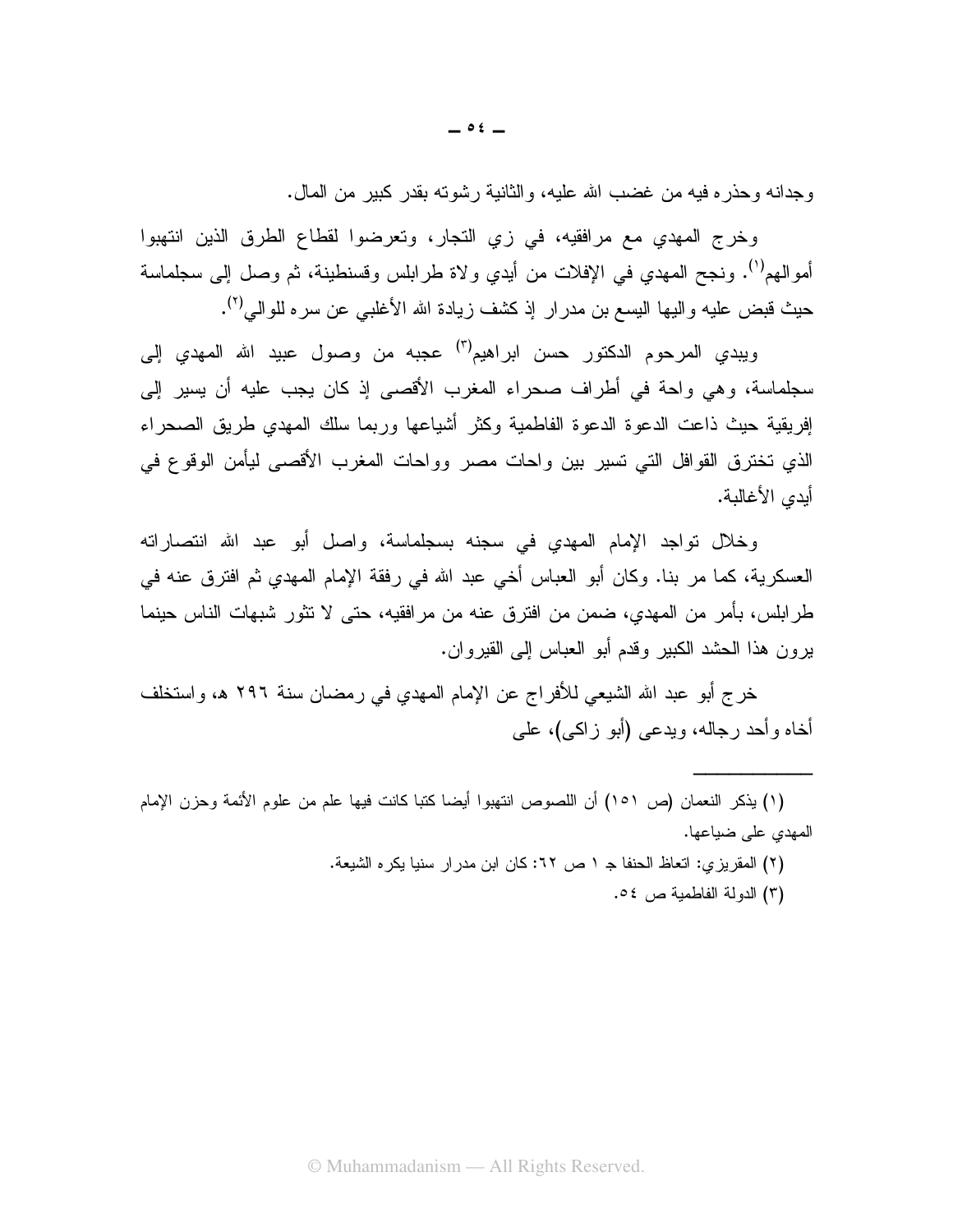افريقية، خلال غيابه عنها لقضاء مهمته الخطيرة، والتبي ستستغرق أربعين يوماً. وقاد أبو عبد الله جيشاً كثيفاً «فاهتز المغرب لخروجه، وخافته زنانة، وزالت القبائل عن طريقه<sup>(י)</sup>» وكانت قد مضت ثلاثة شهور والمهدي في سجنه.

وكان أبو عبد الله الشيعي يستطيع الاستيلاء على سلجسامة والقضاء على حكم ابن مدرار في بسر وسهولةٍ، ولكنه رأى انتهاج سياسة الملاينة والحكمة «خوفاً على عبيد الله»'أ"،، فقد يقدم الو الے علم قتل الإمام في سجنه.

وصل أبو عبد الله إلى أطر اف سجلماسة، ومن هناك بعث رسله إلى ابن مدر ار «يذكر أنه إنما قدم لحاجة ولم يقدم لحرب، ووعده الجميل من نفسه والبر والالنز ام، و أكد ذلك وبالـغ فيه»<sup>(٣)</sup>. ولكن ابن مدرار قتل هؤلاء الرسل، وأصر على العداء. فاضطر أبو عبد الله الشيعي إلى اقتحام المدينة، وهرب ابن مدرار وأهله، وتم إطلاق سراح الإمام المهدي وابنه القائم في بوم الأحد لسبع خلون من ذي الحجة سنة ٢٩٦ ه<sup>(٤)</sup>.

وصف كل من القاضبي النعمان وابن الأثير والمقريزي بوم إطلاق سراح الإمام المهدى وصفا معبرا، ورسموا صورة للاحتفال ندل دلالة واضحة على اخلاص ووفاء أبي عبد الله الشبعي للامام. فقال المقر بز ي<sup>(٥)</sup>: «وقد انتشر

- (١) المقريزي: اتعاظ الحنفا جـ ١ ص ٦٥.
	- (٢) المصدر السابق.

(٣) النعمان: افتتاح الدعوة ص ١٣٨. تم القبض على ابن مدرار وأمر أبو عبد الله يضربه بالسياط والطواف به بسجلماسة، وصادر أمواله، ثم قتله بعد ذلك.

- (٤) ابن الأثير : الكامل جـ ٨ ص ١٧.
	- (٥) اتعاظ الحنفا ج ١ ص ٦٥.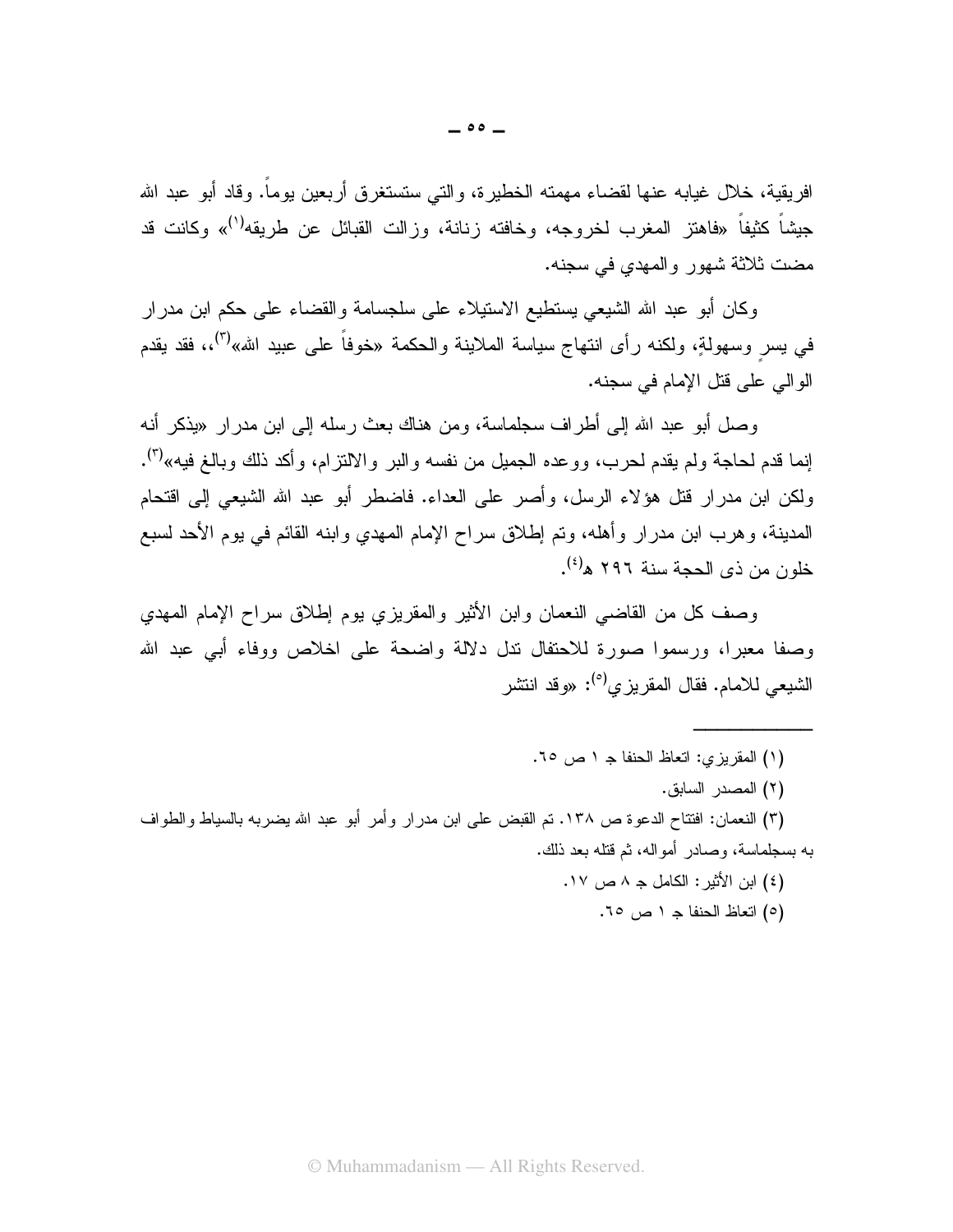في الناس سرور عظيم. كادت تذهب منه عقولهم». ويصف النعمان<sup>(١)</sup> هذا الاحتفال، فيقول أن سجلماسة شهدت موكبا عظيما، نقدمه الإمام، وولى عهده القائم، ومشى أبو عبيد الله بين يدي الإمام، وهو يقول للناس «هذا مولاي ومولاكم أيها المؤمنون<sup>(٢)</sup>». وحمد الله عز وجل وشكره وبكي من شدة الفرح. وقدمت القبائل على المهدي نعلن له ولاءها، ولذا ظلت إقامته في سجلماسة أربعين يوما. وكتب أبو عبد الله إلى أهالي إفريقية كتابا بخبر هم فيه بأنباء اطلاق سراح الإمام.

وتغيرت الصورة السياسية في بلاد المغرب، فقد كان من أبرز قدوم الإمام المهدى إليها، أن «زال ملك بني الأغلب من إفريقية، وملك بني مدرار من سلجماسة، وملك بني رستم من تاهر ت»<sup>(۳)</sup>.

وينفي أستاذنا المرحوم الدكتور حسن إبراهيم ما ثارت من إشاعات حول إطلاق سراح الإمام، فقد ذهب البعض إلى أن أبا عبد الله الشيعي قد علم بقتل الإمام، فجاء برجل يهودي أظهره للناس باسم المهدي. ثم يقول: وليت شعري أين كان أبو القاسم (القائم) الذي ولي الخلافة بعد أبيه؟ ولماذا لم يتولاها في ذلك الحين، وقد كان في سن يستطيع معها الاضطلاع بأعباء الحكم؟ فقد زحف نحو مصر لفتحها سنة ٣٠١ ه أي بعد أربع سنوات<sup>(٤)</sup>.

ونحن نرى أن هذه الإشاعات هي حلقة في سلسلة الشكوى التي أحاطت بنسب الخلفاء الفاطميين. فهناك من المؤر خين السنيين من ير ي انتساب

(١) افتتاح الدعوة ص ٢٣٩.

(٢) كان أبو عبد الله الشيعي يطلق على من اعتنقوا النشيع وأعلنوا ولاءهم للامام المهدي وانضم إلى المجتمع الشيعي اسم المؤمنين.

- (٣) اتعاظ الحنفا جـ ١ ص ٦٦.
	- (٤) الدولة الفاطمية ص ٥٥.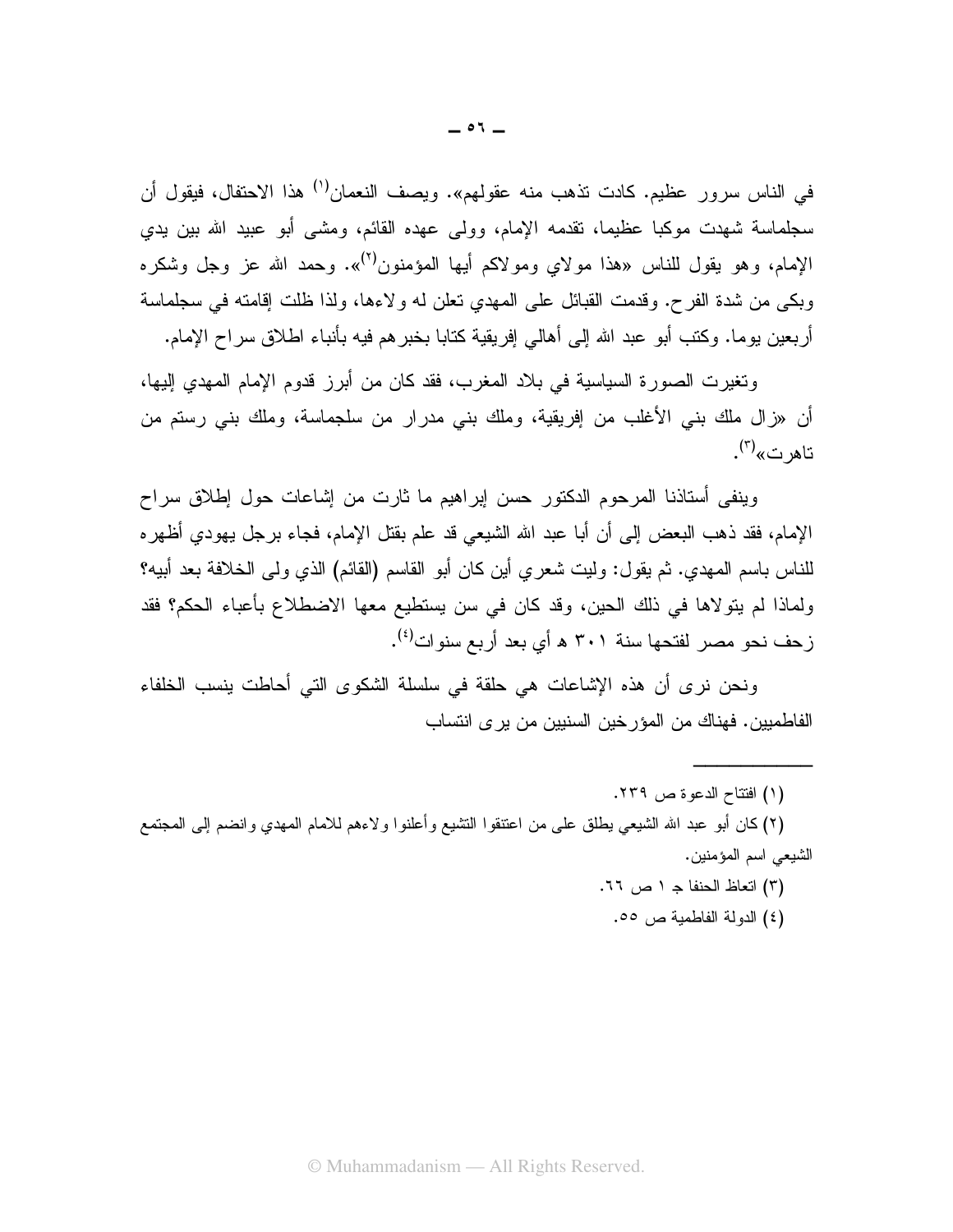عبيد الله المهدي إلى الداعية ميمون القداح وهناك من المؤرخين الأكثر اعتدالا، فينسبون عبيد الله إلى موسى الكاظم، لا إلى إسماعيل بن جعفر . وقد ثار جدال وحوار ، على مر العصور الناريخية، حول نسب الفاطميين، شارك فيه مؤرخون شيعيون وسنيون، وأدلى المستشرقون أيضا بدلوهم في هذا الموضوع، مثل دى ساسى ودوزي ودي غوية ووستنفلد ونيكلسون وغيرهم. ولا مجال هنا لذكر الأراء المختلفة المتضاربة في هذا الموضوع القديم الشائك الطويل، الذي لم يتفق المؤرخون فيه، حتى الأن، على رأى واحد<sup>(י)</sup>. والذي يهمنا نحن أن الدولة الفاطمية قد أصبحت حقيقية واضحة، وأن أبا عبد الله الشيعي هو مؤسس هذه الدولة الفاطمية، بعد جهود كثيرة وكفاح طويل. وأبو عبد الله هو داعية الإمام عبيد الله، وهو يشارك ملايين الشيعة حينئذ إيمانهم بصحة نسب الممهدي إلى الإمام إسماعيل بن جعفر الصادق. وقد كان اسنتار الأئمة من عوامل إثارة مثل هذه الشكوك التـَّى أثارها أعداء الشيعة فـي ذلك الوقت، ورددها بـعض المؤرخين المحدثين. وقد وضـع أبو عبد الله الشيعي إيمانه بصحة نسب المهدي موضع النتفيذ فكانت جهوده التي شهدناها من أجل قيام دولته الفاطمية.

ومهما كان الرأى، فقد بدأ عهد جديد، وقامت الدولة الفاطمية في إفريقية، وبدأ ذكر اسم الإمام المهدي في خطبة الجمعة كأمير للمؤمنين. وولى الإمام الكتاميين أعمال إفريقية «ودون الدو اوين، وجبا الأموال، واستقرت قدمه، ودانت له أهل البلاد، واستعمل العمال عليها»<sup>(٢)</sup>.

(١) يقول الدكتور حسن إبراهيم (الدولة الفاطمية ص ٥٧) أن بحث المحدثين من المؤرخين لهذا الموضوع لم يسفر عن نتيجة حاسمة. ويقول الدكتور جمال الشيال (مقدمة كتاب اتعاظ الحنفا جـ ١ ص ٣٩): مشكلة النسب مشكلة قديمة حديثة شغلت كل من تعرضوا لتاريخ الفاطميين من عرب ومستعربين.

(٢) افتتاح الدعو ة ص ٢٣٢.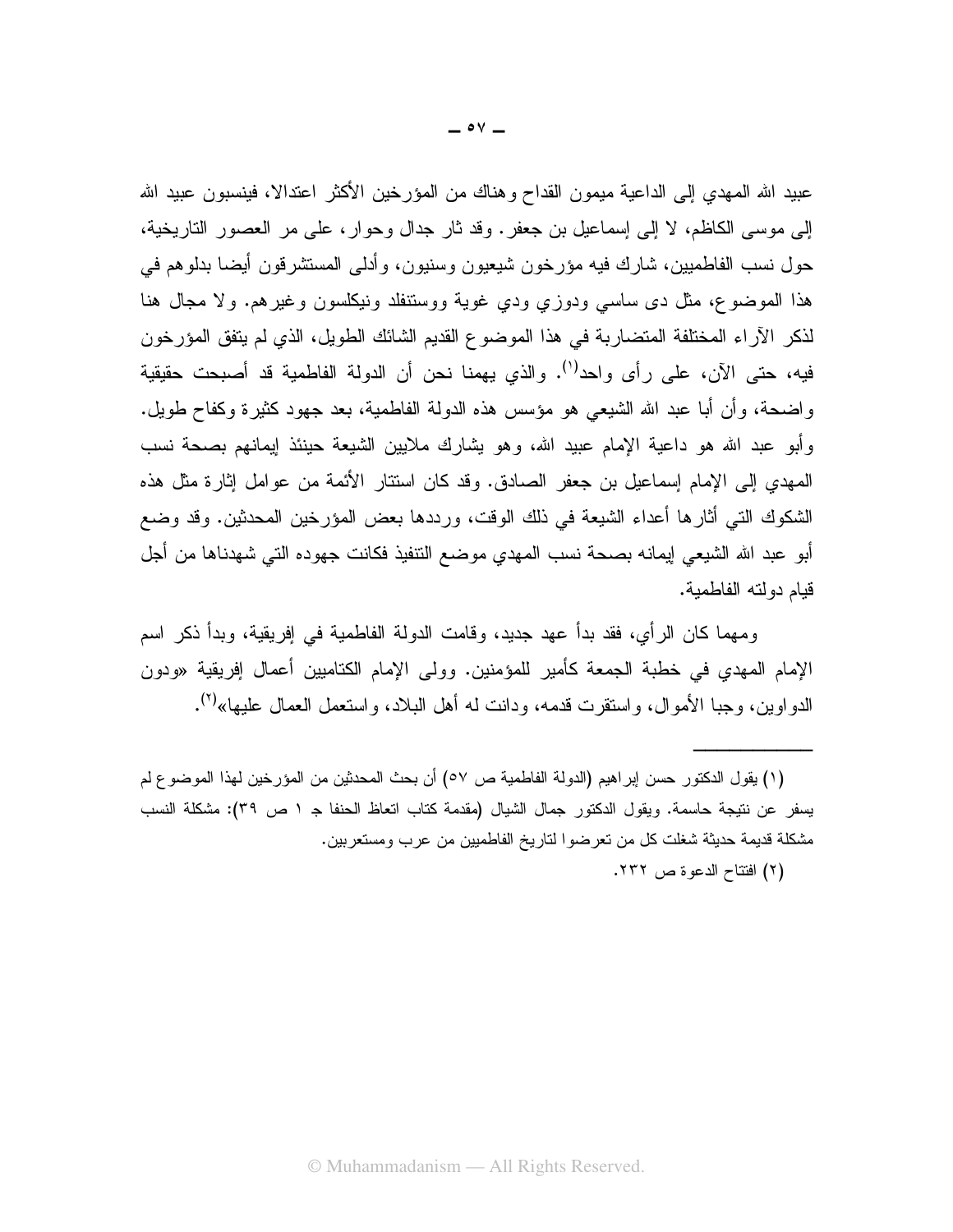$\circ \wedge$   $-$ 

ثم كانت بداية النهاية، وبدت بوادر خاتمة صحيفة حياة ذلك المجاهد الكبير، الذي كرس حياته وجهوده وعبقريته لخدمة الدعوة الإسماعيلية وتأسيس الدولة الفاطمية، التي كانت في مقدمة الدول الإسلامية.

وشاءت الأقدار أن نكون نـهابـة حيـاة أبـي عبد الله الشيعـي، علـي يد الإمـام عبيد الله المـهدي، لقد منح أبو عبد الله الحياة للدولة الفاطمية، ولكنه فقد حياته على يد أول خلفائها. فعجبا لمفارقات القدر !!!

ويجمع المؤرخون الأقدمون على أن أبا العباس، أخا أبي عبد الله الشيعي، كان العامل الرئيسي في توتر العلاقات بين الإمام المهدي ورجله الأول أبي عبد الله، وتطورت الأحداث سريعًا، فانقلبت المودة إلى عداء وتحولت الثقة إلى ريبة، وانتهى الأمر بقرار للإمام بوضع حد لحياة أبي عبد الله الشيعي.

كان أبو العباس هو الأخ الأكبر لأبي عبد الله الشيعي. وقد قارن القاضـي النعمان<sup>(י)</sup> بين الأخوين، فقال أن أبا العباس «كان أنفذ وأحد ذهناً وأكثر تفننا في العلوم وأسبق منه سابقة، وأبو عبد الله أرجح وزنا وأورع من أبي العباس. وكان أبو عبد الله بعظمه، وإذا دخل عليه أي أبو العباس ـــ قام الِيه على قدميه وظل قائما حتى يأذن له في الجلوس، وإذا دخل هو ـــ أي أبو عبد الله ـــ عليه قبل بده، ووقف حتى يأمر ه فيجلس».

(١) افتتاح الدعوة ص ٢٣٢.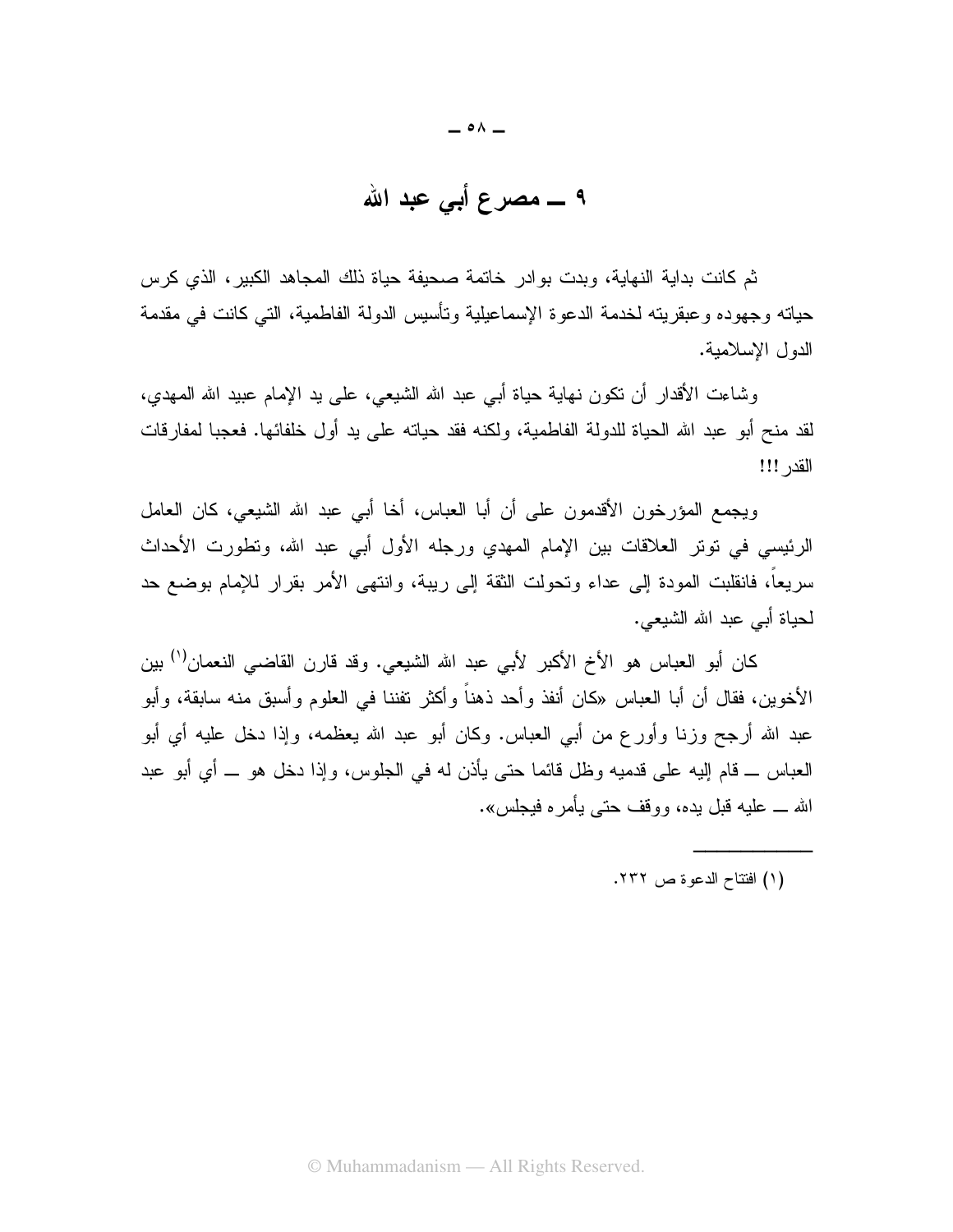وهكذا كان أبو عبد الله ببالغ في تعظيم أخيه أبي العباس وفي اجلاله، نتيجة تقدمه عليه في السن. وهذا الاحترام الفائق هو الذي جعل أبا عبد الله بعد ذلك لا يضع حدا حين تخطي أخوه أبو العباس حدوده المرسومة، وحين تمادى في انجاهات لا نتفق مع صالح الدعوة والدولة. وخاصة أن الأوضاع السياسية قد اختلفت ونغيرت فقد مضت سنوات طويلة كان فيها أبو عبد الله الشَّيعي هو الرجل الأول في المغرب، فكان أبو العباس يستطيع أن يستمد سلطانه الواسعة من نفوذ أخيه، واحترام الشعب الشيعي له، معتمدا على ثقة أخيه فيه واحترامه له. أما الآن، فقد قامت دولة فاطمية، وحكومة مسئولة تولَّى أمورها خليفة هو إمام المؤمنين وأميرهم، وهو حريص على أن يمارس سلطانه المشروعة فكان لا بد من الصدام بين أصحاب السلطة في عهدين متتالين، العهد السابق لقدوم الإمام المهدى، وعهد قيام الحكومة الفاطمية برئاسة الخليفة المهدى.

وكان أبو العباس قد وصل إلى درجة كبيرة من السلطة والنفوذ قبل قدوم المهدى. فكان أهل كتامة بلمسون تعظيم أبـي عبد الله لأخيه أبـي العباس، ولذا لا غرو أن «عظم فـي أعينـهم» أيضا<sup>(י)</sup>.

كما استخلف أبو عبد الله أخاه أبا العباس ورجله أبا زاكي حين رحل على رأس الجيش لإطلاق سراح الإمام المهدي من سجن سجلماسة وقد غاب أبو عبد الله أربعين يوماً، مارس فيها أخوه أبو العباس جميع السلطات، ونوطد خلالها نفوذه<sup>(٢)</sup>.

- (١) افتتاح الدعوة ص ٢٢٢.
- (٢) المقريزي: اتعاظ. الحنفا جـ ١ ص ٦٦.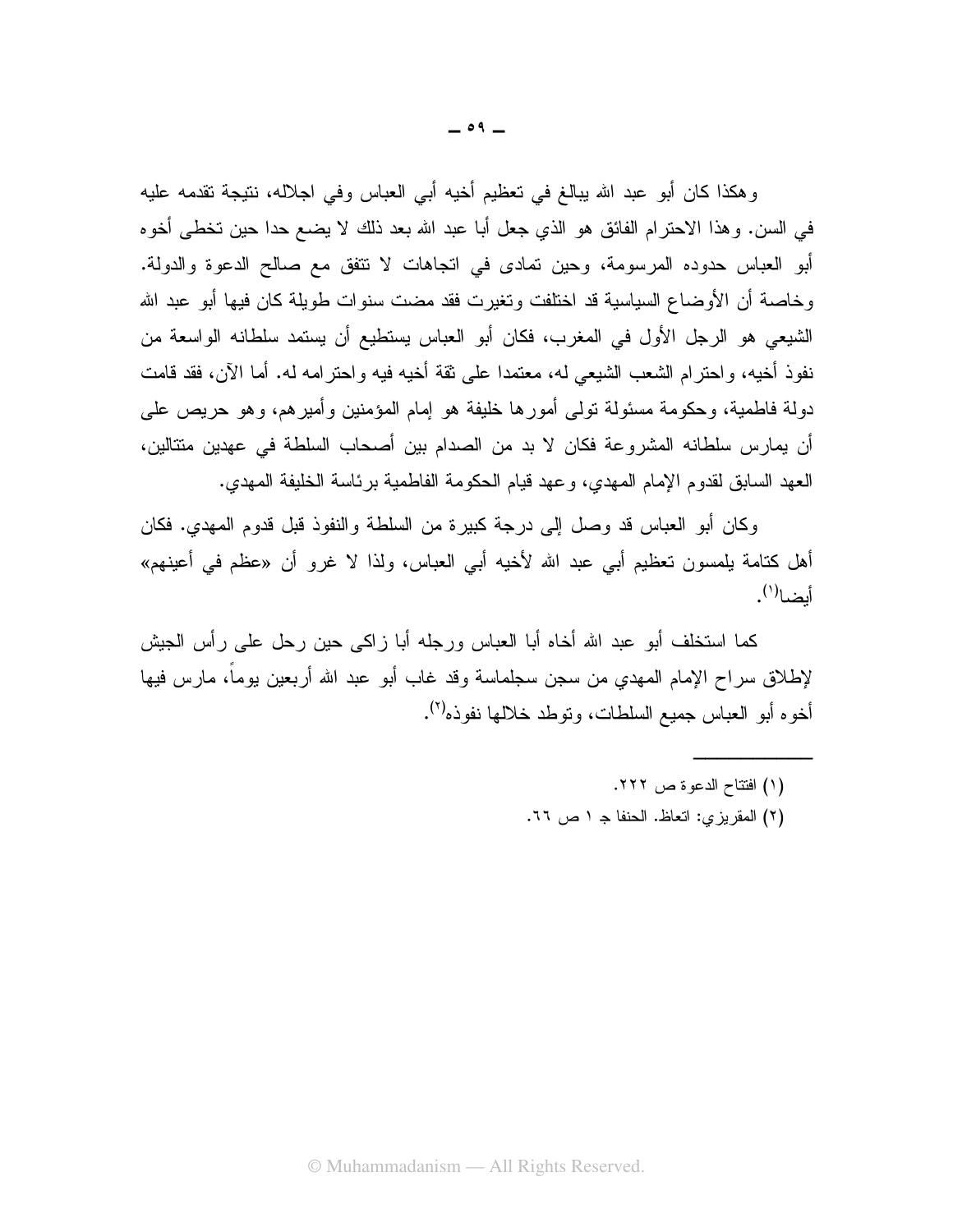ونحن لا نشك مطلقاً في إخلاص أبي عبد الله للإمام المهدي ونؤكد وفاءه وإخلاصه ومودنه ونقديره للامام.. لقد كان أبو عبد الله طوال حيانه بنصف بالوفاء والصفاء والنقاء، وعلى خلق كريم، ونواضع شديد.. وقد بدت هذه الصفات كلها في معاملته لسائر الناس، عظيمهم وحقيرهم، غنيهم وفقيرهم<sup>(י)</sup> وتجلَّى إخلاص ووفاء أبي عبد الله الشَّيعي للإمام في كل الجهود الَّتي بذلها من أجل التمهيد للإمام للقدوم إلى بلاد المغرب وتولى الخلافة فيها. لقد نجح أبو عبد الله، بجهود فردية، احتواء أهالي إفريقية في مجتمعه الشيعي.. وهو الذي بعث يستدعى الإمام من سلميه بالشام. وهو الذي خرج على رأس جيشه لإطلاق سراح الإمام من سجنه في سلجماسة. وقد رِ أينا مدى قلق أبـي عبد الله علـي الإمـام وهو فـي سجنه، وخوفه من أن يقدم الوالـي ابن مدر ار علـي قتله. كما شهدنا فرحة أبـي عبد الله لنجاته واستعادته حريته، ورأينا أبا عبد الله فـي موكب الإمام في شوار ع سجلماسة، ماشيا بين يديه، يبشر الأهالي بالإمام.

ولذا فنحن نوافق المؤرخين الأقدمين الذين يجعلون غرور أبى العباس هو السبب الوحيد الذي أدى إلى الوقيعة بين الخليفة المهدي وأبي عبد الله. وغذى الحاسدون والحاقدون هذه الوقيعة، فتضخمت ونطورت، وانتهت بأمر من الخليفة المهدى بقتل أبي عبد الله.

وضح المقريزي<sup>(٢)</sup> حقيقة مقتل أبي عبد الله الشيعي، فقال: «وكان سبب قتله، أن المهدي لما استقامت له البلاد باشر الأمور بنفسه، وكف يد أبـي عبد الله ويد أخيه أبـي العباس، فداخل أبا العباس الحسد، وعظم عليه

- (١) النعمان: افتتاح الدعوة ص ١٢٦.
	- (٢) اتعاظ الحنفا جـ ١ ص ٦٧.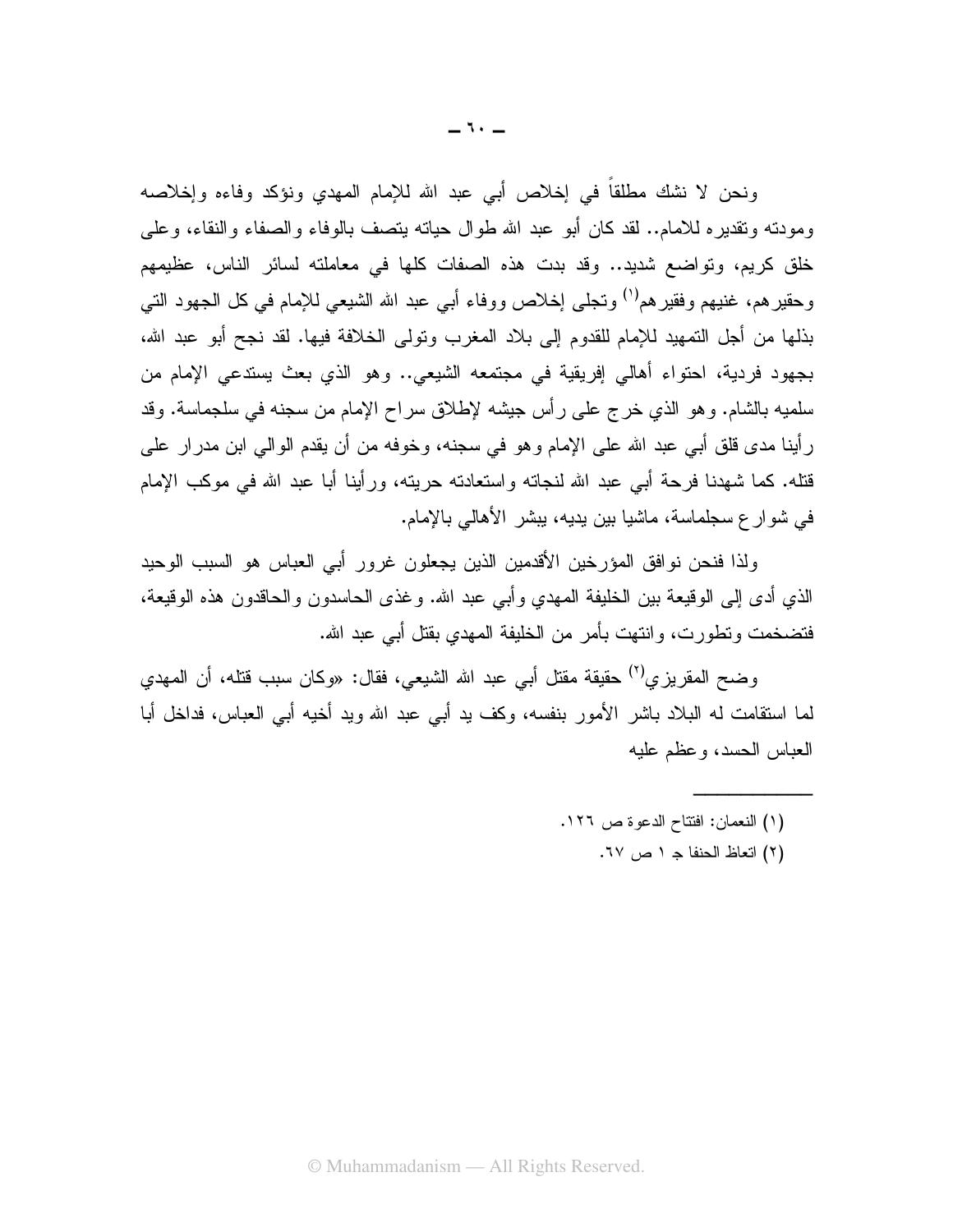للفطام من الأمر والنهي، والأخذ والعطاء، فأقبل يزري على المهدي في مجلس أخيه، ويتكلم فيه، و أخو م بنهاه، و لا بزيده إلا لجاجا».

وهذا النص الذي نقلناه عن المقريزي، واضح وصريح ونحن نعتقد أن الإمام المهدي كان على حق في ممارسة الأمور بنفسه، فهو حقه الطبيعي كخليفة وأمير للمؤمنين والدولة الفاطمية لا زالت في المهد وفي حاجة إلى رعاية وعناية، كما كانت نواجه كثيرًا من الأعداء والخصوم. وإذا كان الخليفة الجديد قد كف يد أبي عبد الله عن بعض المهام، فإننا نعتقد أن ذلك موجهاً بالأكثر إلى أبي العباس، وقد كان أبو العباس بستمد سلطاته من أخيه. كلما أننا نلاحظ أن أبا العباس كان قد وصل إلى مرحلة الغرور والاستعلاء التبي يخشى الخليفة امتدادها واتساعها وكان الخليفة يعلم إجلال أبي عبد الله لأخيه، وتعظيم الناس لأبي العباس. وكان أبو العباس ـــ في الحقيقة ـــ قد أصبح قبل قدوم المهدي، الرجل الأول في بلاد المغرب. وأدرك أبو العباس أن نولمي الإمام المهدي الخلافة أصبح يهدد سلطانه القديمة التي مارسها سنوات طويلة بتفويض من أخيه عبد الله.

ونحن أيضـاً لا نشك في أن كلا من الإمام المـهدي و أبـي عبد الله الشيعـي كان ببـادل الآخر المودة والاحترام. ولكن غرور وحقد أبي العباس أفسدا ما بين الرجلين. وقد عمل أبو العباس جاهدا في إيغار صدر أخيه أبي عبد الله على الخليفة الإمام، فكان يقول له: «ملكت أمرا وانطاع لك، فجئت بمن أزالك عنه وأخرجك منه ونتقصك واضطهدك، وكان أقل الواجب لك أن يدعك وما كنت عليه فتكون الآمر والناهي، ويشتغل إن شاء بشغل نفسه دون أن يهتضمك أو يقيمك من الذل في مثل هذا المقام<sup>(١)</sup>».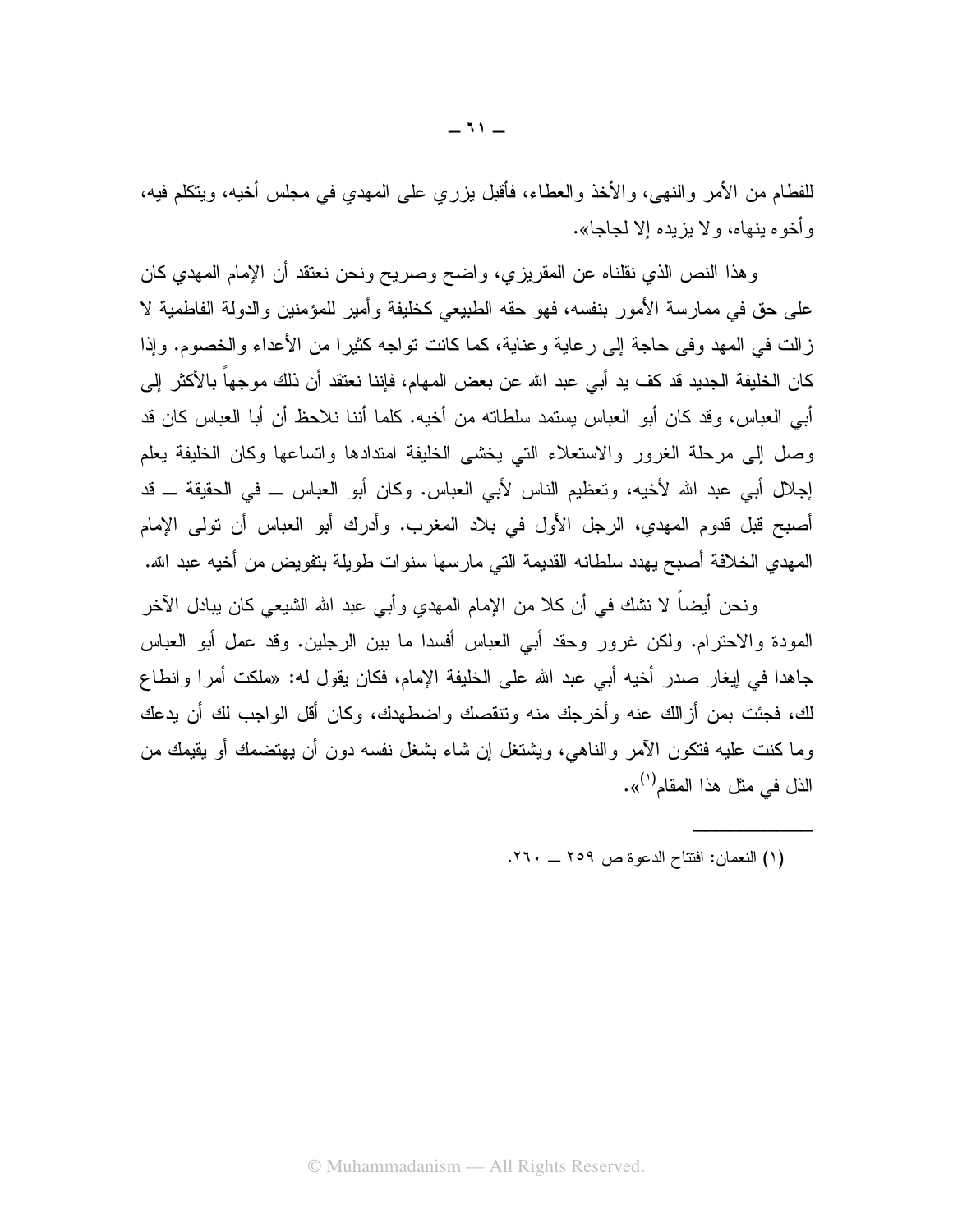وفي الحقيقة، أبدى أبو عبد الله استنكاره لمقال أخيه، ولامه عليه، ولكن أبا العباس مضبي في سياسة الوقيعة بين الرجلين، فقال للخليفة الإمام: «لو كنت تجلس في قصرك وتتركني مع كتامة آمر هم وأنهاهم، لأنبي أعرف بعادتهم، لكان ذلك أهيب لك في أعين الناس». و هكذا لم يشأ أبو العباس أن يكون شريكا للخليفة في سلطته، بل أراد أن يكون بديلا له. وأبدى الخليفة حلما وتسامحا، فقد رد علي أبي العباس ردا لطيفا، ولكنه «أسر ذلك في نفسه»<sup>(י)</sup>.

وتمادى أبو العباس، فعمد إلى إثارة مشاعر رجالات الدولة ضد الخليفة، فقد توجه بالحديث إلى الدعاة والمشايخ فقال: «ما جازِكم على ما فعلتم، بل أخذ هو الأموال من ايلجان ولم يقسمها فيكم»<sup>(٢)</sup>. وعلم الخليفة بهذا النحريض، فأثر سياسة الحكمة والتسامح مرة أخرى، فتغافل عنه.

وانطلق أبو العباس في الإساءة إلى الخليفة الإمام شخصياً، فالنقى ثانية بالدعاة والمشايخ «فطعن لمهم في الإمامة وأدخل فيها الشبهة»<sup>(٣)</sup>. ثم قال: «إن هذا ليس بالذي كنا نعتقد طاعته وندعو إليه، لأن المهدي يأتي بالآيات الباهرة».

و في الحقيقة، كان أبو العباس بهدم البناء الشاهق الذي شيده أخواه أبو اعبد الله طوال سنوات عديدة، ونجح أبو العباس في إثارة الشكوك والريبة، فقد أثرت أقواله «في قلوب كثير من الناس، حتى إن بعضهم من

- (١) المقريزي: اتعاظ. الحنفا جـ ١ ص ٦٧.
	- (٢) المصدر السابق.
	- (٣) النعمان: افتتاح الدعوة ص ٢٦١.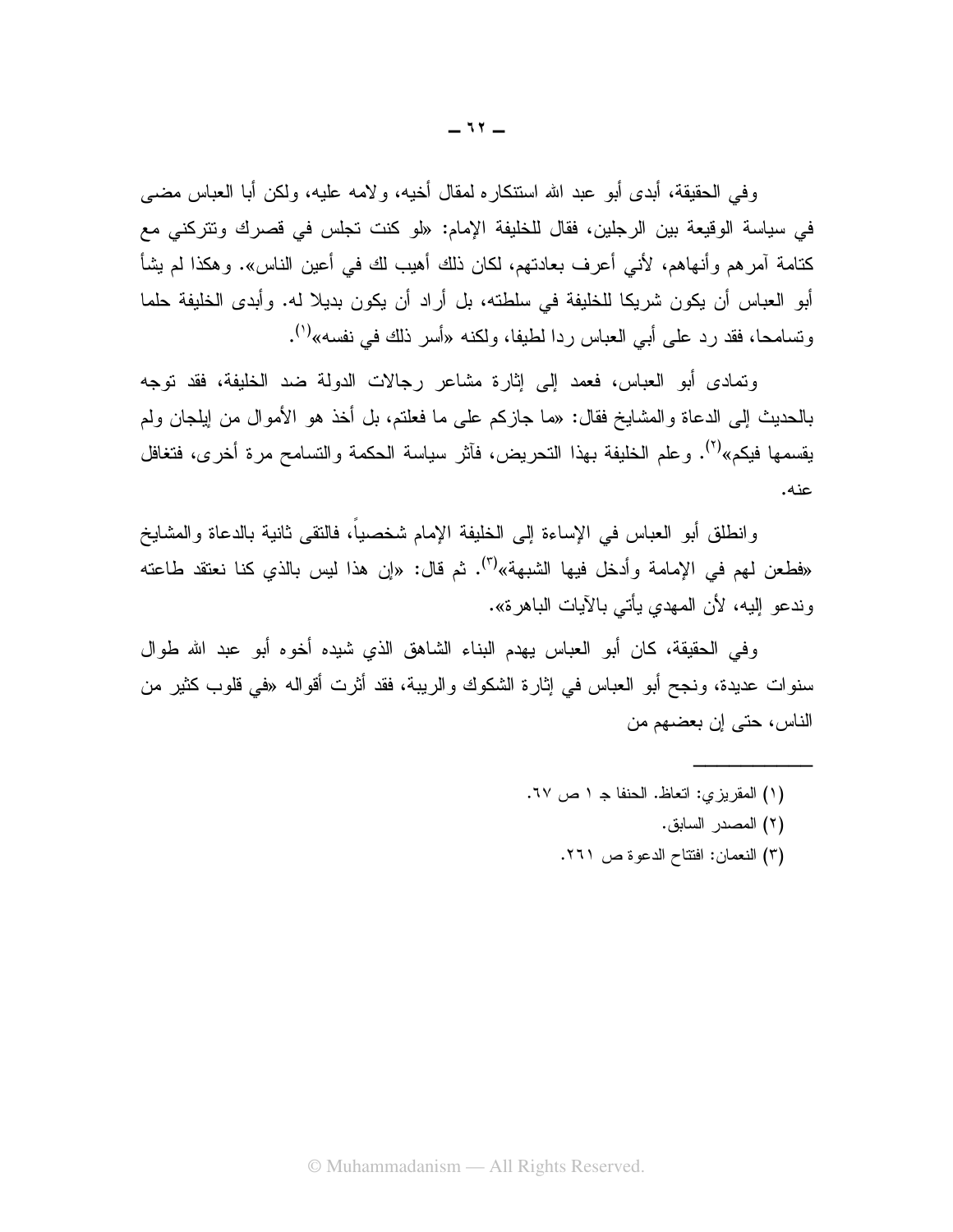كتامة واجه المهدي بذلك وقال: إن كنت المهدي فأظهر لنا آية، فقد شككنا فيك»<sup>(١)</sup>.

نفذ صبر الخليفة، وكان بالأمس يتغاضبي ويتغافل. ولكن أبا العباس الآن قد شن ثورة علنية ضد الخليفة، وهدم أساس نظام الإمامة الذي قامت عليه الخلافة الفاطمية. ولذا رأى الإمام المهدي أن يضع حدا لهذا العداء السافر، وقد بدت بوادر ثورة شعبية، وأصبح الأمر مسألة مصبر ية، ترتبط بمصبر الإمام، وفلسفة الإمامة، ومستقبل الدولة الفاطمية.

ولذا قرر الخليفة الخلاص من أبي العباس، ومن أبي عبد الله أيضاً. وقد كان من العسير الإبقاء على حياه أبي عبد الله، فهو لن يسكت على قتل أخيه، فهناك صلات الدم، ورابطة الأخوة، فضلا عن تعظيم أبي عبد الله لأخيه.

وعلم أبو عبد الله بعزم الخليفة، وبدأ سباق بين الرجلين، وأصبح كل منهما يعمل على سبق الآخر في الفتك به. وعقد أبو عبد الله اجتماعا في دارٍ أبي زاكي تمام بن معارك، وكان من كبار أعوانه، «فعقدوا العقود، وأجمعوا الآراء، واحتالوا على أن يفتكوا بالمهدى»<sup>(٢)</sup>. وبدأ نتفيذ المؤامرة، وأراد بعض الكتاميين قُتل الخليفة عدة مرات «فلم يجسروا على قتله». ورأى المهدى تشتیت شمل أنصار أبے عبد الله، فولم ز عیمهم أبا ز اکم حکم طر ابلس، و أمر عاملها سر ا بقتل أبي ز اكبي عند وصوله<sup>(٣)</sup>.

ثم رأى المهدي أن يعجل بقتل الأخوين، فتم قتل أبي العباس، ثم بعث بجماعة إلى قصر أبي عبد الله لاغتياله. وحاول أبو عبد الله نهيهم عما قدموا لأجله

- (١) المقريزي: اتعاظ الحنفا جـ ١ ص ٦٧.
	- (٢) النعمان: افتتاح الدعوة ص ٢٦٣.
- (٣) المقريزي: اتعاظ. الحنفا جـ ١ ص ٦٨.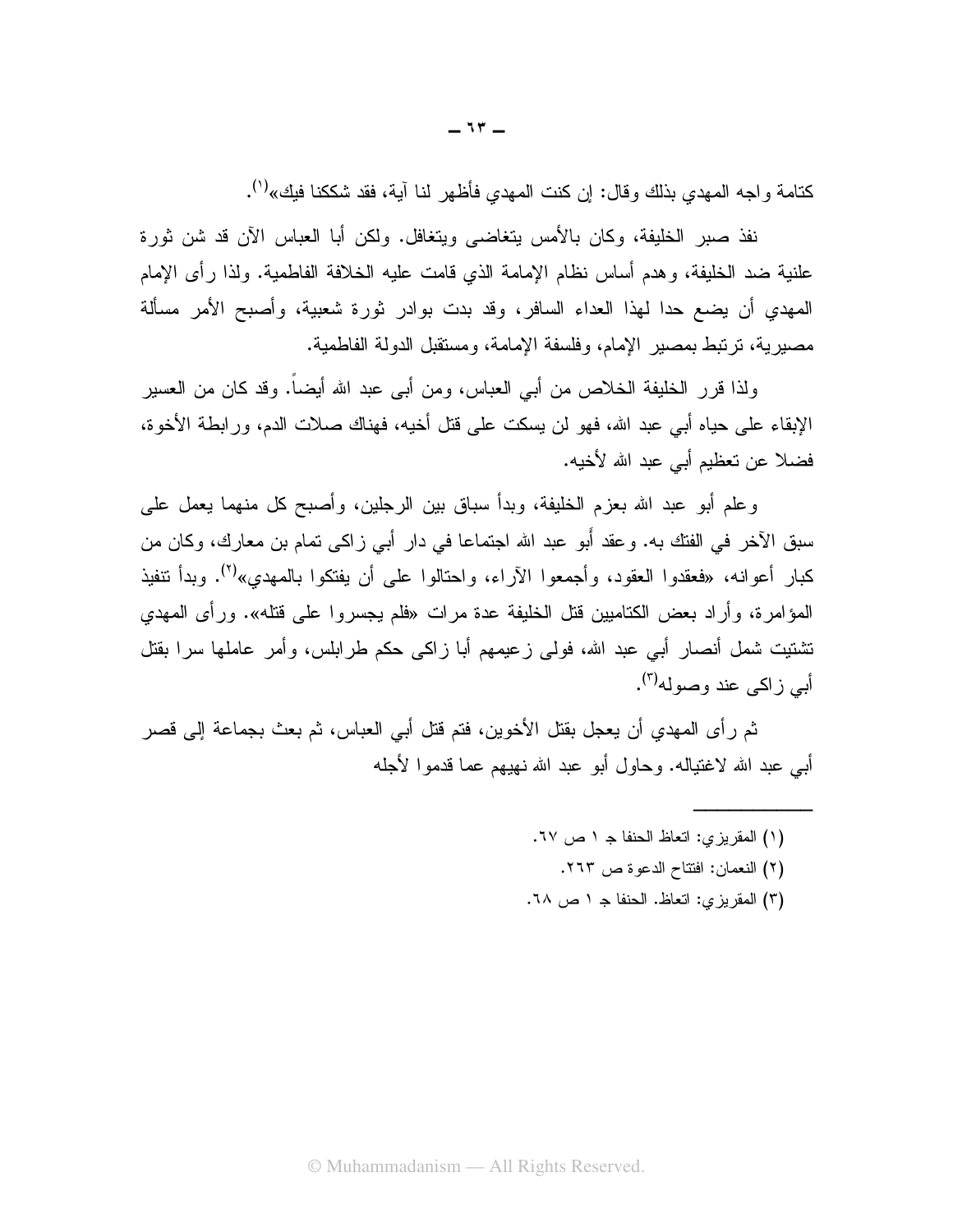فقال لمهم: لا تفعلوا. فقالوا له: «إن الذي أمريتنا بطاعته أمرينا بقتلك». ولقى أبو عبد الله، وأبو العباس، وأبو زاكي حتفهم في يوم الاثنين في منتصف جمادي الآخرة سنة ٢٩٨ هـ. وكان مصر ع الأخوين في مدينة رقاده. وصلَّى المهدي على جثمان أبي عبد الله، وقال: «رحمك الله أبا عبد الله و جز اك خبر ا بجمبل سعبك»<sup>(۱)</sup>.

ونرنب على مصرع أبي عبد الله اضطراب أحوال الدولة الفاطمية، فقد ثارت فنتة، وكاد يحدث صدام عسكري، فخرج المهدى بنفسه إلى هؤلاء الثوار «وأمن الناس فسكتوا، ثم تتبعهم حتى قتلهم».<sup>(۲)</sup>

وثارت فتنة ثانية بين كتامة وأهل القيروان، قُتل فيها خلق كثير «فخر ج المهدي، وسكن الفتنة، وكف الدعاة من طلب التشيع من العامة»<sup>(٣)</sup> ويطلق القاضبي النعمان<sup>(٤)</sup> على هذه الفتنة، تعبير «فتنة النفاق».

قبض المهدى على رؤوس الفتنة فقتلهم صبرا على باب رقادة، ونصب رؤوسهم على الباب. ونتبع المهدي أنصار أبي عبد الله في كل البلاد بالقتل أو السجن. وظل هؤلاء المسجونين في حبسهم حتى أطلق سر احهم الخليفة المنصور ، ثالث الخلفاء الفاطميين، فوصلهم وسير هم إلى مصر . وقدم شيوخ القيروان على المهدى، يعتذرون له فأعرض عنهم، وقتل بعضهم ممن ثبت ادانته.

> (١) المصدر السابق جـ ١ ص ٦٧ ــ ٦٨. (۲) المصدر السابق جـ ١ ص ٦٨، ابن عذارى: البيان المغرب جـ ١ ص ١٦٦. (٣) اتعاظ الحنفا جـ ١ ص ٦٨. (٤) افتتاح الدعوة ص ٢٧٠.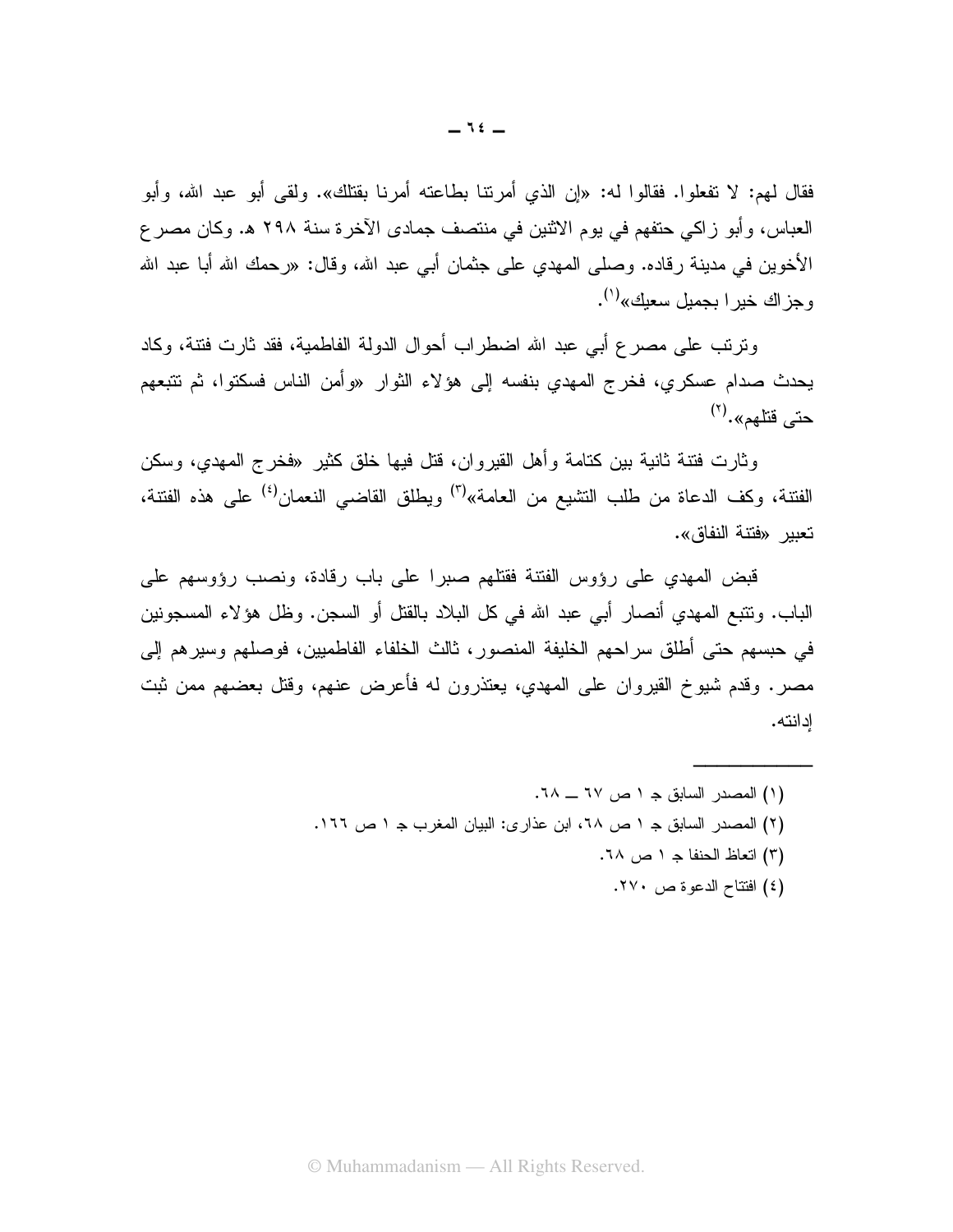وأراد المهدي ندعيم الدولة، فعهد بولاية العهد لابنه أبي القاسم (القائم) وسماه «ولي عهد المسلمين». ولكن مصرع أبي عبد الله لم يكن سحابة صيف مرت بسماء المغرب فقد رجع الكتاميون إلى بلادهم، حيث أقاموا طفلاً وذهبوا إلى أنه «المهدي» وأنه يوحى إليه، كما زعموا أن أبا عبد الله لم يمت فبعث المهدي إليهم ابنه أبا القاسم، فقاتلهم وهزمهم، وقتل ذلك الطفل وكثيراً من أتباعه<sup>(י)</sup>. وانتشرت الاضطرابات في الدولة، فثار أهالي طرابلس وصقلية، ولكن المهدي نجح في القضاء على الفتن.

وطويت صفحة أبي عبد الله الشيعي، ولكن البذر الذي وضعه قد أينع وأثمر، وظل الغرس الفاطمي قائماً في بلاد المغرب، وبدأت الدولة الفاطمية تكتب صفحات كثيرة مجيدة من صفحات التاريخ.

(١) المقريزي: انعاظ الحنفا جـ ١ ص ٦٨. ويذكر النعمان (افتتاح الدعوة ص ٢٧٣) أن هؤلاء الكتاميين أباحوا الزنا والمحارم.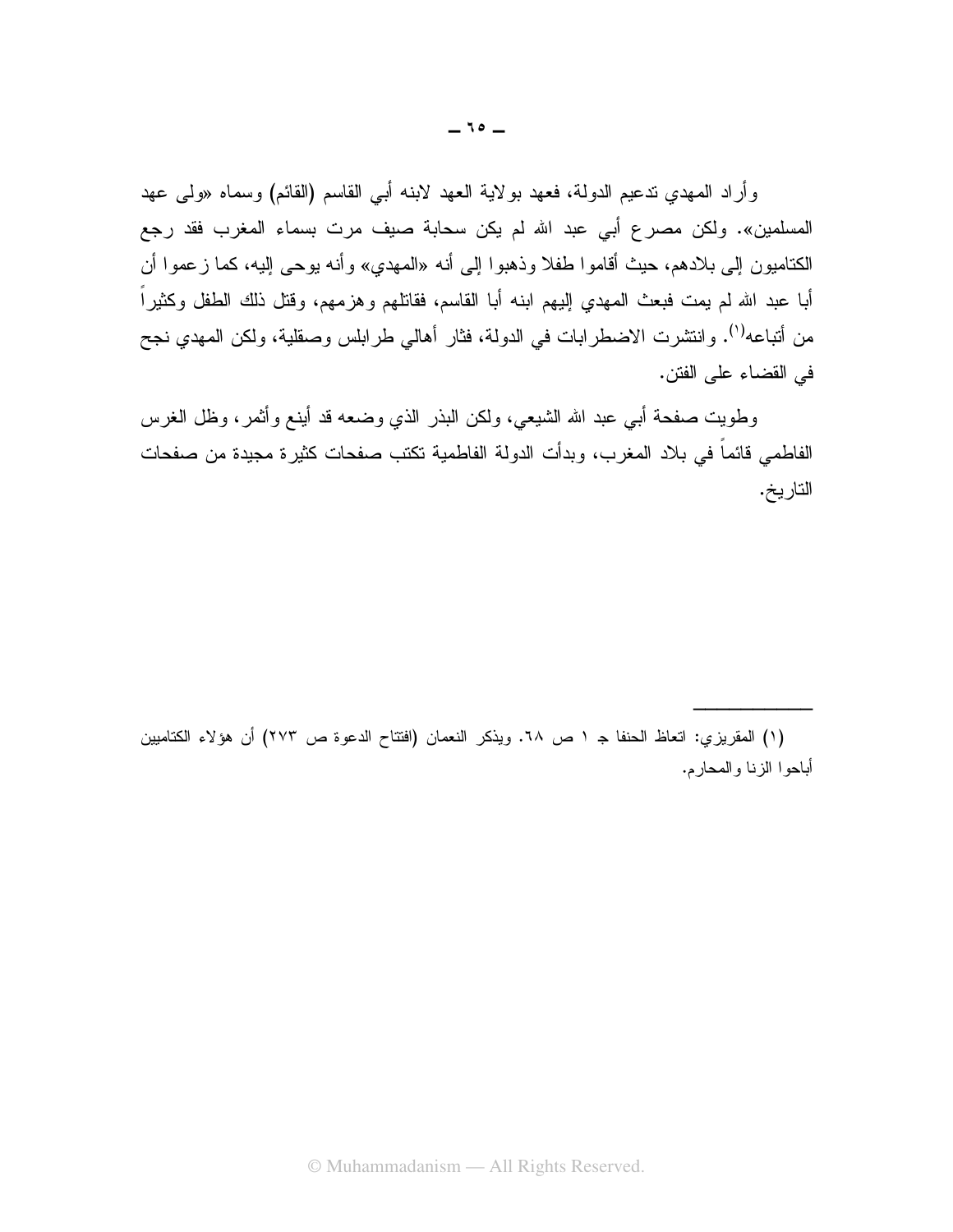$-11 -$ 

نظرية (عودة التاريخ) من النظريات التاريخية التي تحلو لبعض المؤرخين المحدثين إبرازها، والبحث عن أمثلة تطبيقية عملية لها، حتى أن التاريخ حقا يعيد نفسه.

ومن هؤلاء المؤرخين المحدثين أستاذنا المرحوم الدكتور حسن إبراهيم حسن<sup>(١)</sup> الذي قال: والناريخ يعيد نفسه كما يقولون، فقد كانت خاتمة أبي عبد الله الشيعي هي خاتمة أبي مسلم الخر اساني، مع ما عرف من غيرته و انتصار ه للدعوة العباسية.

و نحن نر ي أن الظاهر وإن كان و احداً، إلا أن الجو هر لمختلف تماما. فأبو عبد الله و أبو مسلم يتفقان في أن كلا منهما ساهم مساهمة رئيسية لِيجابية في إنشاء دولة عظمي وخلافة كبرى. ويتفق الرجلان أيضاً في المصير وفي خاتمة حياتهما، فقد لقي كل منهما حتفه على يد خليفة من نلك الدولة التي قامت على كتفيه فلقي أبو مسلم حتفه على يد الخليفة العباسي الثاني أبي جعفر المنصور في سنة ١٣٧ ه<sup>(٢)</sup>، وكانت نهاية حياة أبي عبد الله علي يد الخليفة الفاطمي الأول عبيد الله المهدي في جمادي الآخرة سنة ٢٩٨ ه<sup>(٣)</sup>.

- (١) الدولة الفاطمية ص ٥٦, ناريخ الإسلام جـ ٢ ص ٩٢.
	- (٢) الطبري جـ ٦ س ١٢٧ وما بعدها.
	- (٣) المقريزي: اتعاظ الحنفا ج ١ ص ٦٨.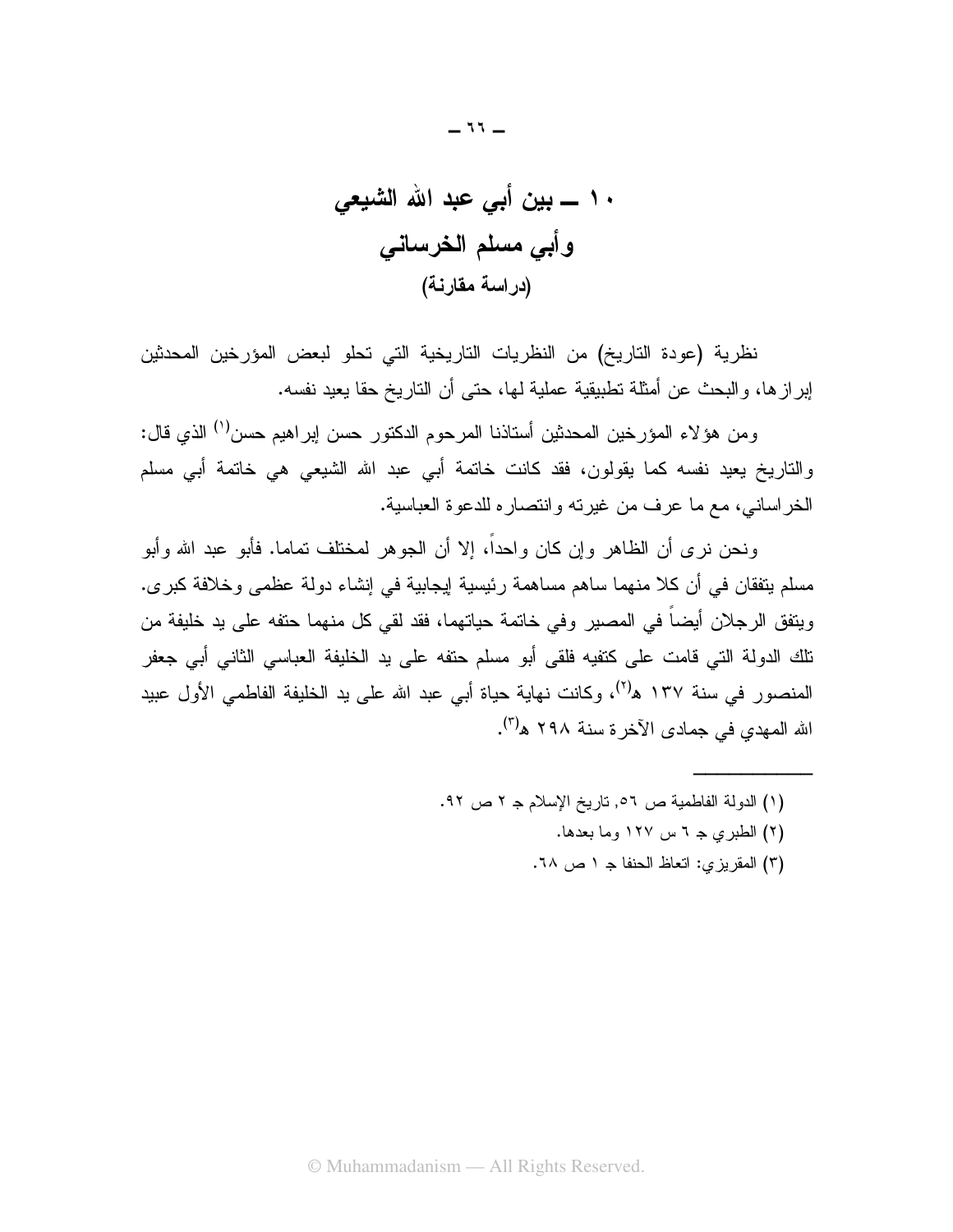ولكن الرجلين يختلفان تماماً في ظروف ظهور هما على مسرح الأحداث، ويختلفان في الأصل والنشأة وفجر الحياة، وفي إعدادهما للقيام بالمهمنين العظيمنين اللنين قاما بها كما يختلفان في النزعة، وفي الاتجاه السياسي، وفي إخلاقهما وصفاتهما الشخصية.

لقد كانت شخصية أبي مسلم على نقيض تام من شخصية أبي عبد الله التي شهدنا معالمها في هذا البحث. فقد أصبح أبو مسلم رأس الشعوبية الموجهة ضد العرب، ورأس الزندقة الموجهة ضد الإسلام. وقد كانت كل جهوده ظاهريا لإقامة الدولة العباسية، ولكنه كان في قرار نفسه يهدف إلى بعث الدولة الفارسية القديمة في ثوب إسلامي جديد، بحيث يصبح الموالي الفرس في هذه الدولة هم اصبحاب السلطة الحقيقية. وقد اعتمد أبو مسلم في خطواته على الموالي الذين كان كثير منهم أعداء ألداء للاسلام''). كما أبدى أبو مسلم ر و حا شعوبية و اضحة، وقتل آلافا من العرب في خر اسان<sup>(٢)</sup>. و امتز جت الدعو ة العباسية بتيار ات الشعوبية وبالتعاليم المجوسية الإلحادية، وبتعاليم الفر ق المتطر فة<sup>(٣)</sup>.

واعتمد أبو مسلم في جهوده من أجل الدولة العباسية على مهارته العسكرية وحدها، فهو رجل حرب وقتال، وليس رجل سياسة ودهاء. وهو يعتمد في نجاحه العسكري على الإرهاب وسفك الدماء، ليثير رعب أعدائه فيتساقطون على أقدامه، ونركزت جهود أبـي مسلم فـي حشد قوات عسكرية ضخمة، تألف جندها من الساخطين على الحكم الأموي، نتيجة دوافع قومية أو سباسة

> (١) فان فلوتن: السيادة العربية ص ٢٨. (٢) روى الطبري (جـ ٦ ص ١٣٧) أن أبا مسلم «فتل في دولته وحروبه ستمائة ألف صبرا». (٣) فلهوزن: الدولة العربية ص ٤٤٧.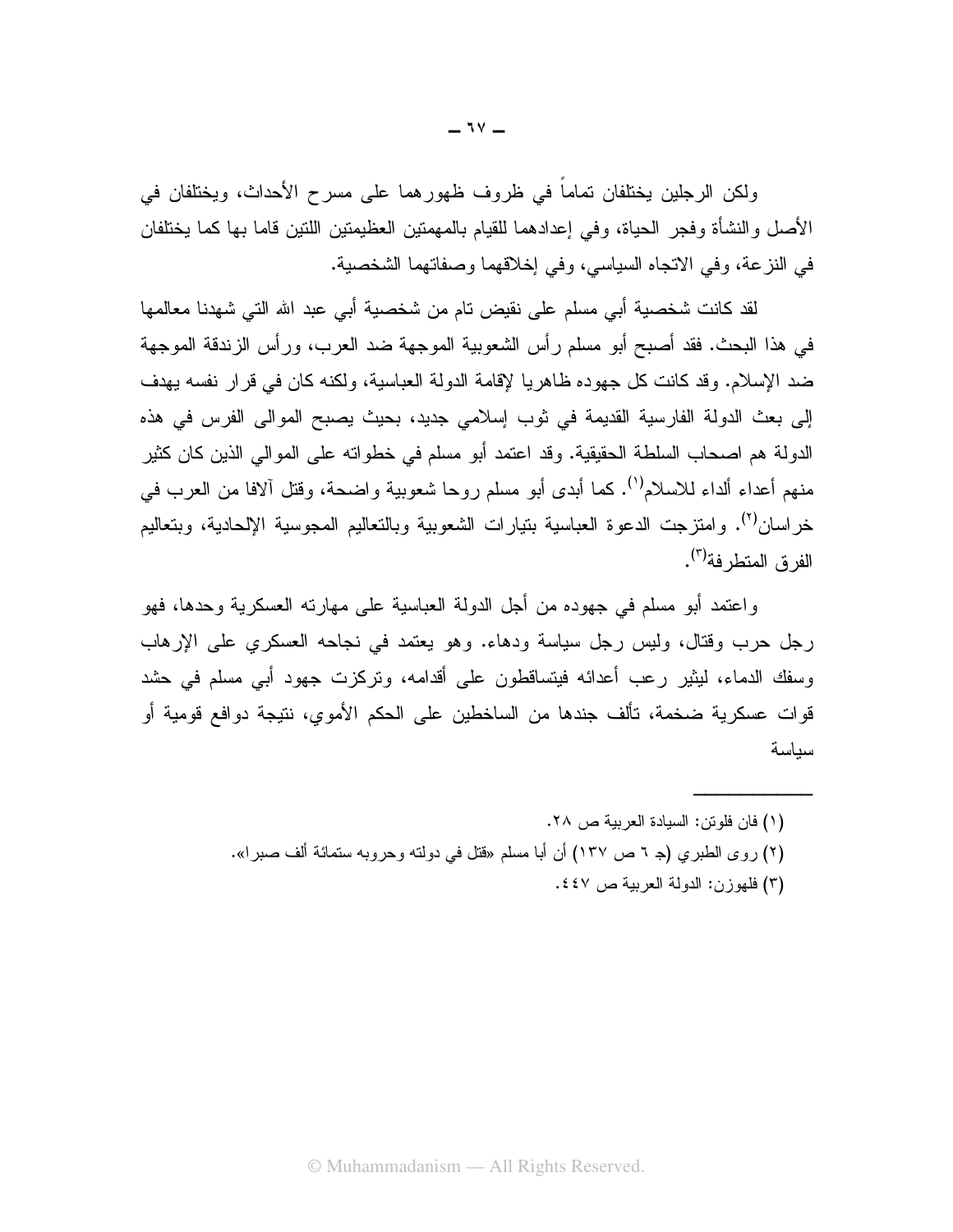دينية. فقد انضم إليه الموالي الفرس الذين سخطوا على الأمويين سياسة اضطهادهم للعناصر الأجنبية، وبعض المجوس المنافقين المتظاهرين بالإسلام ويريدون الكيد له، إلى جانب بعض الموالين لفرق سياسية ومذهبية نعارض الدولة الأموية، وعناصر أخرى طامعة وحاقدة. فأصبح جيش أبي مسلم خليطا عجيبا لا يجمعه سوى الرغبة في إسقاط الدولة الأموية. ونجح أبو مسلم بهذا الجيش في هزيمة مروان بن محمد آخر الخلفاء الأمويين في موقعة الزاب، ثم تتبعه إلى مصر حبث قتله، ثم قامت الدولة العباسبة سنة ١٣٢ ه<sup>(١)</sup>.

أما أبو عبد الله الشيعي فهو رجل دعوة، وسياسة، ودهاء. وكان العرب الأقدمون يستخدمون لفظ (داهيه)<sup>(٢)</sup> مراد فاللفظ (عبقري)، ووصفه ابن الأثير<sup>(٣)</sup> بأنه «على علم وفهم ودهاء ومكر »، وقال عنه كل من المقريز ي<sup>(٤)</sup> وابن خلكان<sup>(٥)</sup> أنه كان «من الرجال الدهاة الخبيرين بما بصنعون». وبدأ أبو عبد الله حياته ــ كما رأينا ــ محتسباً، وكان لا يتولى هذا المنصب إلا من هم على دين وخلق وكفاءة. واشتهر أبو عبد الله في فجر حياته بالتدين والزهد حتى سموه «الصوفي». و أبو عبد الله ـــ قبل كل شيء هو داعية علوى، وليس قائداً عسكرياً، رغم انتصار انه العسكرية العديدة وأقام أبو عبد الله صرح الدولة الفاطمية على أساس عبقريته وذكائه ولباقته وعلمه. واختار طريق الدعوة والإرشاد، وسلك الطريق السلمي غالبًا. ولا نجد في أخبار

(۱) الطبري جـ ٥ ص ١٥٢ وما بعدها.

(٢) قال العرب قديما دهاة العرب أربعة: معاوية بن أبي سفيان، وعمرو بن العاص، وزياد بن أبيه، والمغيرة بن شعبة.

> (٣) الكامل جـ ٨ ص ٣١. (٤) اتعاظ الحنفا ج ١ ص ٦٨. (٥) وفيات الأعيان جـ ٢ ص ٢.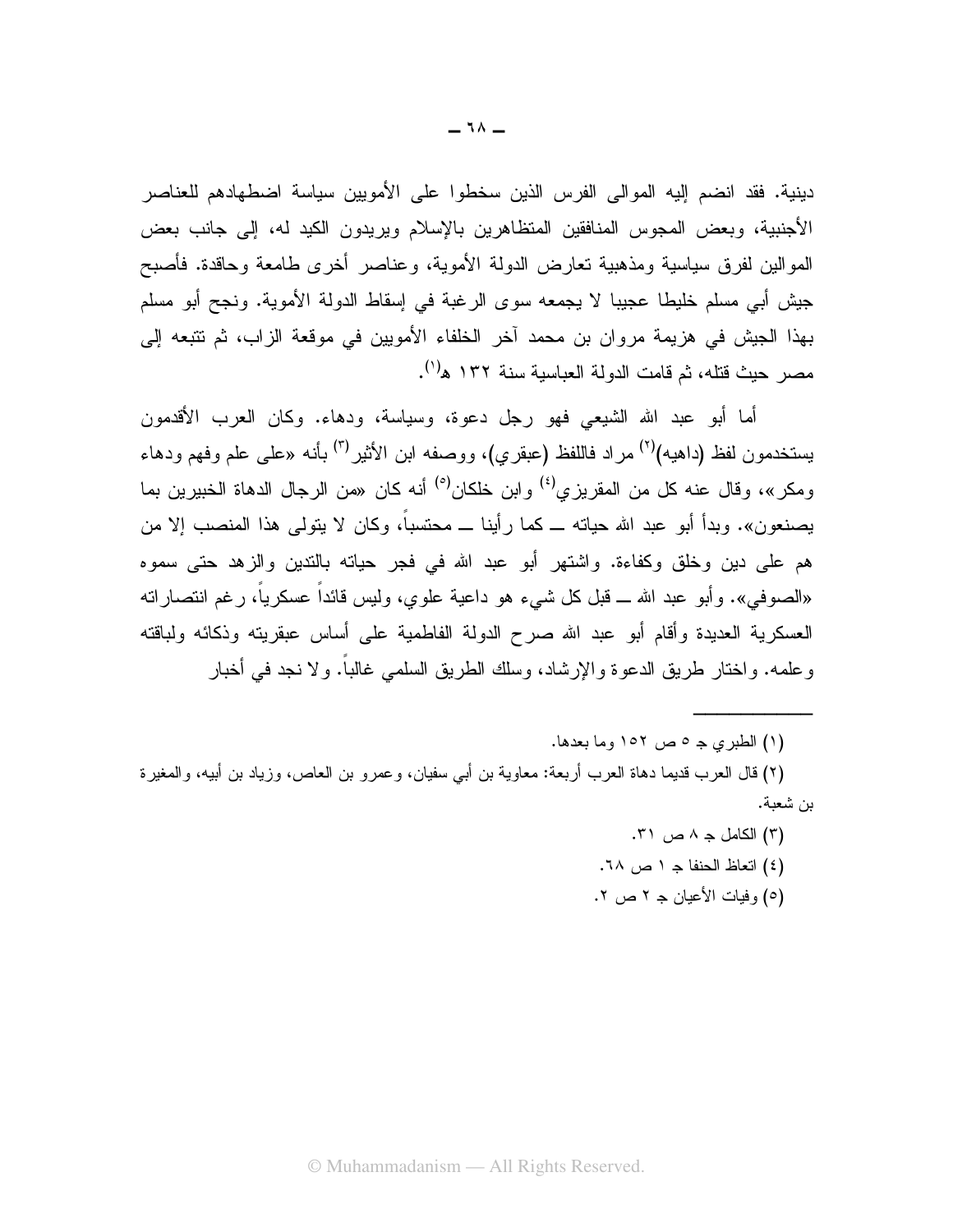حروبه أثر اً لبطش أو إسراف في سفك الدماء و لا نجد أيضاً في أخبار مجتمعه الشيعي أي عصبية عنصرية، فقد ساوى بين البربر والعرب في الحقوق والواجبات وعمل على إذابة كل الفوارق في بونقة «دار الهجرة» فالجميع سواء ما دام يجمعهم ولاء للامام العلوي. والعرب والبربر جميعا في مجتمعه هم «المؤمنون». أما «الكافرين» فهم أعداء الإمام، سواء أكانوا عرباً أم بربرا.

أقام أبو سلم الخرساني كل أمجاده على انتصار ه العسكر ي في موقعه الز اب. بينما كان أبو عبد الله، هو الداعية الحاذق، والمصلح الاجتماعي، والزعيم الشعبي ورجل السياسة والإدارة، والمثل الأعلى لمجتمعه في الدين والأخلاق''.

وكانت مهام أبي عبد الله أكثر صعوبة ووعورة من مهام أبي مسلم. فالدولة الأموية كانت في أواخر أيامها، تحتضر وتلفظ أنفاسها، إذ توالت عليها معاول الهدم<sup>(٢)</sup>، كثورات الشيعة والخوارج والموالي، فضلا عن انقسام الأمويين على أنفسهم ونتافسهم على طلب الخلافة. ولذا عجل أبو مسلم بنهايتها، بعد أن أصابها النصدع والإنحلال، وأوشكت على السقوط والانهيار<sup>(י)</sup>. وكان أبو مسلم رجلا من رجال كثيرين اعتمد عليهم العباسيون في دعوتهم، فكانت هناك نتظيمات كبير ة دقيقة لهذه الدعو ة، أقامها

(١) رغم انتقاد القاضي النعمان لموقف أبي عبد الله من المهدي، فهو يشيد دائما بأبي عبد الله، فقد ظل دائما محتفظًا بما كان عليه «من لباس الدون من الثياب الخشن»، ونشر الأمن في المغرب حتى «سكنت الدهماء وأمنت السبيل» ودعا إلى الأخلاق الفاضلة «فأمر بقطع شرب المسكر وكل ما ظهر من المنكر) »، (ص ٢١٥).

(٢) انظر عوامل سقوط الدولة الأموية في كتابنا (الاسلام والخلافة) طبعة بيروت سنة ١٩٧.

(٣) في نص للمؤرخ ابن طباطبا (الفخرى ص ٢٩) يتضح أن الظروف كلها كانت مهيأة لقيام الدولة العباسية، فذكر منه: «لما قدر الله عز وجل انتقال الملك إلى بني العباس هيأ لهم جميع الأسباب... ولما قدر الله تعالى خذلان مروان وانقراض ملك بنبي أمية، فكان مروان خليفة مبايعا، ومعه الجنود والأموال والسلاح والدنيا بأجمعها عنده، وأمره بضعف، وحبله بضطرب، فما زال بضمحل حتى هزم وقتل، فتعالى الله».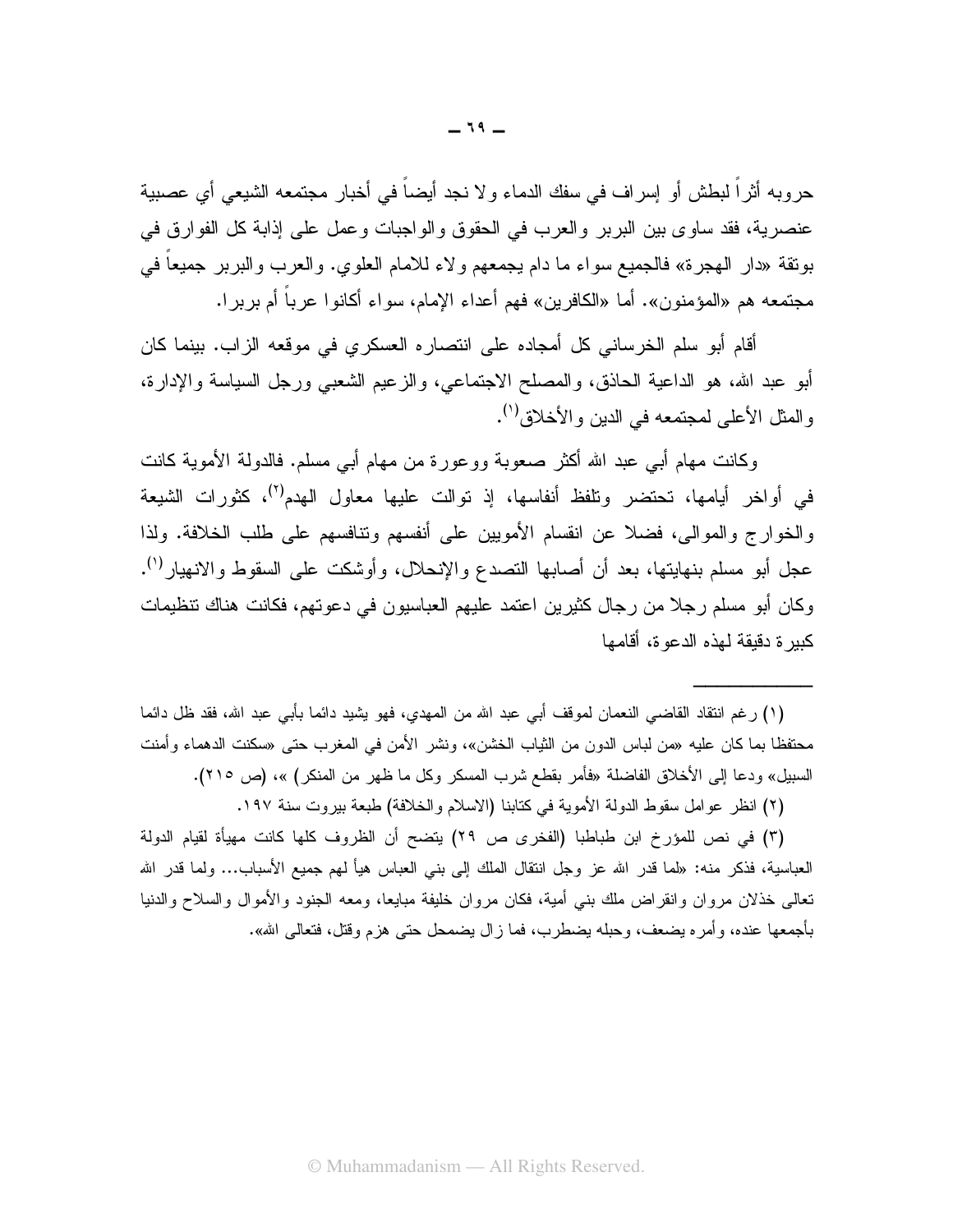العباسيون طوال ٣٢ سنة، في معظم الأمصار الإسلامية. وإذا كان نشاط أبي مسلم قد نركز في خر اسان، فقد مهد الأمور له فيها دعاة عباسيون عديدون من قبل، فقد تولَّى أمر الدعوة العباسية في خر اسان أبو عكر مه السر اج، وكان له سبعون داعية من بينهم إثنا عشر نقيباً. وكانت خر اسان مهيأة تماماً للدعوة العباسية، ولذا اختارها العباسيون مهد حركتهم المعارضة للأمويين. ولذا فإن أبا مسلم قد جنبي ثمار جهود الكثيرين ممن سبقوه إلى خر اسان.

هذا، بينما أقام أبو عبد الله بناء الدولة الفاطمية بجهوده الفردية، بغير مالٍ أو ر جالٍ. قد قدم أبو عبد الله إلى المغرب وحيداً فريداً، لا عون له سوى هؤلاء النفر من حجاج كتامة الذين نجح بذكائه وكياسته أن يبهرهم ويستميلهم، دون أن يخبرهم بحقيقة أمره ودعوته. وزحف أبو عبد الله في خطوات وئيدة بطيئة، في طريقه الو عر ، وكأنه ينحت في صخر ، حتى بذر بذور ه. أما ما قام به الحارثان، الداعيتان أبو سفيان والحلواني، فقد عفا الزمان، بعد نحو قرن ونصف قرن، على جهودهما. فقد كان على أبي عبد الله ـــ في الحقيقة ـــ أن يبدأ من جديد، ومن أول الطريق.

لقد أعلن أبو مسلم الخراساني العصيان على الخليفة أبي جعفر المنصور، علنا وصراحة، وأراد أن يكون الحاكم الفعلي للجناح الشرقي من الدولة العباسية، ونعمد دائماً الاستهانة بالخليفة والتصغير من شأنه<sup>(י)</sup> أما أبو عبد الله فقد ظل دائماً على اِخلاصه وولائه ووفائه للإمام عبيد الله المهدى. ولولا غرور

(١) انظر نفاصيل العداء بين أبي مسلم والمنصور في ناريخ اليعقوبي جـ ٢ ص ٣٩، ناريخ الطبري جـ ٦ ص ١٢٧ وما بعدها، ومروج الذهب للمسعودي جـ ٣ ص ٣٠٢ وما بعدها.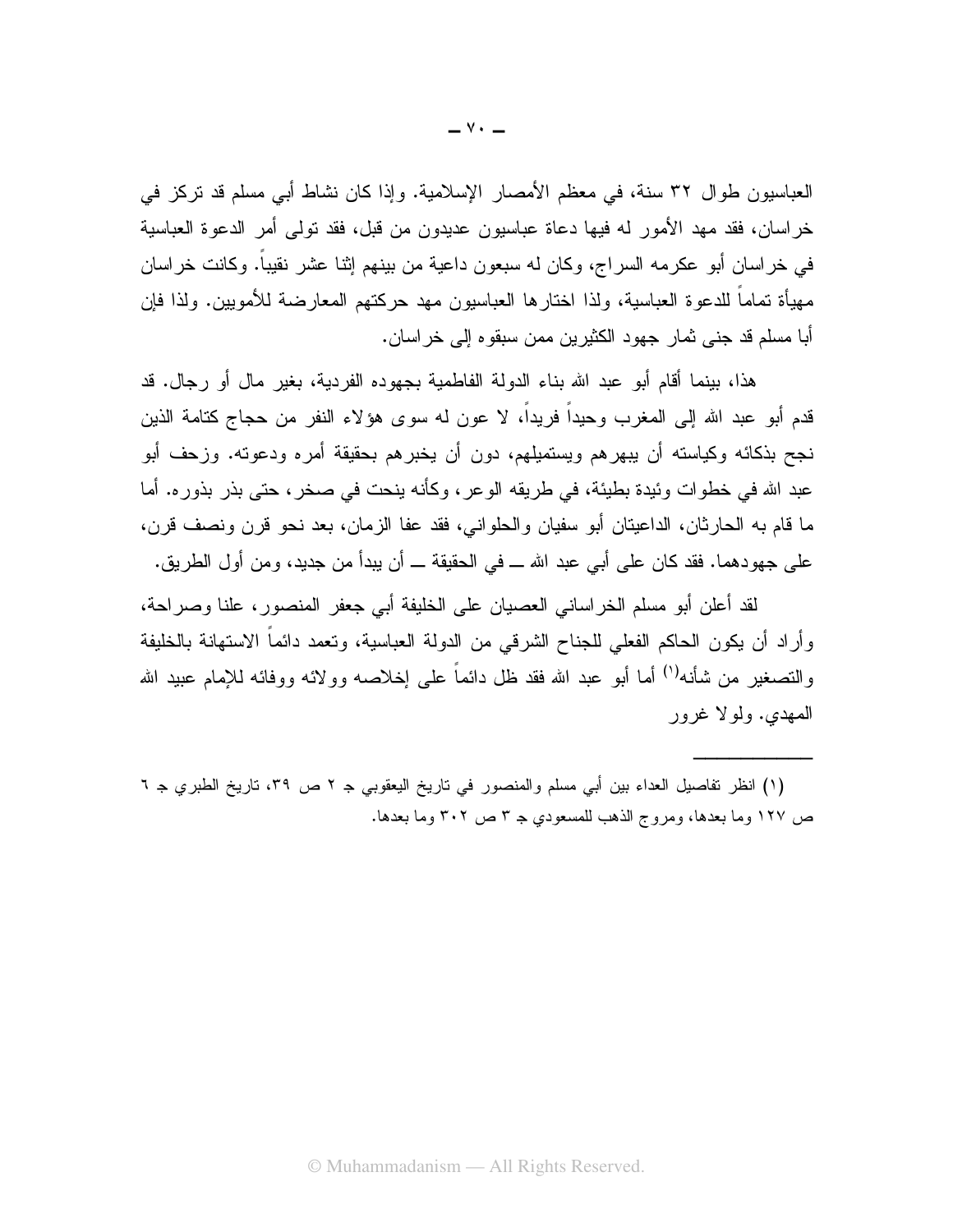أخيه أبي العباس وسياسته الخرقاء، لاستمر النقدير والحب متبادلين بين الإمام وعضو دولته أبي عبد الله. ولكن الأقدار هي التي كانت نوجه أحداث الناريخ.

صبر الإمام عبيد الله المهدى، وتغافل عن عصبيان أبي العباس، فهو يقدر جهود أخيه أبي عبد الله حق قدرها. ولكن أبا جعفر المنصور كان يبغض أبا مسلم، ويكن له كراهية شخصية دائماً، تدفعه إلى الرغبة في الخلاص منه. فحين كان المنصور ولياً للعهد، استمر على تحريضه لأخيه الخليفة العباسي الأول أبي العباس على قتل أبي مسلم<sup>(١)</sup>. ولكن هذا الخليفة كان يدرك خطورة الإقدام على اغتياله فكان يرفض دائماً. ولما تولى المنصور الخلافة نفث عن أحقاده، فكان قتل أبي مسلم في قصر ه، وفي مجلسه، وبيده<sup>(٢)</sup> ولكن المهدى لم يأمر بقتل أبي عبد الله إلا مضطرا، وبعد أن نفذ صبره وخاف على الدولة من الاضطراب والفتنة، وكان مصرع أبي عبد الله في قصره. وأبدى المهدي نسامحا حين خرج ليصلي على جثمان أبي عبد الله.

وكان لمصرع الرجلين العظيمين، آثاره الخطيرة في الدولة. فقد ثار أتباع أبي مسلم غضباً وسخطاً على مقتله، وظهرت حركة ثورية مجوسية نزعمها (سنباذ) المجوسي، نطالب بالثأر سنة ١٣٧ ﻫ وهب مائة ألف من أنصار أبي مسلم بتظاهرون بالسخط لمصرعه، وهم في الحقيقة بريدون الكيد للإسلام والعروبة، حتى أنهم نادوا بانهاء سلطان العرب. وأعلنوا عن عزمهم على

(١) كان المنصور يقول لأخيه أبي العباس: «أطعني واقتل أبا مسلم فوالله إن في رأسه لغدرة». (تاريخ الطبري ج ٦ ص ١٢٤).

(٢) ضرب المنصور أبا مسلم بعمود، ثم أجهز رجاله عليه.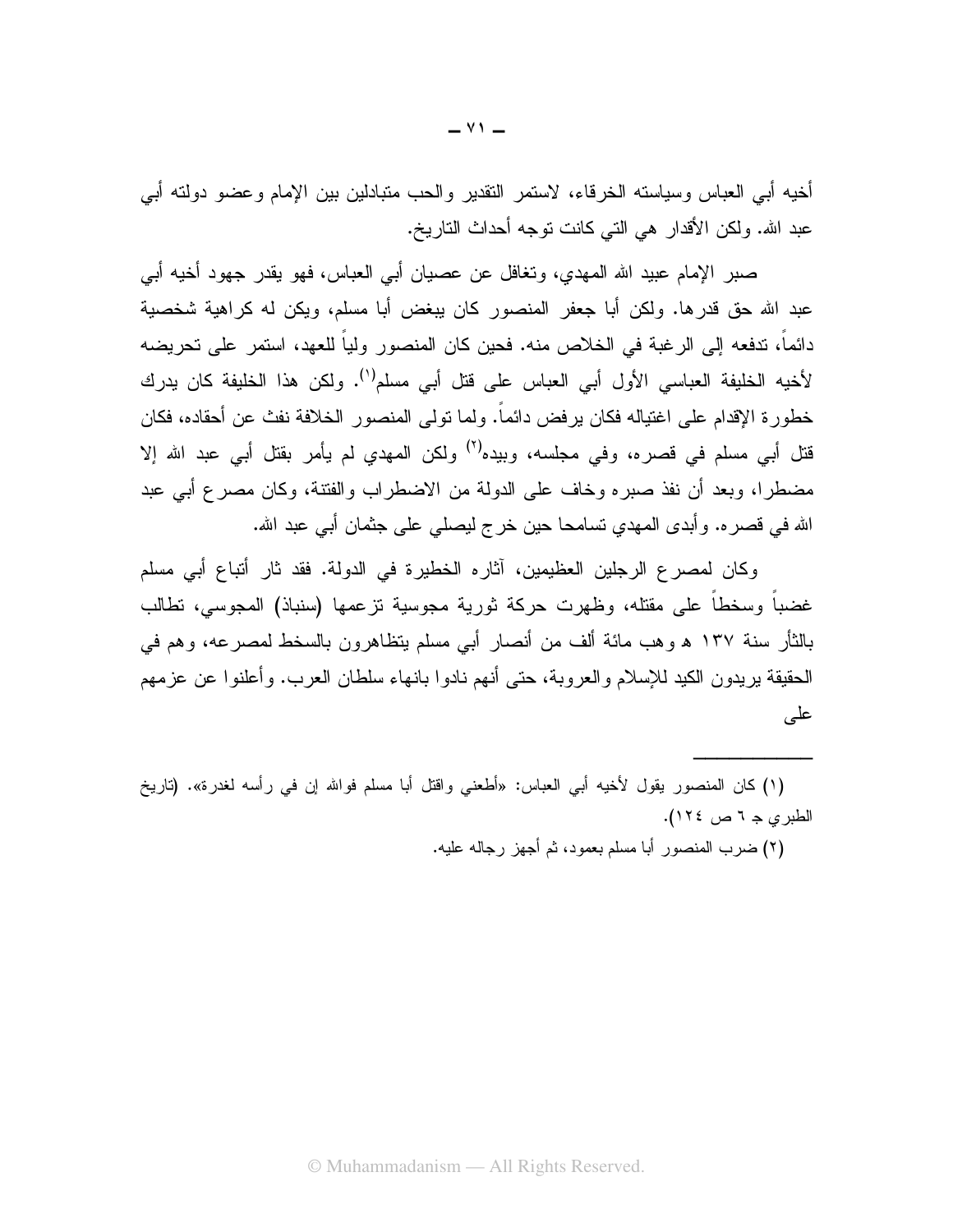الزحف إلى بلاد الحجاز لهدم الكعبة. ونجح المنصور، بعد جهود كثيرة في القضاء على هذه الحركة الخطيرة، التي تثبت ما قلناه من أن أبا مسلم كان رمز الشعوبية والزندقة<sup>(١)</sup> وما لبثت أن قامت حركة أخرى شعوبية مجوسية نزعمها اسحق النركي، أحد رجال أبي مسلم، فزعم أن أبا مسلم حتى لم يمت، وأنه سيعود لينشر العدل والأمن، ولذا أصبح في نظرهم (المهدي المنتظر) وحول بعضهم الإمامة إلى ابنته فاطمة.

و هذه الاضطر ابات، وما صاحبها من أفكار الحادية خر افية، نشبه ما ساد بلاد كتامة بعد مصرع أبـي عبد الله، فقد أقام الكتاميون ـــ كما رأينا طفلا زعموا أنـه (المـهدي) وأنـه يوحـي إليـه، كما زعموا أن أبا عبد الله حي ولم يمت<sup>(٢)</sup> وظهرت بين الكتاميين أفكار هدامة فقد أباحوا الزنا و المحار م<sup>(٣)</sup>، وبذلك هدمو ا «المدينة الفاضلة» التي أقامها أبو عبد الله في «دار الـهجر ة».

ما أشبه الليلة بالبارحة. ولكن... هل يعيد الناريخ نفسه حقيقة؟!!... وسأترك الإجابة للتاريخ.

## \*\*\*

وأخيراً، لا نجد عبارة تختتم بها بحثنا هذا، أفضل من تلك العبارة التي قالها الخليفة عبيد الله المهدي حين كان يصلَّى على جثمان أبـي عبد الله الشيعي، و هي:

«رحمك الله أبا عبد الله، وجز اك خبر اَ بجمبل سعبك».

- (١) الطبري جـ ٦ ص ١٤٠ وما بعدها. (٢) المقريزي: اتعاظ الحنفا جـ ١ ص ٦٨.
- - (٣) فان فلوتن: السيادة العربية س ٩٢.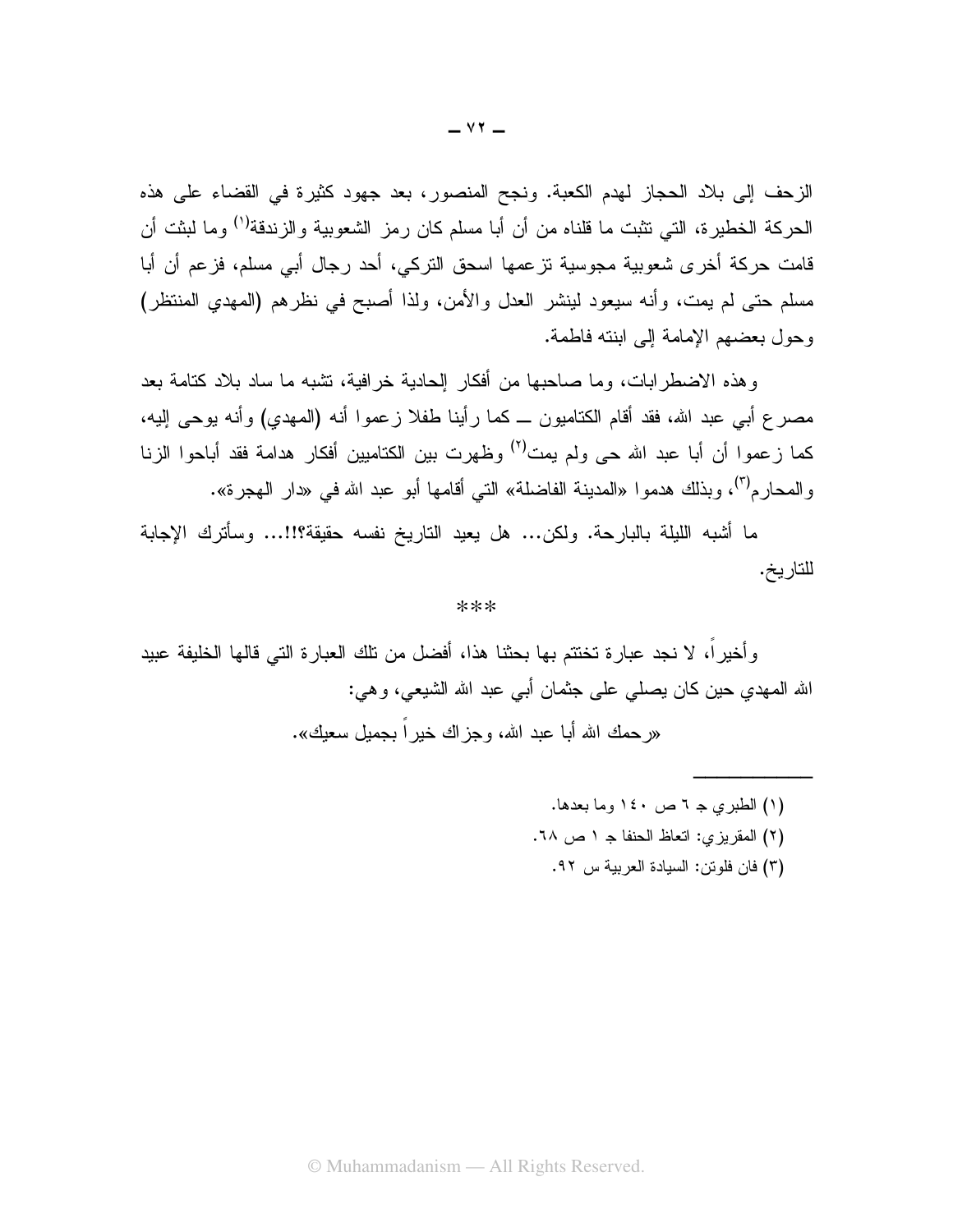

ابن الأثير : (٦٣٠ هـ) ــ الكامل في الناريخ (بولاق، القاهرة ١٣٧٤ ه) الأصفهاني: (٣٥٦ ه) \_ مقاتل الطالبيين (طبعة القاهرة) ـــــ الفرق بين الفرق (القاهرة ١٣٦٧ هـــ ١٩٤٨ م) جولدنسيهر : (اجناس) \_ العقيدة والشريعة في الإسلام، ترجمة على حسن عبد القادر وأخرين (القاهرة ١٩٤٦).  $(x 3 + 1)$  (4)  $x = 2$ ـ الفصل في الملل والأهواء والنحل (القاهرة ١٣١٧ ه). حسن ابراهيم حسن: (الدكتور). ـ تاريخ الدولة الفاطمية (الطبعة الثانية، القاهرة ١٩٥٨) ــ عبيد الله المهدي، بالاشتراك مع الدكتور طه شرف (القاهرة ١٩٤٧).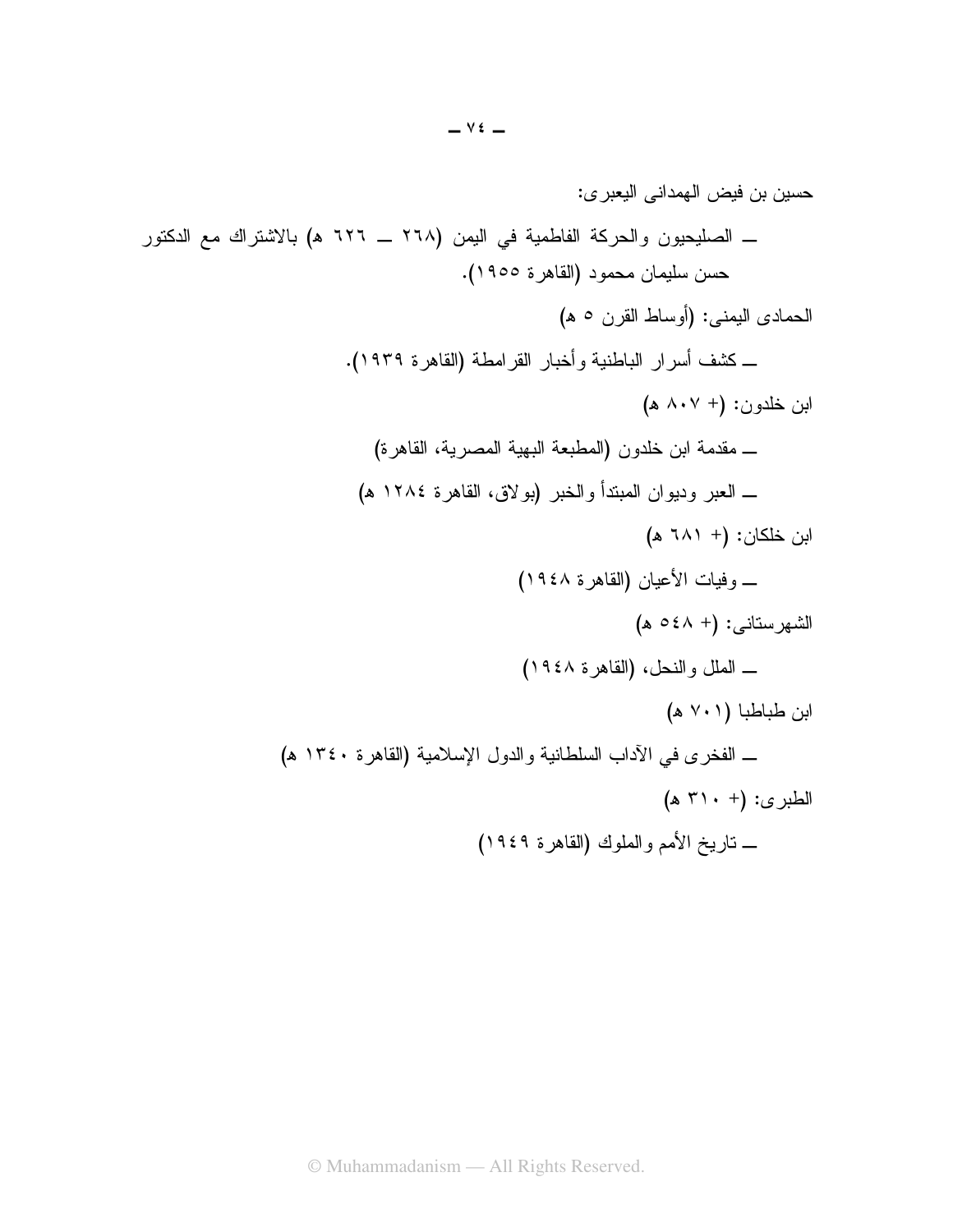. : ) We\_]( "06 "0) "0D \* "0( \$ T  ' ) :]\e ( ) GWe]^.(   T  )\_ ( /- ) : ( \$&I ) 5K ) %& 5K  T ) :\\_\_ ( 1 5 ( G \$ \* 16 \$) 8 \$( T ) :,( %() \*16 ( 8H ",6) GWebe(  A %& 7 T We\_\( G 5 "= \$(1(1) %I ) T ) Wecd( \$&=) "=1F T ) :b\_e ( \*  G ) GWebc.( 6 (1 16 , 7 6  T (& &) :>.( " E 16 , \$ \$ %\* 0 %& ( 91F \$  \$  G 1 T ) GWe\].( " E %,3 16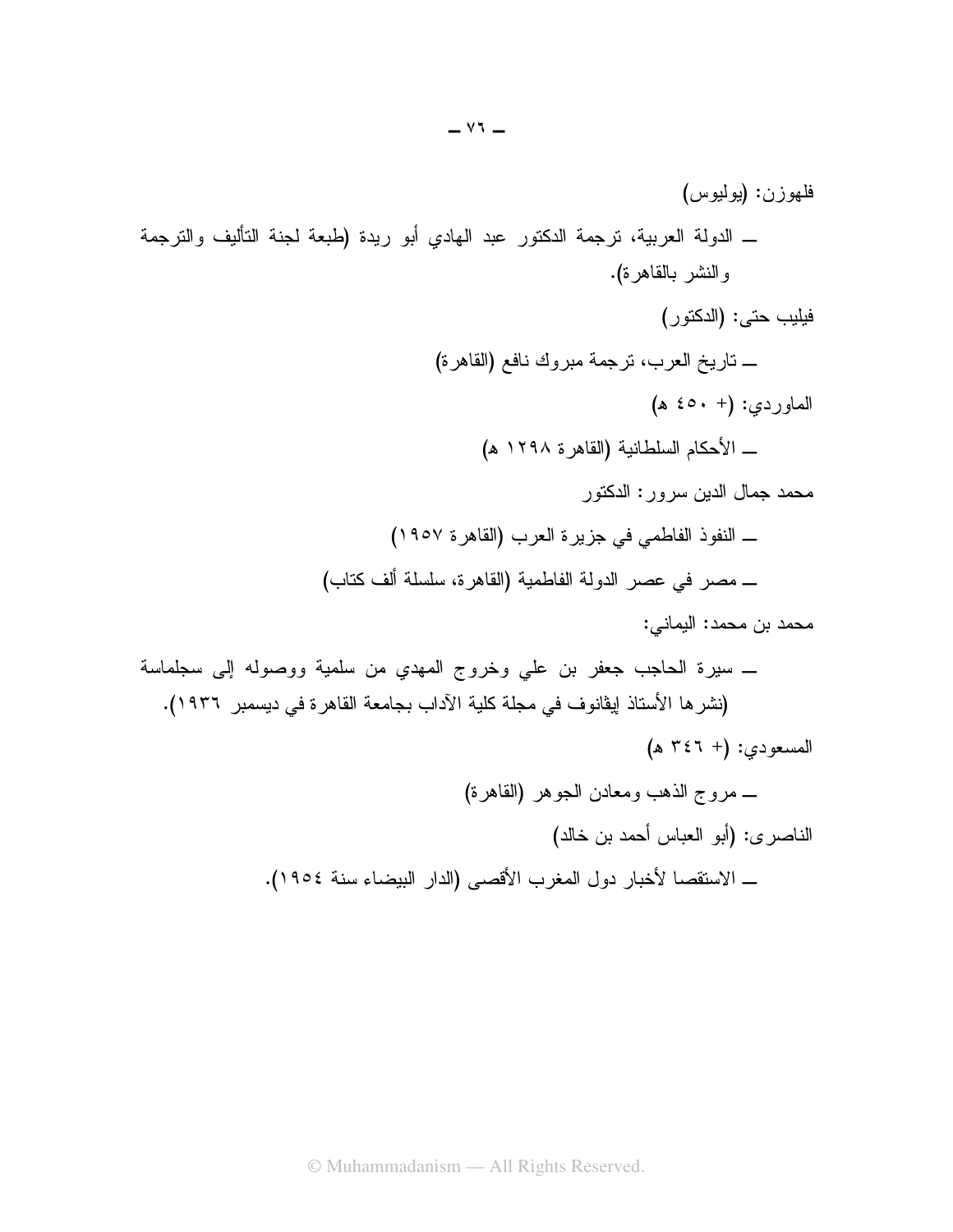نيكلسون: (جون) Nicholson (John)

- An Account of the Fatemite Dynasty in Africa.